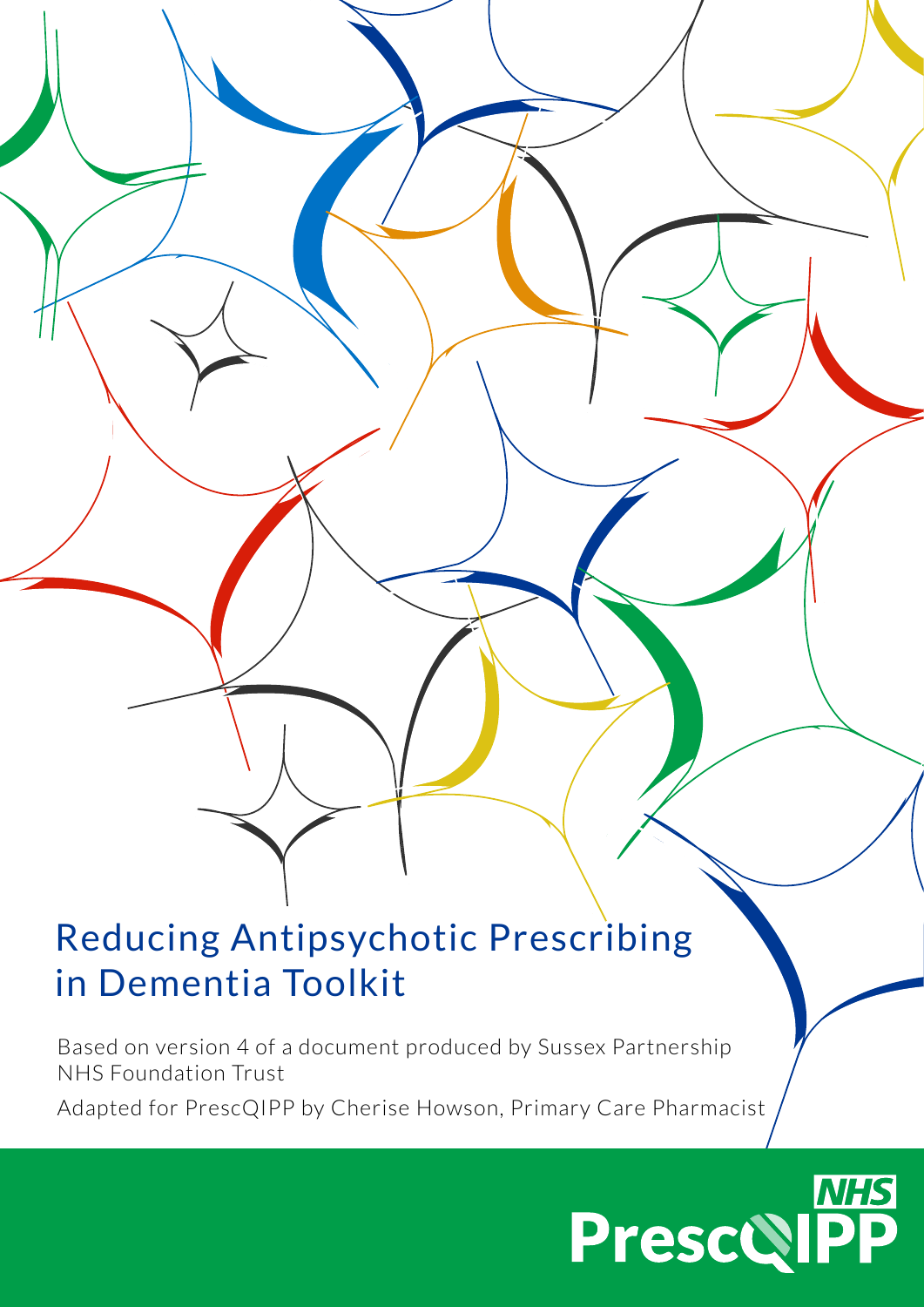# **Contents**

|                | ontents                                                                                                                                    |                                |
|----------------|--------------------------------------------------------------------------------------------------------------------------------------------|--------------------------------|
|                | <b>KEY RECOMMENDATIONS</b><br><b>INTRODUCTION</b><br>SUMMARY OF KEY POINTS FOR MANAGING PATIENTS WITH BEHAVIOURAL AND                      | $\mathbf{1}$<br>$\overline{2}$ |
|                | PSYCHOLOGICAL SYMPTOMS OF DEMENTIA (BPSD)                                                                                                  | $\overline{4}$                 |
|                | A BASIC INTRODUCTION TO NON - PHARMACOLOGICAL APPROACHES TO MANAGE<br><b>BPSD AND SUPPORTING TOOLS</b>                                     |                                |
|                | 1.1 Non-pharmacological approaches to challenging behaviour in people with dementia: GP guide                                              | 5                              |
|                | 1.2 The role of pain management in the treatment of BPSD                                                                                   | 10                             |
|                | 1.3 Pain Assessment in Advanced Dementia (PAINAD) Scale                                                                                    | 11                             |
|                | 1.4 Abbey Pain Scale                                                                                                                       | 13                             |
|                | 1.5 DOLOPLUS 2 Scale                                                                                                                       | 15                             |
|                | 1.6 and 1.7 Leaflets for carers/relatives and care home staff on supporting distressing and<br>challenging behaviours - 'STOP' and 'PAUSE' | 17                             |
|                | 1.8 The 'Good Sleep Guide' for people living with dementia: Information for carers                                                         | 23                             |
| $\overline{2}$ | <b>GUIDANCE AND SUPPORTING TOOLS FOR GPS ON REVIEWING AND STOPPING</b><br><b>ANTIPSYCHOTICS IN PEOPLE LIVING WITH DEMENTIA</b>             |                                |
|                | 2.1 Guidance for GPs on reviewing and stopping antipsychotics prescribed for (BPSD)                                                        | 25                             |
|                | 2.2 Suggested pathway for a person who has already been prescribed antipsychotic drugs                                                     | 26                             |
|                | 2.3 Suggested protocol for reducing and stopping antipsychotics                                                                            | 27                             |
|                | 2.4 Audit of patients diagnosed with dementia on antipsychotics                                                                            | 29                             |
|                | 2.5 Audit of patients on antipsychotics with no diagnosis relating to a licensed indication                                                | 30                             |
|                | 2.6 Prescribing antipsychotics for people with dementia: An intial assessment form for GPs                                                 | 31                             |
|                | 2.7 Prescribing antipsychotics for people with dementia: Medication review for GPs<br>2.8 Carer information leaflet                        | 34<br>35                       |
|                | 2.9 Example of a behavioural symptom recording form for people living with dementia                                                        | 37                             |
|                | 2.10 Example of an ABC chart                                                                                                               | 39                             |
|                | 2.11 Responding to behaviours that challenge (BPSD) in older people and those with dementia                                                | 40                             |
|                |                                                                                                                                            |                                |
|                | USEFUL WEBSITE ADDRESSES                                                                                                                   | 42                             |
|                | <b>ACKNOWLEDGEMENTS</b>                                                                                                                    | 42                             |
|                | <b>REFERENCES</b>                                                                                                                          | 42                             |
|                |                                                                                                                                            |                                |

**Presco PP**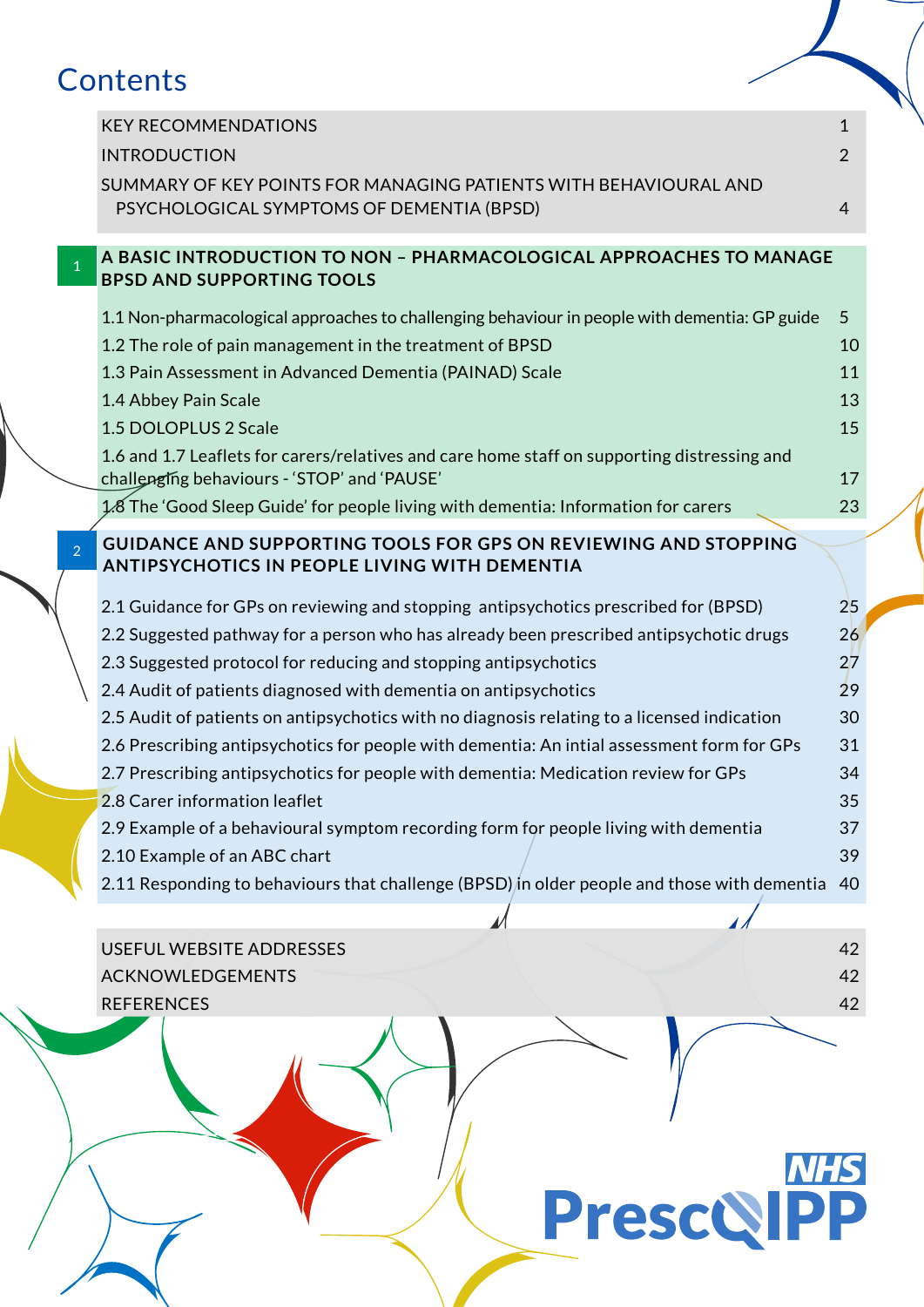# <span id="page-2-0"></span>Key recommendations

- Antipsychotics appear to have a limited positive effect in treating behavioural and psychological symptoms of dementia (BPSD) and can cause significant harm to people with dementia.
- Use of antipsychotics in people with dementia can worsen cognition, increase the risk of falls and increase the risk of stroke and death.
- All patients with dementia currently on antipsychotics for behavioural problems who have not had a trial discontinuation in the last 3 months should have the antipsychotic reviewed and stopped to assess the risks and benefits of continued treatment. There are limited circumstances when antipsychotics are justified beyond 3 months and a plan for discontinuation should be attempted. Withdrawal of higher dose antipsychotics should take place slowly over a period of 2-4 weeks unless there are specific and distressing side effects from medication.
- It is recommended that non-pharmacological approaches (therapy that does not involve medication) are used as a first line approach.3 Pharmacological intervention should only be offered in the first instance if a person is severely distressed or there is an immediate risk of harm to the person or others.

**This pack also provides patient and carer information on managing patients with dementia.**

 $\sqrt{2}$ Adaptable documents to accompany this toolkit (Attachments 1-14) are available on the PrescQIPP website:

[http://www.prescqipp.info/resources/viewcategory/241-reducing](http://www.prescqipp.info/resources/viewcategory/241-reducing-antipsychotic-prescribing-in-dementia-toolkit)[antipsychotic-prescribing-in-dementia-toolkit](http://www.prescqipp.info/resources/viewcategory/241-reducing-antipsychotic-prescribing-in-dementia-toolkit)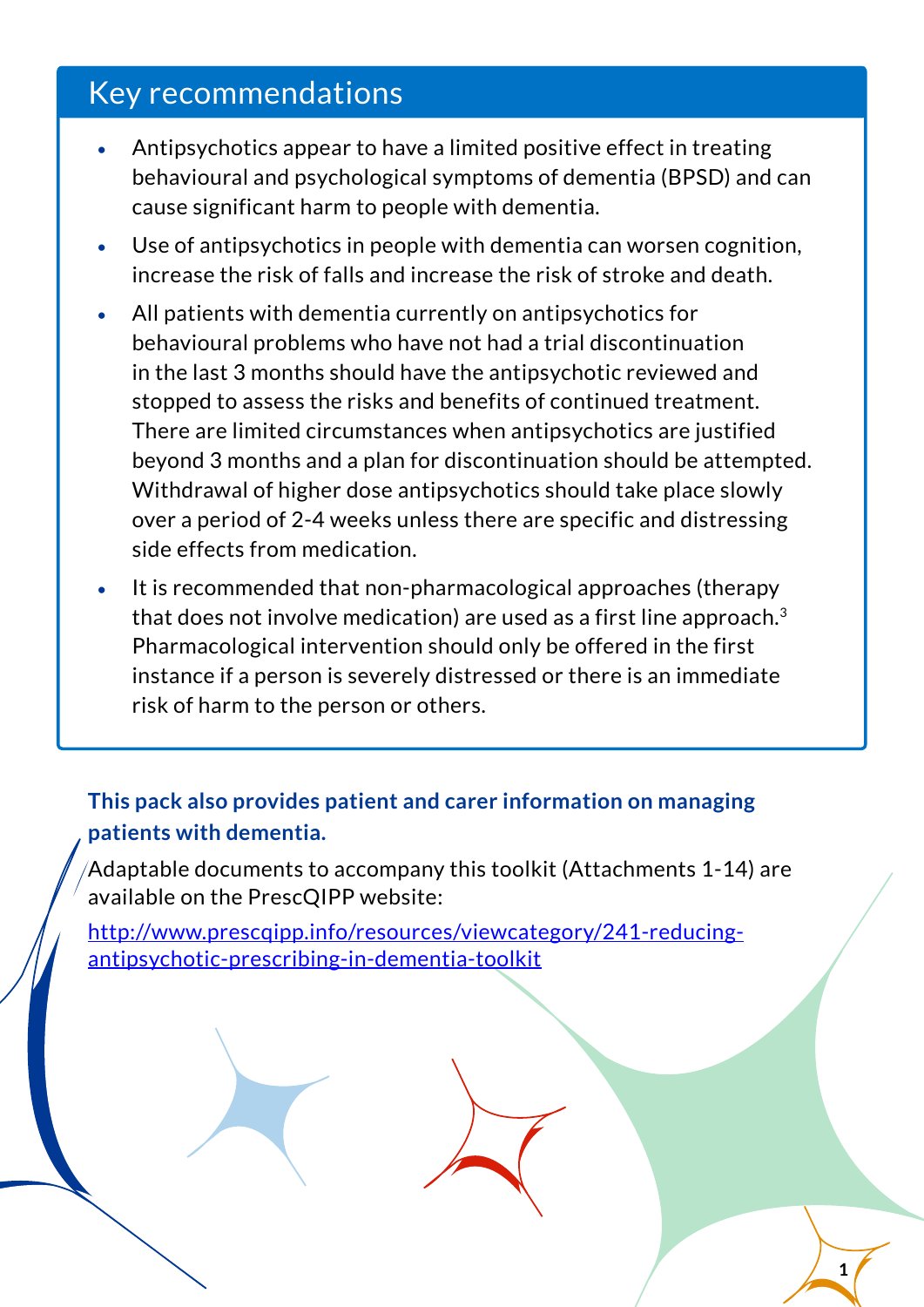# <span id="page-3-0"></span>Introduction

# **What is BPSD?**

Behavioural and Psychological Symptoms of Dementia (BPSD) refers to a group of symptoms of disturbed perception, thought content, mood or behaviour, frequently occurring in patients with dementia.1

- Challenging non-cognitive symptoms include hallucinations, delusions, anxiety, and marked agitation.
- Challenging behaviour  $-$  includes aggression, agitation, wandering, hoarding, sexual disinhibition, apathy, and disruptive vocal activity (such as shouting).
- Challenging behaviour is often an active attempt by the person with dementia to meet or express a physical or psychological need. For example, agitation may be communicating boredom, anxiety, embarrassment or be a response to pain or discomfort or an environmental challenge, e.g. noise.



More than 90% of people with dementia will experience BPSD as part of their illness and nearly two thirds of people with dementia living in care homes are experiencing symptoms at any one time.<sup>3</sup>

# **Non–pharmacological approaches to manage BPSD**

It is recommended that non-pharmacological approaches (therapy that does not involve medication) are used as a first line approach.3 Pharmacological intervention should only be offered in the first instance if a person is severely distressed or there is an immediate risk of harm to the person or others.<sup>4</sup>

Approaches can include:

- Aromatherapy
- Multisensory stimulation
- Animal assisted therapy
- Therapeutic use of music and or dancing
- Massage

Outlined later in this document is a list of some typical causes for distress and challenging behaviours along with some practical advice.

**2**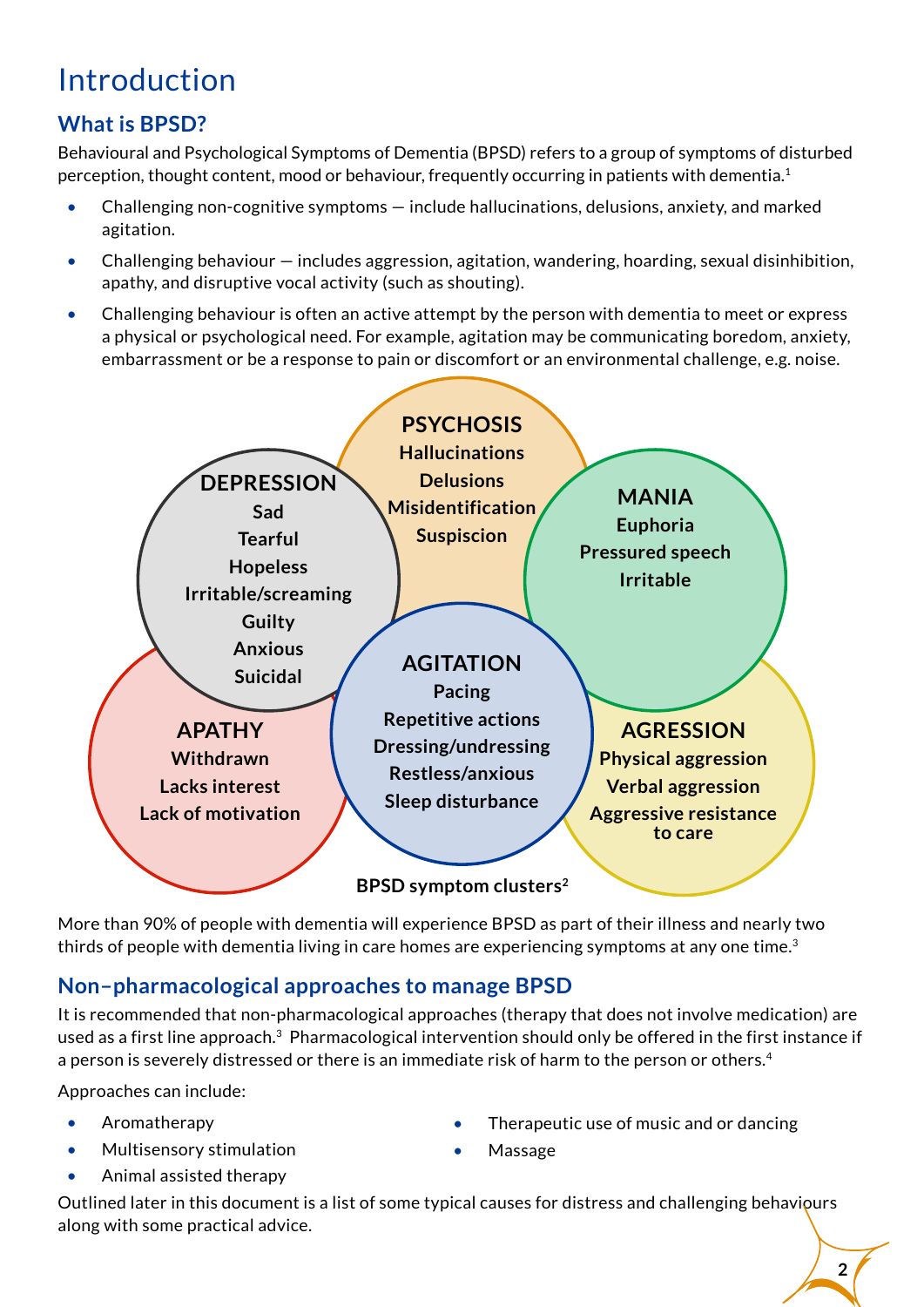# **The problem with using antipsychotics**

- There is an increased risk of cerebrovascular adverse events (CVAEs) and a small increased risk of death in patients prescribed antipsychotics for treatment of BPSD. It is likely that ALL antipsychotic drugs are associated with an increased risk of stroke.
- A Department of Health report in 20095 assumed that annually approximately 180,000 people with dementia are given antipsychotic medication. Assuming use for an average treatment episode of 6–12 weeks, this equates to:
	- » An additional 1,800 deaths per year; and
	- » An additional 1,620 CVAEs, around half of which may be severe.
- Antipsychotic drugs can also cause sedation, increase the risk of falls, and long-term use can accelerate cognitive decline.
- People with dementia who develop non–cognitive symptoms or behaviour that challenges should be offered a pharmacological intervention in the first instance only if they are severely distressed or there is an immediate risk of harm to the person or others.4
- People with dementia lewy body (DLB) with mild to moderate non-cognitive symptoms should not be prescribed antipsychotic drugs, because those with DLB are at particular risk of severe adverse reactions, particularly neuroleptic sensitivity reactions such as the development of severe extrapyramidal features.
- Treatment with antipsychotics should be time limited and regularly reviewed every 3 months or according to clinical need.4

## **To assist in this process the resource pack includes:**

- A basic introduction to behavioural approaches to minimise BPSD (p.4-10 and Attachment 1)
- A selection of pain assessment tools that can be used for people with dementia (p.11-16 and Attachments 2-4)
- An information sheet for carers/relatives (p.17 and Attachment 5)
- An information sheet for care home staff (p.17 and Attachment 6)
- The 'Good Sleep Guide' for people living with dementia: Information for Carers (p.xx and Attachment 7)
- Guidance on reviewing and stopping antipsychotics prescribed for BPSD (p.25 and Attachment 8)
- Two suggested audit tools (p.29-30 and Attachments 9&10)
- A form to record the decision to initiate an antipsychotic (p.31 and Attachment 11)
- A form to record that a review of re-prescribed antipsychotic has been done (p.34 and Attachment 12)
- A sample chart and blank chart for carers to use to keep a diary of behaviour, before and after stopping treatment (p.37 and Attachment 13)
- An example of an ABC chart for care home staff to use (p.39 and Attachment 14)
- A list of useful websites  $(p.42)$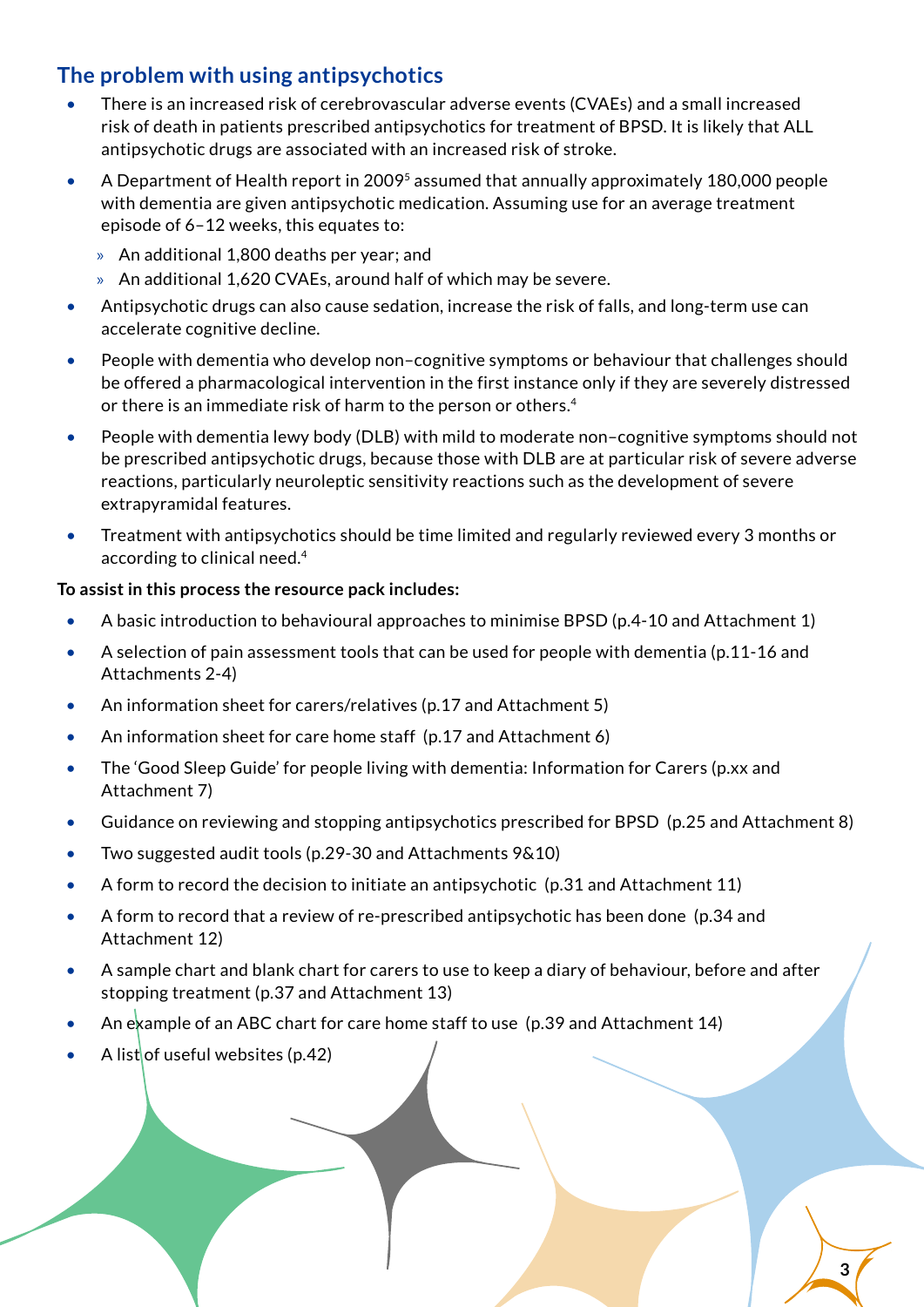# <span id="page-5-0"></span>Summary of key points for managing patients with behavioural and psychological symptoms of dementia (BPSD)

An assessment and care-planning approach, which includes behavioural management, should be followed as soon as possible.

- If distress and or agitation are less severe, non–pharmacological interventions should be used before a pharmacological intervention is considered.
- Target symptoms should be identified, quantified and documented.
- Changes in target symptoms should be assessed and recorded at regular intervals.
- The effect of other co–morbidities, such as depression and anxiety, should be considered.
- If an antipsychotic is deemed necessary the choice of antipsychotic should be made after an individual risk versus benefit analysis.
- The dose should start low and then be slowly titrated.
- Treatment should be time limited and regularly reviewed, every 3 months or according to clinical need.
- If a patient on an antipsychotic for BPSD has not had a trial discontinuation in the last 3 months, they should have the antipsychotic reviewed and stopped to assess the risks and benefits of continued treatment unless:
	- » The antipsychotic was prescribed for a pre-existing condition prior to a diagnosis of dementia, e.g. bipolar disorder or psychotic depression.
	- » The patient is under regular review by a specialist for behavioural problems. This does not include reviews solely planned to assess the on-going benefits of prescribing cholinesterase inhibitors (e.g. donepezil) to delay cognitive decline.

**4**

» There is a detailed care plan in place for ongoing antipsychotic use.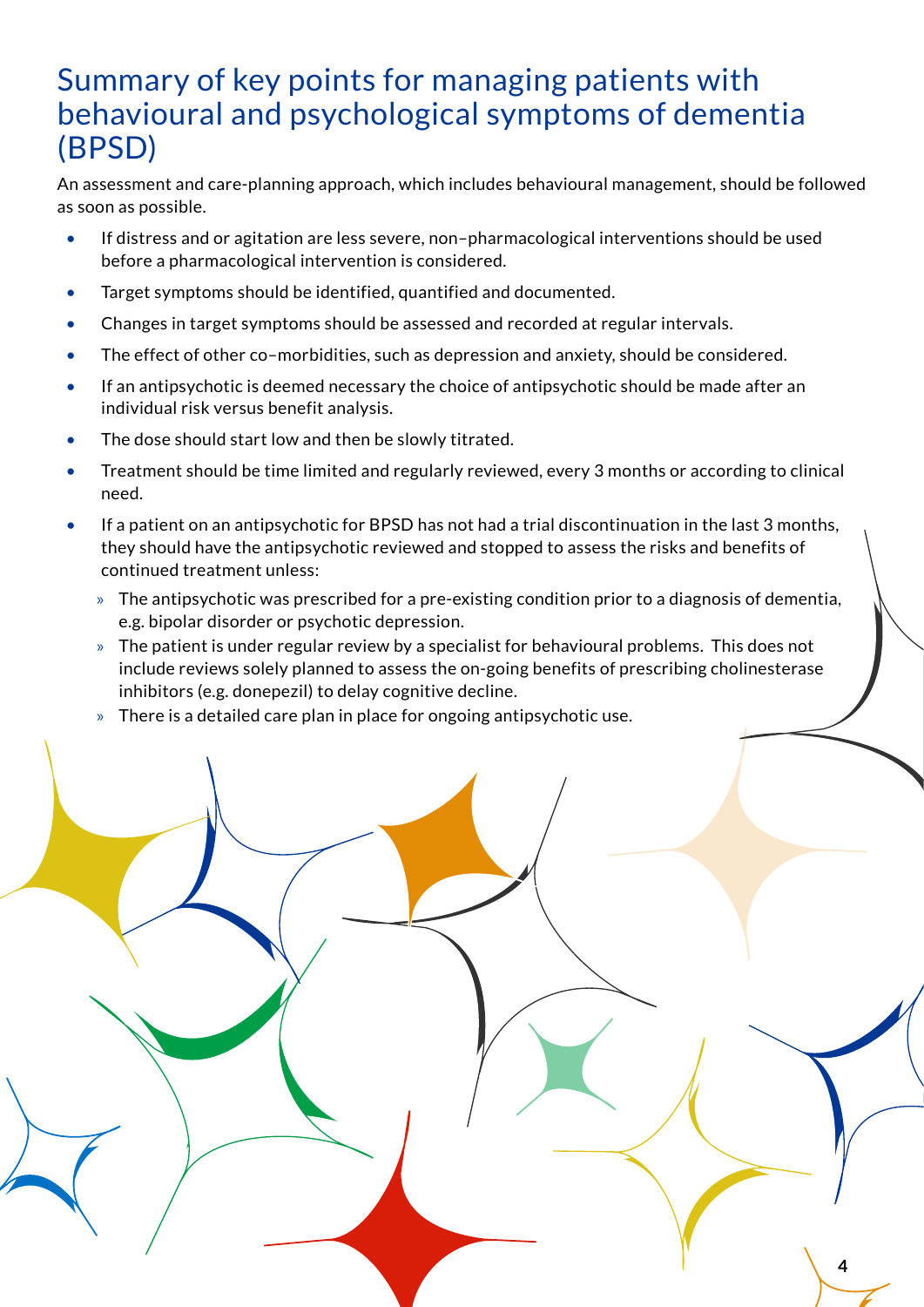# <span id="page-6-0"></span>SECTION 1

# A basic introduction to non – pharmacological approaches to manage BPSD and supporting tools

#### **Non-pharmacological approaches to challenging behaviour in people with dementia: A guide for GPs** 1.1

It is recommended that non-pharmacological approaches are used as a first line approach.<sup>3</sup> Pharmacological intervention should only be offered in the first instance if a person is severely distressed or there is an immediate risk of harm to the person or others.4

| Active attempt by the person with dementia to meet or express a physical or |
|-----------------------------------------------------------------------------|
| psychological need.                                                         |

- **What is meant by 'challenging behaviour'?**
- For example, agitation may be communicating boredom, anxiety, embarrassment or be a response to pain or discomfort or an environmental challenge e.g. noise.
- Typical causes for distress and challenging behaviours are given in the left column in the following pages. Use the right column to offer suggestions to care home staff.
- These suggestions are recommended for staff with basic dementia awareness.
- Active involvement of relatives in a person's care is linked to better outcomes.

## If the difficulties are not resolved with these suggestions, either for an individual or the home, please refer to your local mental health services for specialist assessment and interventions.

Further advice can be sought from:

- Alzheimer's Society website <http://alzheimers.org.uk/>
- Dementia UK helpline for professionals for advice about individuals <https://www.dementiauk.org/>
- Social Care Institute for Excellence (SCIE) website fact sheets, online training, training videos <http://www.scie.org.uk/>

## **An adaptable Word version of the following tables (Attachment 1) is available on the PrescQIPP website:**

<http://www.prescqipp.info/resources/viewcategory/241-reducing-antipsychotic-prescribing-in-dementia-toolkit>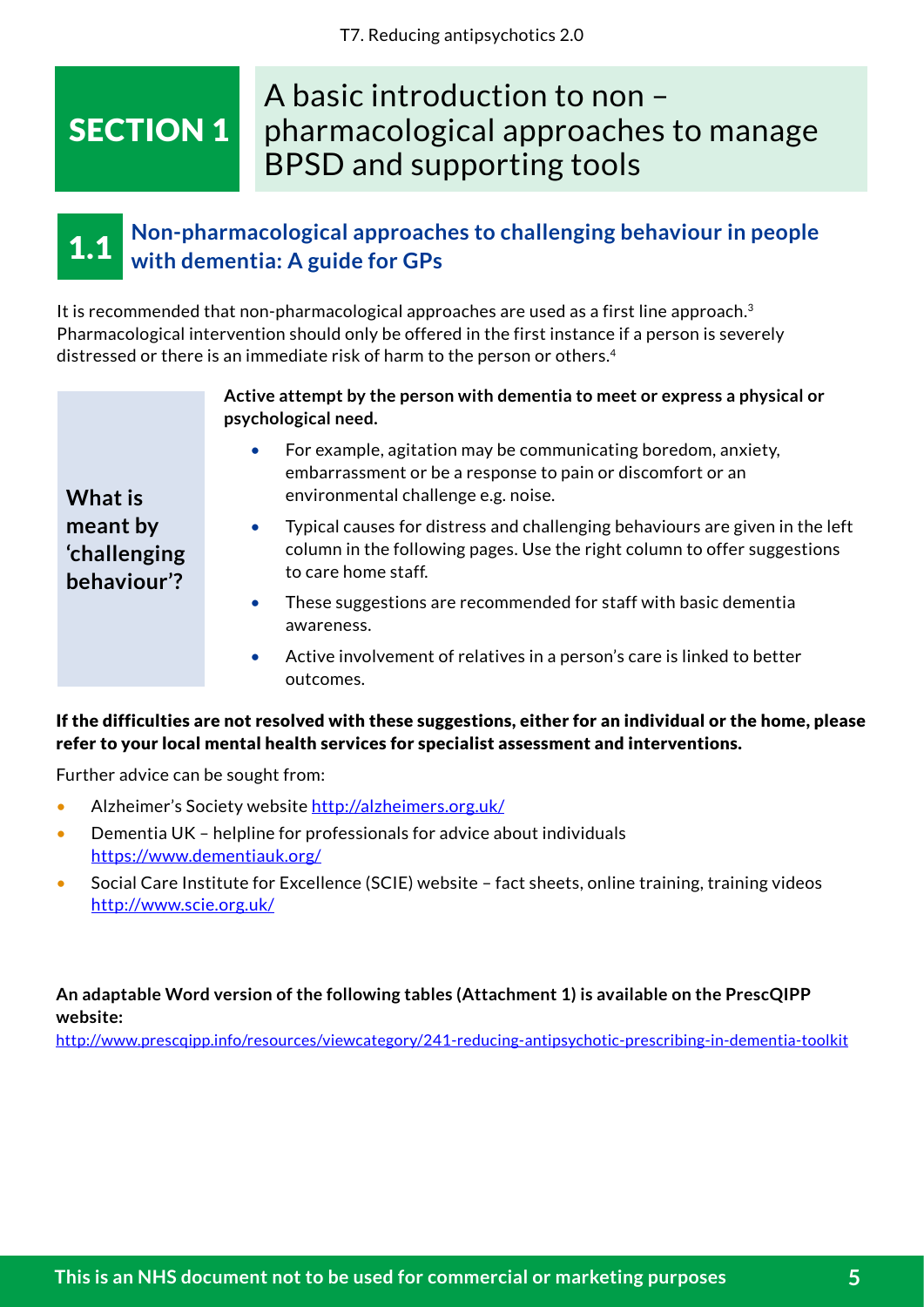| <b>POSSIBLE CAUSE: Physical health and medication side effects</b>                                                                                                                                                                                                                                            |                                                                                                                                                                                                            |  |  |
|---------------------------------------------------------------------------------------------------------------------------------------------------------------------------------------------------------------------------------------------------------------------------------------------------------------|------------------------------------------------------------------------------------------------------------------------------------------------------------------------------------------------------------|--|--|
| Challenging behaviour may result from:                                                                                                                                                                                                                                                                        | Ideas for staff:                                                                                                                                                                                           |  |  |
| Pain<br>Resulting from numerous causes, e.g. joint,<br>dental problems, discomfort from skin problems,<br>constipation.<br><b>NB:</b> People with dementia are often not able to<br>identify or may deny pain due to their cognitive<br>impairment/communication difficulties. Pain is<br>hugely undiagnosed. | Use an appropriate tool to assess pain.<br>Observe pain response during personal care<br>tasks and transfers.                                                                                              |  |  |
| <b>Delirium</b><br>People with dementia at higher risk.<br>Requires medical diagnosis and treatment for<br>underlying causes.                                                                                                                                                                                 | <b>GP</b> review                                                                                                                                                                                           |  |  |
| <b>Infections</b><br>Urinary tract infection (UTI), thrush, chest, skin<br>infections, cellulitis.                                                                                                                                                                                                            | <b>GP</b> review                                                                                                                                                                                           |  |  |
| Hunger, thirst and dehydration<br>May be symptom of dementias (Alzheimer's, Lewy<br>Body and Parkinson's-related dementia).<br>Medication side effect.                                                                                                                                                        | Check access to food and fluids.<br>Consider food and fluid chart.<br>Are they able to eat and drink, e.g. denture<br>pain ulcers.<br>Consider involving speech and language<br>therapy/dentist/dietitian. |  |  |
| Sleep disturbance                                                                                                                                                                                                                                                                                             | Are they getting any exercise, sleeping too<br>much during day, under stimulated?<br>Consider trying sleep hygiene, light therapy<br>(seek advice from mental health staff).                               |  |  |
| <b>Physical limitations</b><br>For example - hearing, eyesight, bad feet/nails.                                                                                                                                                                                                                               | Are staff ensuring they are clear enough,<br>loud enough, not too loud, talking into the<br>good ear or speaking slowly enough or<br>approaching from the side where eyesight is<br>best?                  |  |  |
| <b>Medication side effects</b>                                                                                                                                                                                                                                                                                | <b>GP</b> review                                                                                                                                                                                           |  |  |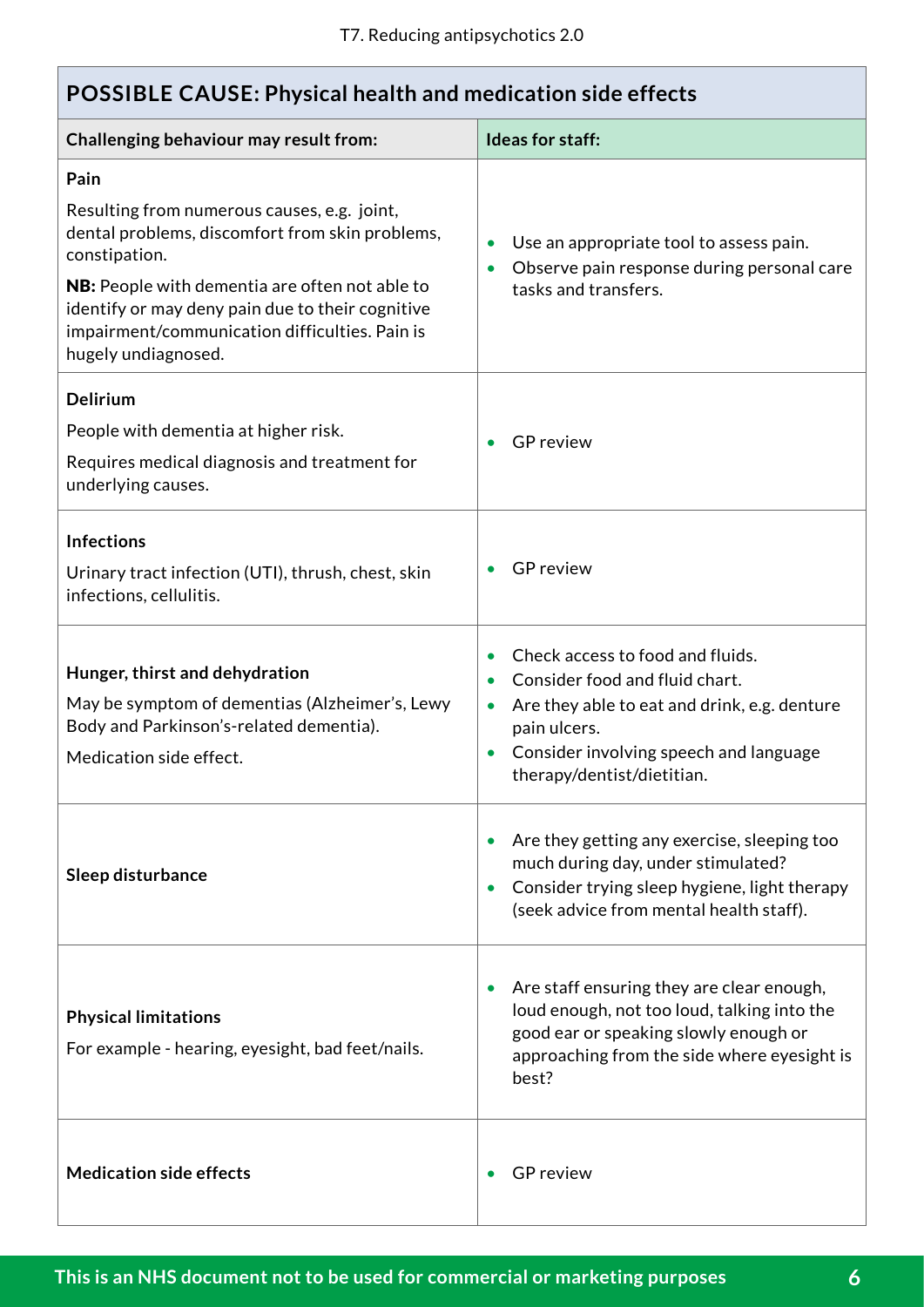| <b>POSSIBLE CAUSE: Environmental factors</b>                                        |                                                                                                                                                                                                                                                                                                                   |  |  |
|-------------------------------------------------------------------------------------|-------------------------------------------------------------------------------------------------------------------------------------------------------------------------------------------------------------------------------------------------------------------------------------------------------------------|--|--|
| Challenging behaviour may<br>result from:                                           | Ideas for staff:                                                                                                                                                                                                                                                                                                  |  |  |
| <b>Under stimulation</b>                                                            | Use activities that are personally relevant to interests or<br>previous work. Life story documents such as 'My Life Story'<br>and 'This is me' are useful.<br>Provide 30 second plus spontaneous opportunities for<br>$\bullet$<br>conversations.<br>Social areas to encourage interactions.                      |  |  |
| <b>Over stimulation</b>                                                             | May get agitated if too many people around, too noisy<br>$\bullet$<br>or after lunch if they are tired - consider quiet time, an<br>afternoon nap, garden, sitting with calming music.                                                                                                                            |  |  |
| Are the staff aware of triggers<br>for behaviour?                                   | Identify, observe and document triggers and use consistent<br>$\bullet$<br>approach to prevent behaviour.<br>Does challenging behaviour happen after relatives have<br>$\bullet$<br>visited?<br>Refer to specialist mental health services for functional<br>$\bullet$<br>analysis and behavioural interventions. |  |  |
| Getting used to a new place<br>May take up to 6 weeks for<br>people to feel settled | Get information from family and/or previous care facility of<br>$\bullet$<br>what has helped in the past.<br>Personal belongings in room.<br>Consistency of 2-3 key workers for most of personal care<br>for first few weeks (check if prefers male/female).                                                      |  |  |
| Confusion linked to physical<br>design of the home                                  | Enable good lighting, use of pictures and colours to find way<br>around, clear signage to toilets, good access to personal<br>objects, outside space, etc.                                                                                                                                                        |  |  |
| Reactions to uncomfortable<br>temperatures                                          | If very hot consider increasing fluids, use of fans and garden.<br>If cold use of blankets, extra clothing.<br>$\bullet$                                                                                                                                                                                          |  |  |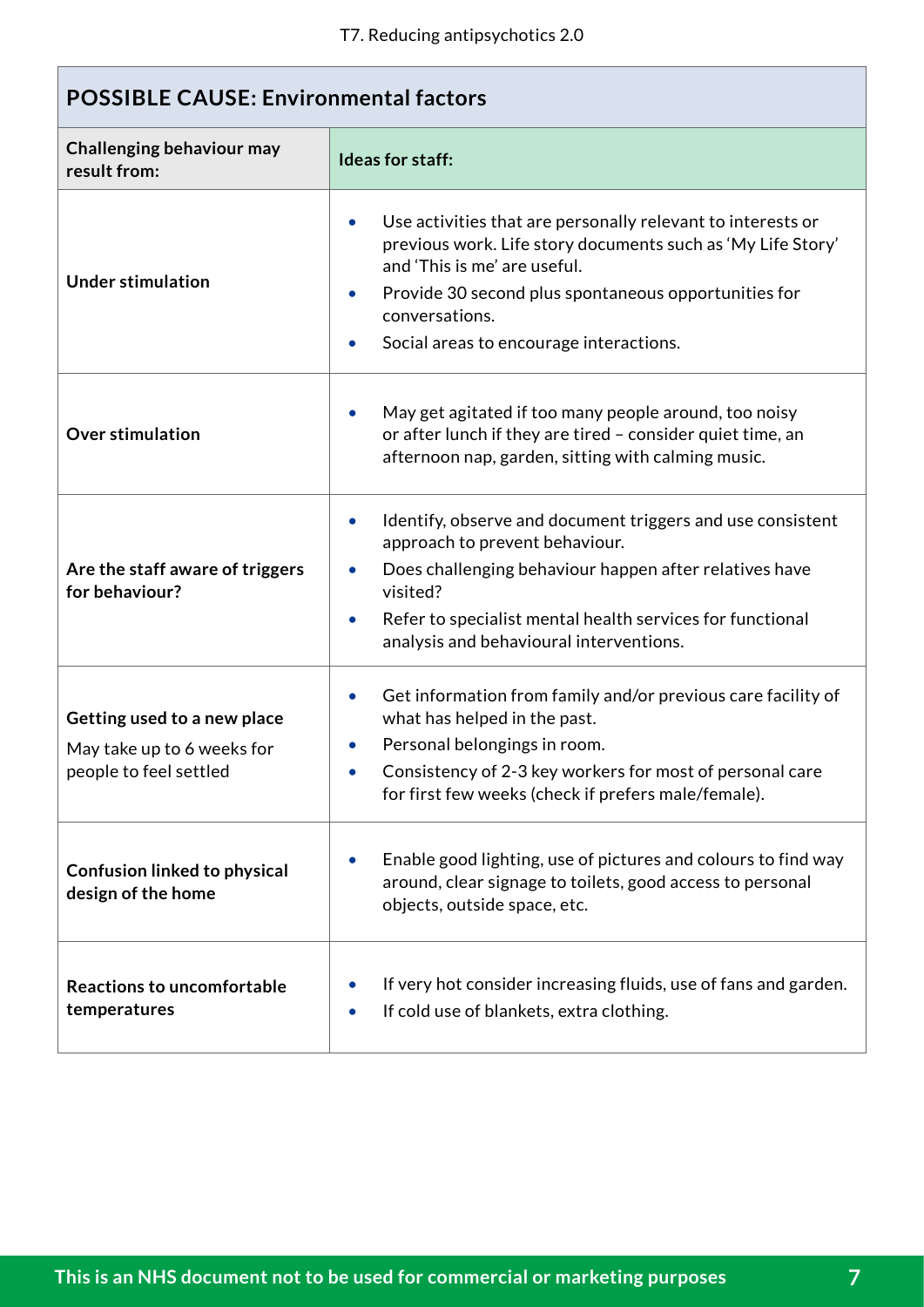# **POSSIBLE CAUSE: Lack of understanding of how the person sees and interprets their world**

| <b>Challenging behaviour</b><br>may result from:                              | <b>Ideas for staff:</b>                                                                                                                                                                                 |  |  |
|-------------------------------------------------------------------------------|---------------------------------------------------------------------------------------------------------------------------------------------------------------------------------------------------------|--|--|
| Person unable to communicate<br>their needs or requests are<br>being ignored. | Be proactive with checking person's needs at frequent<br>$\bullet$<br>intervals.<br>Use short simple sentences or statements or non-verbal<br>$\bullet$<br>gestures to indicate walking to toilet, etc. |  |  |
| Hearing and visual difficulties                                               | Check for sensory impairment.<br>$\bullet$<br>Check which is their 'best' ear, or if they have visual impairment<br>$\bullet$<br>on one side then approach from the other.                              |  |  |
|                                                                               | Optician/audiology (home visits possible).<br>$\bullet$                                                                                                                                                 |  |  |
| Difficulties in recognizing<br>everyday objects                               | Use alternative means to aid recognition, e.g. flushing toilet,<br>$\bullet$<br>holding the object, carer to demonstrate use of object.                                                                 |  |  |
| <b>Repetitive behaviours</b>                                                  | Use distraction, reassurance, emotion-focused strategies.<br>$\bullet$                                                                                                                                  |  |  |
| <b>Disinhibition</b>                                                          | Use distraction techniques and alternative means of meeting<br>$\bullet$<br>needs.                                                                                                                      |  |  |
| <b>Typically frontal lobe related</b>                                         | Observe for time of day and notice triggers.<br>$\bullet$                                                                                                                                               |  |  |
|                                                                               | Take personal care tasks slowly and give repeated reassurance<br>$\bullet$<br>about intentions.                                                                                                         |  |  |
| <b>Experiencing delusions</b><br>and visual hallucinations                    | Acknowledge the delusion / hallucination - don't ignore or try<br>$\bullet$<br>to prove to the person they are wrong.                                                                                   |  |  |
| symptoms of Frontal dementia,<br>Lewy Body, vascular dementia                 | If they are not concerned or anxious about it then don't dwell<br>$\bullet$<br>on it.                                                                                                                   |  |  |
| and dementia linked with<br>Parkinson's                                       | Ensure plenty of reassurance if person is worried and ensure<br>$\bullet$<br>there are alternative activities to be involved in.                                                                        |  |  |
|                                                                               | Consider referral to specialist services for further assessment/<br>$\bullet$<br>treatment.                                                                                                             |  |  |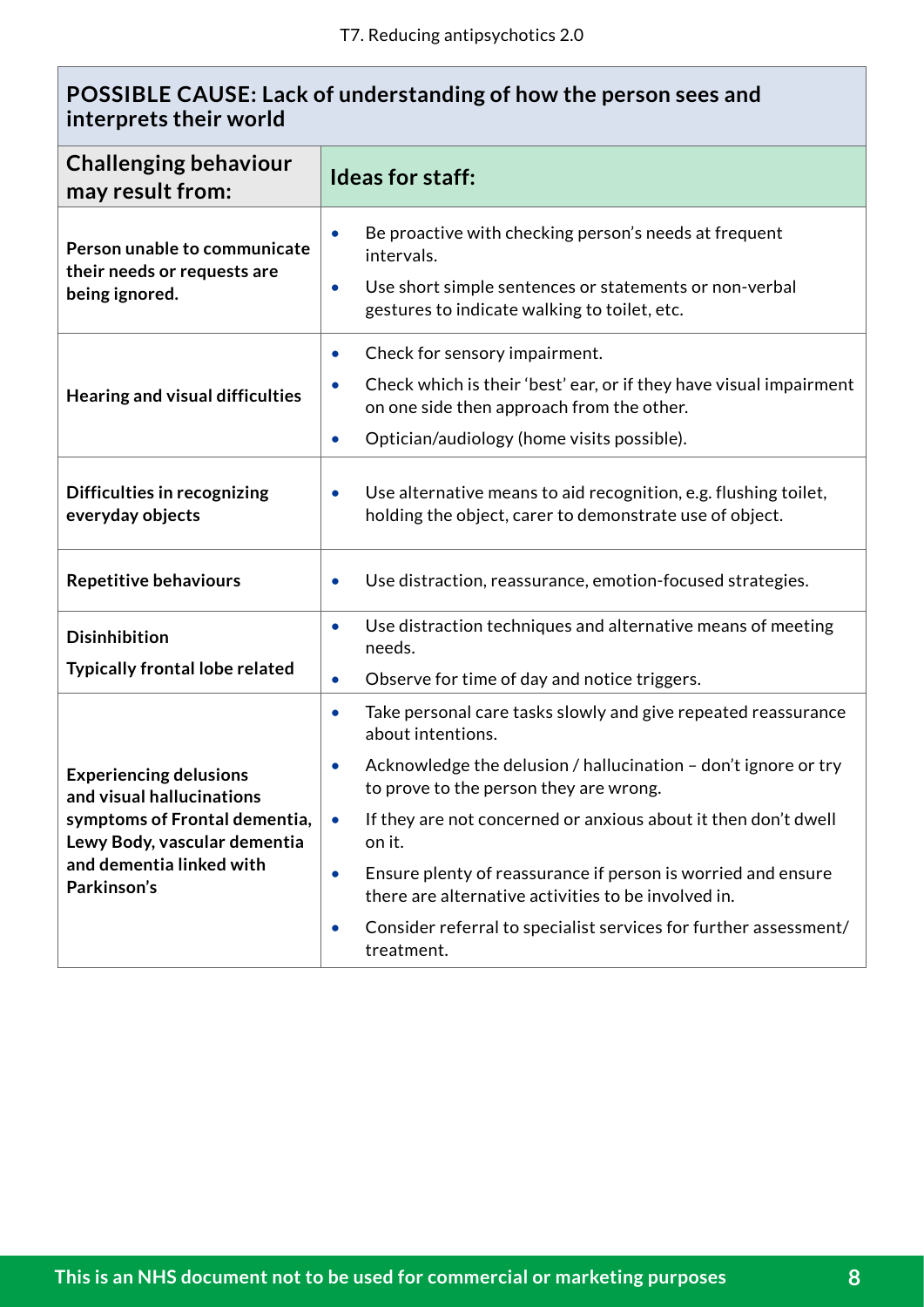# **POSSIBLE CAUSE: Lack of awareness of person's belief and lifestyle preferences**

| Consider using life story templates e.g. 'This is Me' and 'My<br>$\bullet$<br>Life Story' to gather information.<br>$\bullet$<br>$\bullet$<br>or care responsibilities, e.g. need to collect children from<br>school or go to work.<br>Lack of knowledge about the                                                                                    | Challenging behaviour may<br>result from: | Ideas for staff:                                                                                                                                                                                                                                            |
|-------------------------------------------------------------------------------------------------------------------------------------------------------------------------------------------------------------------------------------------------------------------------------------------------------------------------------------------------------|-------------------------------------------|-------------------------------------------------------------------------------------------------------------------------------------------------------------------------------------------------------------------------------------------------------------|
| person and their beliefs and<br>$\bullet$<br>preferences.<br>person. Acknowledge where the person is at - don't argue<br>or attempt to change their viewpoint.<br>Check attitudes towards physical touch.<br>$\bullet$<br>$\bullet$<br>colour.<br>Promote work with family members to inform care and<br>$\bullet$<br>better understand the resident. |                                           | Promote respect for religious or cultural rules and customs.<br>Consider whether person thinks they are younger with work<br>Offer alternative meaningful activity which will be valued by<br>Consider beliefs about people of different age, gender, race/ |

# **POSSIBLE CAUSE: Underlying emotional or mental health problems**

| <b>Challenging behaviour</b><br>may result from:                             | <b>Ideas for staff:</b>                                                                                                                                                                                                                                                                                                        |
|------------------------------------------------------------------------------|--------------------------------------------------------------------------------------------------------------------------------------------------------------------------------------------------------------------------------------------------------------------------------------------------------------------------------|
| Undiagnosed depression and<br>anxiety                                        |                                                                                                                                                                                                                                                                                                                                |
| GP to use Cornell Depression<br>Scale to assess                              | Ensure resident has access to activities and ACTIVELY<br>$\bullet$<br>encourage participation.                                                                                                                                                                                                                                 |
| Depression is a common                                                       | Promote active involvement of relatives in care.<br>$\bullet$                                                                                                                                                                                                                                                                  |
| symptom of all dementias and<br>is often undiagnosed and not<br>treated      | Be aware of triggers for anxiety, e.g. confined places.<br>$\bullet$                                                                                                                                                                                                                                                           |
| The person may be searching<br>for their loved ones.                         | Try to provide the person with a sense of control and safety<br>$\bullet$<br>and ask them about their loved ones.<br>Try using life story information and photos to reinforce sense<br>$\bullet$<br>of identity and enhance memories.                                                                                          |
| Experience of bereavement or<br>effects of traumatic events in<br>their life | Enable safe expression of emotions using validation, rather<br>$\bullet$<br>than lying or confronting person with the reality of their<br>loved one's absence.<br>Check with family what works.<br>$\bullet$<br>Enable usual coping behaviours, e.g. safe walking.<br>$\bullet$<br>Consider using dolls and pets.<br>$\bullet$ |
| Disorientation and memory<br>problems                                        | Try to make the most of the person's strengths and remaining<br>$\bullet$<br>abilities.                                                                                                                                                                                                                                        |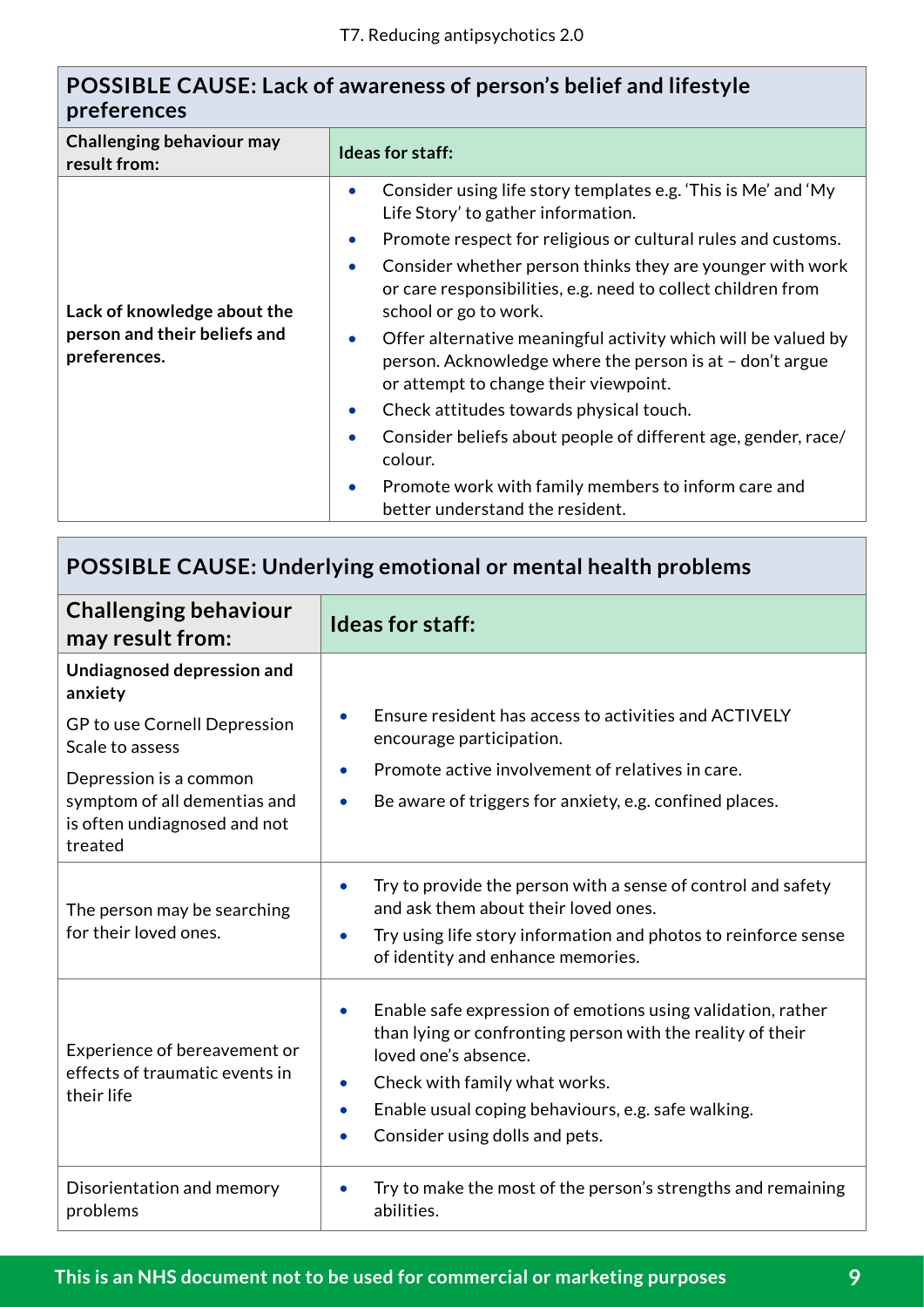#### <span id="page-11-0"></span>**The role of pain management in the treatment of BPSD** 1.2

Pain in older people is under-recognised and under-treated.<sup>6</sup> Untreated persistent pain can have a major impact on physical function and psychosocial function which can result in depression, anxiety, agitation, social withdrawal, increased risk of falls, loss of appetite, sleeplessness. This is of particular significance in dementia patients where the untreated pain can be a trigger for other manifestations of BPSD.

In a care setting the following key principles should be applied:

- 1. The assessment of pain should be routine for all residents/patients.
- 2. Validated pain assessment tools should be used, which are appropriate for that individual i.e. taking into consideration their ability to communicate pain and their level of cognitive function.
- 3. Care staff should be trained on the use of pain assessment tools and be able to use them confidently.
- 4. The pain assessment should be conducted before and after analgesia is administered to ensure the effectiveness of the prescribed medication.
- 5. There should be a systematic approach to assessing the patient, what has been observed and what has been required to alleviate pain or distress, should be clearly documented, e.g. re-positioning, re-assurance and analgesia.
- 6. Just because a person has cognitive impairment does NOT mean they automatically cannot use self-report scales for pain. Generally residents with MMSE (Mini Mental State Examination) score of 18 or more can use self-report pain scales.
- 7. If the person cannot communicate their needs then the views of the person who knows them best about whether they are in pain or not must be included in the assessment.

Described on the following pages are examples of three tools for assessing pain in people with dementia who are unable to verbalise their needs. The Abbey pain scale and Doloplus 2 scale are used mainly in care settings.

These tools (Attachments 2-4) are available to download seperately from the PrescQIPP website:

<http://www.prescqipp.info/resources/viewcategory/241-reducing-antipsychotic-prescribing-in-dementia-toolkit>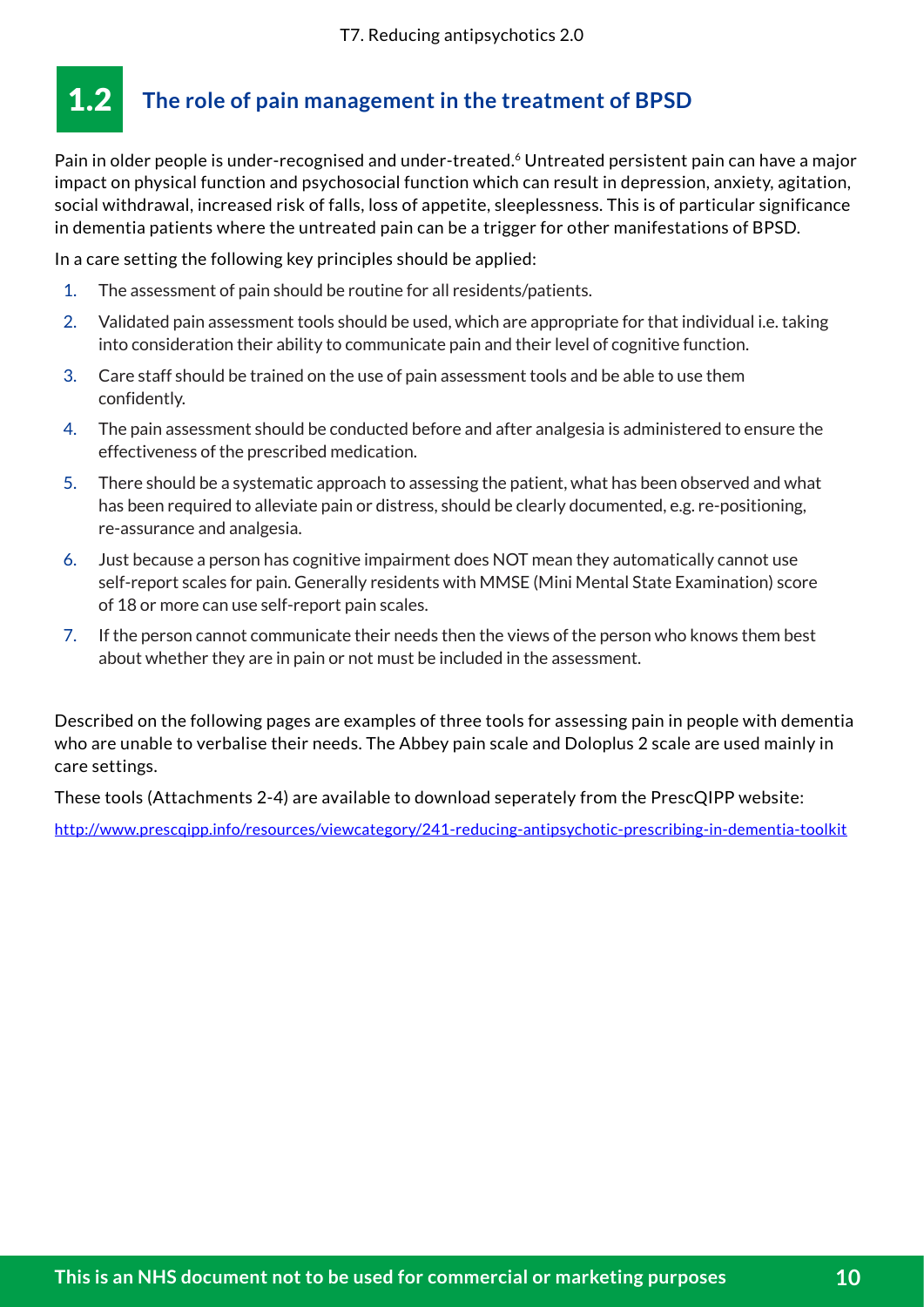<span id="page-12-0"></span>

# **Pain assessment in advanced dementia (PAINAD) scale7**

An adaptable Word version of this tool (Attachment 2) is available on the PrescQIPP website: [http://www.prescqipp.info/resources/viewcategory/241-reducing-antipsychotic-prescribing-in-](http://www.prescqipp.info/resources/viewcategory/241-reducing-antipsychotic-prescribing-in-dementia-toolkit)**Pain assessment in advanced dementia (PAINAD) scale** [dementia-toolkit](http://www.prescqipp.info/resources/viewcategory/241-reducing-antipsychotic-prescribing-in-dementia-toolkit)

| ITEMS*                                                | $\bf{0}$                   | 1                                                                                               | $\overline{2}$                                                                                  | <b>SCORE</b> |
|-------------------------------------------------------|----------------------------|-------------------------------------------------------------------------------------------------|-------------------------------------------------------------------------------------------------|--------------|
| <b>Breathing</b><br>independent<br>of<br>vocalisation | Normal                     | Occasional laboured<br>breathing.<br>Short period of<br>hyperventilation.                       | Noisy laboured breathing.<br>Long period of<br>hyperventilation.<br>Cheyne-Stokes respirations. |              |
| Negative<br>vocalisation                              | None                       | Occasional moan or<br>groan.<br>Low level speech with a<br>negative or disapproving<br>quality. | Repeated troubled call out.<br>Loud moaning or groaning.<br>Crying                              |              |
| Facial<br>expression                                  | Smiling or<br>inexpressive | Sad. Frightened. Frown.                                                                         | Facial grimacing.                                                                               |              |
| Body<br>language                                      | Relaxed                    | Tense. Distressed<br>pacing. Fidgeting.                                                         | Rigid. Fists clenched. Knees<br>pulled up. Pulling or pushing<br>away. Striking out.            |              |
| Consolability                                         | No need to<br>console      | Distracted or reassured<br>by voice or touch.                                                   | Unable to console, distract<br>or reassure.                                                     |              |
|                                                       |                            |                                                                                                 | <b>TOTAL**</b>                                                                                  |              |

**\***Five-item observational tool (see the description of each item below).

**\*\***Total scores range from 0 to 10 (based on a scale of 0 to 2 for five items), with a higher score indicating more severe pain  $(0="$ no pain" to  $10="$ severe pain").

#### **Instructions**

Observe the patient for 5 minutes before scoring his or her behaviour. (Subjects in the pilot study were observed for 5 minutes, but a clear recommendation for length of observation has not been provided by the developers of this tool.)

The patient can be observed under different conditions, e.g. at rest, during a pleasant activity, during care giving, after the administration of analgesia.

The developers have not given any specific guidance on the treatment of pain according to each score however any item scored as 1 or 2 indicates that the person is in some type of discomfort and therefore steps should be taken to alleviate this.

#### **Breathing**

Normal breathing is characterised by effortless, quiet, rhythmic (smooth) respirations. Occasional laboured breathing is characterised by episodic bursts of harsh, difficult or wearing respirations.

Short period of hyperventilation is characterised by intervals of rapid, deep breaths lasting a short period of time.

Noisy laboured breathing is characterized by negative sounding respirations on inspiration or expiration. They may be loud, gurgling, or wheezing. They appear strenuous or wearing.

Long period of hyperventilation is characterized by an excessive rate and depth of respirations lasting a considerable time.

Cheyne-Stokes respirations are characterized by rhythmic waxing and waning of breathing from very deep to shallow respirations with periods of apnoea (cessation of breathing).

#### **Negative vocalisation**

None is characterised by speech or vocalisation that has a neutral or pleasant quality. Occasional moan or groan is characterized by mournful or murmuring sounds, wails or laments. Groaning is characterised by louder than usual inarticulate involuntary sounds, often abruptly beginning and ending.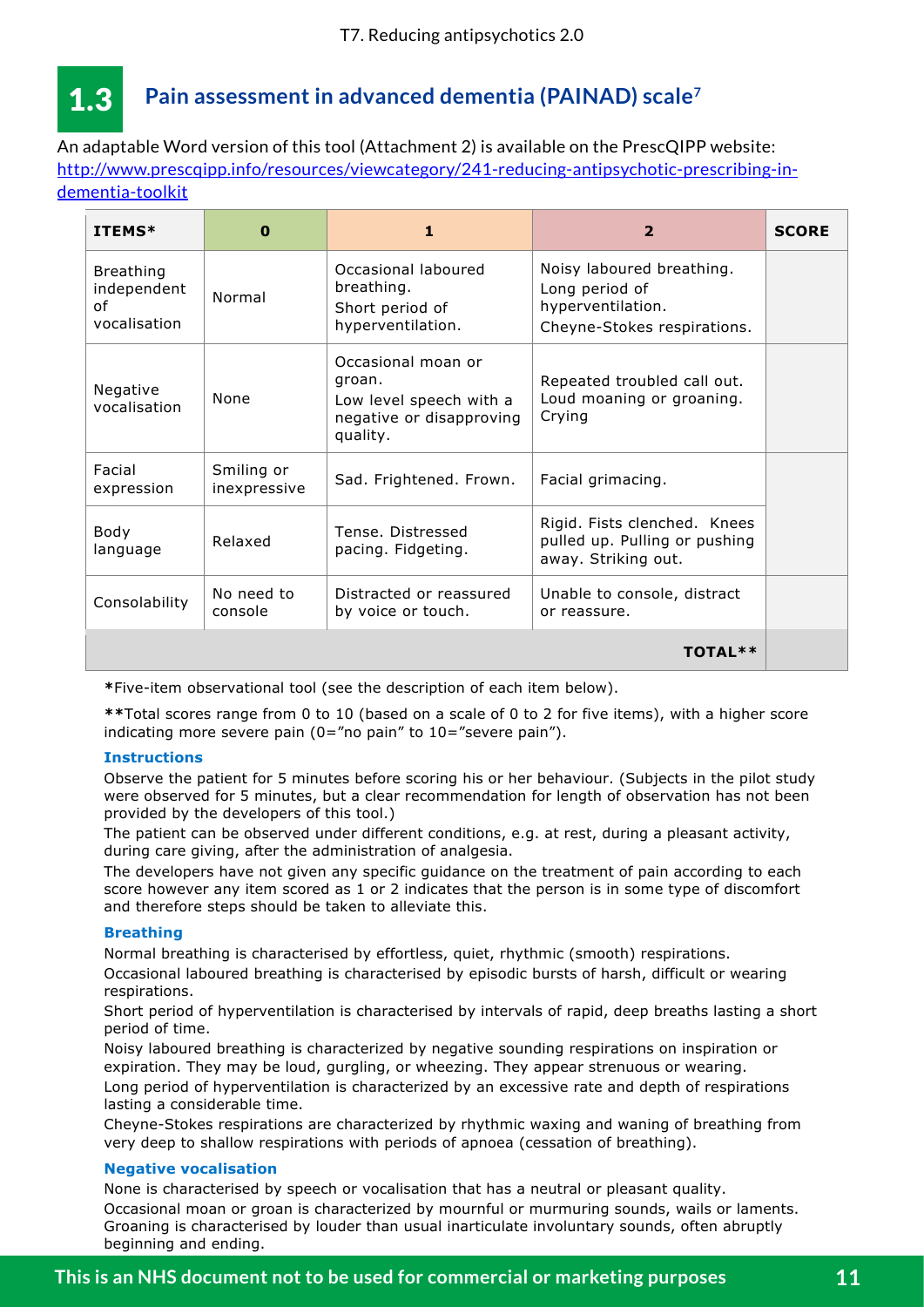## **Pain assessment in advanced dementia (PAINAD) scale**

Low level speech with a negative or disapproving quality is characterised by muttering, mumbling, whining, grumbling, or swearing in a low volume with a complaining, sarcastic or caustic tone. Repeated troubled calling out is characterised by phrases or words being used over and over in a tone that suggests anxiety, uneasiness, or distress.

Loud moaning or groaning is characterised by mournful or murmuring sounds, wails or laments much louder than usual volume. Loud groaning is characterised by louder than usual inarticulate involuntary sounds, often abruptly beginning and ending.

Crying is characterised by an utterance of emotion accompanied by tears. There may be sobbing or quiet weeping.

#### **Facial expression**

Smiling is characterised by upturned corners of the mouth, brightening of the eyes and a look of pleasure or contentment.

Inexpressive refers to a neutral, at ease, relaxed, or blank look.

Sad is characterised by an unhappy, lonesome, sorrowful, or dejected look. There may be tears in the eyes.

Frightened is characterised by a look of fear, alarm or heightened anxiety. Eyes appear wide open. Frown is characterised by a downward turn of the corners of the mouth. Increased facial wrinkling in the forehead and around the mouth may appear.

Facial grimacing is characterised by a distorted, distressed look. The brow is more wrinkled as is the area around the mouth. Eyes may be squeezed shut.

#### **Body language**

Relaxed is characterised by a calm, restful, mellow appearance. The person seems to be taking it easy.

Tense is characterised by a strained, apprehensive or worried appearance. The jaw may be clenched (exclude any contractures).

Distressed pacing is characterised by activity that seems unsettled. There may be a fearful, worried, or disturbed element present. The rate may be faster or slower.

Fidgeting is characterised by restless movement. Squirming about or wiggling in the chair may occur. The person might be hitching a chair across the room. Repetitive touching, tugging or rubbing body parts can also be observed.

Rigid is characterised by stiffening of the body. The arms and/or legs are tight and inflexible. The trunk may appear straight and unyielding (exclude any contractures).

Fists clenched is characterised by tightly closed hands. They may be opened and closed repeatedly or held tightly shut.

Knees pulled up is characterised by flexing the legs and drawing the knees up toward the chest. An overall troubled appearance (exclude any contractures).

Pulling or pushing away is characterised by resistiveness upon approach or to care. The person is trying to escape by yanking or wrenching him or herself free or shoving you away.

Striking out is characterised by hitting, kicking, grabbing, punching, biting, or other form of personal assault.

#### **Consolability**

No need to console is characterised by a sense of well being. The person appears content. Distracted or reassured by voice or touch is characterised by a disruption in the behaviour when the person is spoken to or touched. The behaviour stops during the period of interaction with no indication that the person is at all distressed.

Unable to console, distract or reassure is characterised by the inability to soothe the person or stop a behaviour with words or actions. No amount of comforting, verbal or physical, will alleviate the behaviour.

#### **Acknowledgement**

The PAINAD was developed and tested by clinicians and researchers at the New England Geriatric Research Education and Clinical Center, a Department of Veterans Affairs center of excellence with divisions at EN Rogers Memorial Veterans Hospital, Bedford, MA, and VA Boston Health System.

It is important that those using the pain assessment tool have been trained on its use and are able to **use it confidently. Training should be sourced locally by providers/commissioners as appropriate.**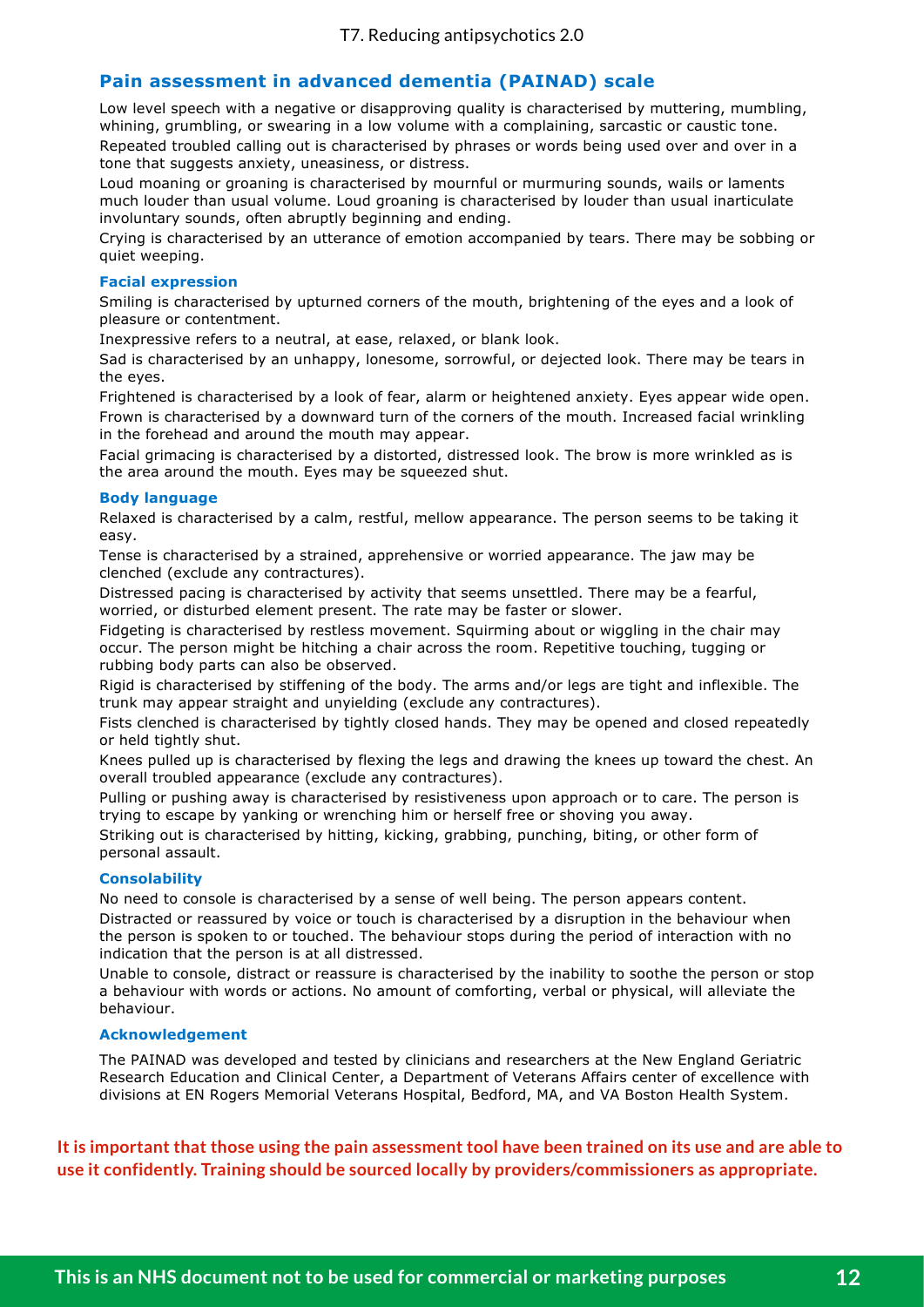<span id="page-14-0"></span>

# **Use of the Abbey Pain Scale**

The Abbey Pain Scale is best used as part of an overall pain management plan.

## **Objective**

The Pain Scale is an instrument designed to assist in the assessment of pain in residents who are unable to clearly articulate their needs.

## **Ongoing assessment**

The Scale does not differentiate between distress and pain, so measuring the effectiveness of painrelieving interventions is essential. It has been recommended that the Abbey Pain Scale be used as a movement-based assessment. The staff recording the scale should therefore observe the resident while they are being moved, e.g. during pressure area care, while showering etc.

Complete the scale immediately following the procedure and record the results in the resident's notes. Include the time of completion of the scale, the score, and staff member's signature and action (if any) taken in response to results of the assessment, e.g. pain medication or other therapies.

A second evaluation should be conducted one hour after any intervention taken in response to the first assessment, to determine the effectiveness of any pain-relieving intervention. If, at this assessment, the score on the pain scale is the same, or worse, consider further intervention and act as appropriate, complete the pain scale hourly, until the resident appears comfortable, then four-hourly for 24 hours, treating pain if it recurs. Record all the pain-relieving interventions undertaken. If pain/distress persists, undertake a comprehensive assessment of all facets of resident's care and monitor closely over a 24 hour period, including any further interventions undertaken. If there is no improvement during that time, notify the medical practitioner of the pain scores and the action/s taken.

**Jenny Abbey**

**April, 2007**

An adaptable Word version of this tool (Attachment 3) is available on the PrescQIPP website:

[http://www.prescqipp.info/resources/viewcategory/241-reducing-antipsychotic-prescribing-in](http://www.prescqipp.info/resources/viewcategory/241-reducing-antipsychotic-prescribing-in-dementia-toolkit)[dementia-toolkit](http://www.prescqipp.info/resources/viewcategory/241-reducing-antipsychotic-prescribing-in-dementia-toolkit)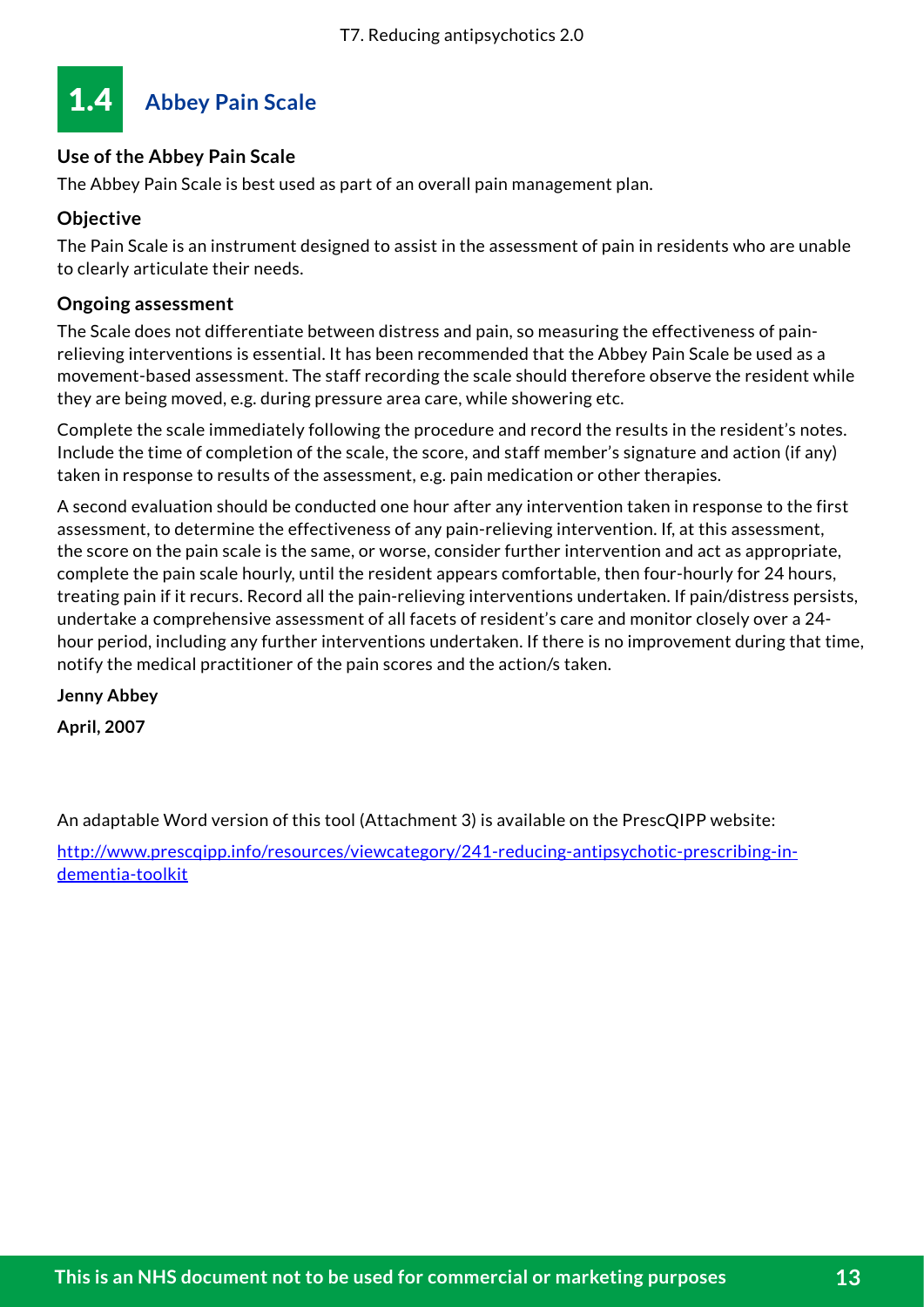## **The Abbey Pain Scale: For measurement of pain in people with dementia who cannot verbalise**

**How to use the scale:** While observing the resident, score questions 1 to 6, using the scale provided.

| <b>Name of resident:</b>                                |       |       |
|---------------------------------------------------------|-------|-------|
| Name and designation of<br>person completing the scale: |       |       |
| Date:                                                   | Time: |       |
| Latest pain relief given was:                           | at    | hours |

#### **SCALE: Absent = 0 Mild = 1 Moderate = 2 Severe = 3**

| Question                |                                                                                                                                 |  |
|-------------------------|---------------------------------------------------------------------------------------------------------------------------------|--|
| 1                       | Vocalisation, e.g. whimpering, groaning, crying                                                                                 |  |
| $\overline{2}$          | <b>Facial expression</b> , e.g. looking tense, frowning, grimacing, looking frightened                                          |  |
| 3                       | <b>Change in body language, e.g. fidgeting, rocking, guarding part of body,</b><br>withdrawn                                    |  |
| $\overline{\mathbf{4}}$ | <b>Behavioural change,</b> e.g. increased confusion, refusing to eat, alteration in usual<br>patterns                           |  |
| 5                       | <b>Physiological change, e.g. temperature, pulse or blood pressure outside normal</b><br>limits, perspiring, flushing or pallor |  |
| 6                       | <b>Physical changes,</b> e.g. skin tears, pressure areas, arthritis, contractures                                               |  |
|                         | Add score of questions 1-6 and record here<br><b>TOTAL PAIN SCORE</b>                                                           |  |

| Now tick the box that matches the TOTAL PAIN SCORE |                |                   |                |
|----------------------------------------------------|----------------|-------------------|----------------|
| $0-2 = No$ pain                                    | $3 - 7 =$ Mild | $8-13$ = Moderate | $14+ =$ Severe |
|                                                    |                |                   |                |

| Finally tick the box that matches the type of pain |       |                  |  |
|----------------------------------------------------|-------|------------------|--|
| Chronic                                            | Acute | Acute on chronic |  |
|                                                    |       |                  |  |

#### **Acknowledgement**

Abbey, J; De Bellis, A; Piller, N; Esterman, A; Giles, L; Parker, D and Lowcay, B. Funded by the JH & JD Gunn Medical Research Foundation 1998 – 2002

**This document may be reproduced with this acknowledgment retained.**

It is important that those using the pain assessment tool have been trained on its use and are able to **use it confidently. Training should be sourced locally by providers/commissioners as appropriate.**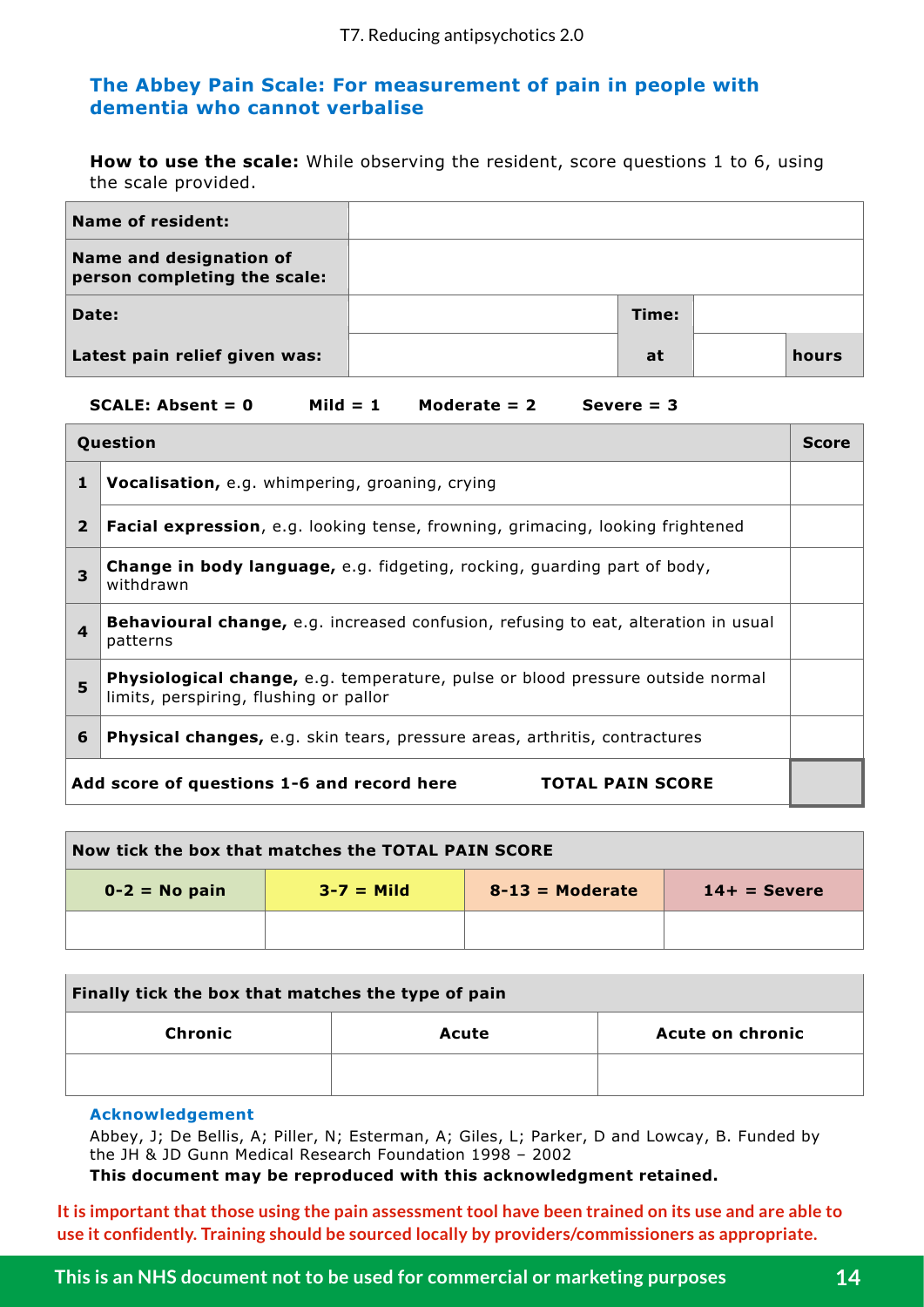#### <span id="page-16-0"></span>**DOLOPLUS 2 Scale**  1.5

An adaptable Word version of this tool (Attachment 4) is available on the PrescQIPP website:

<mark><http://www.prescqipp.info/resources/viewcategory/241-reducing-antipsychotic-prescribing-in-dementia-toolkit></mark>

This tool is used for those with dementia who cannot verbalise their needs.

It is based on a change in behaviour to what is normal. If the person cannot communicate their needs then the views of the person who knows them best about whether they are in pain or not must be included in the assessment.

| <b>SOMATIC REACTIONS</b>                                                     |                                                                                              |                |  |  |  |  |  |  |
|------------------------------------------------------------------------------|----------------------------------------------------------------------------------------------|----------------|--|--|--|--|--|--|
| Pain                                                                         | No complaints of pain by any means                                                           | 0              |  |  |  |  |  |  |
| expressed<br>through                                                         | Complaints of pain only when asked                                                           | 1              |  |  |  |  |  |  |
| words, or<br>gesture,<br>tears/                                              | Complaints of pain occasionally even when not asked                                          |                |  |  |  |  |  |  |
| moaning                                                                      | Complaints of pain continuously noticed even when not asked                                  | 3              |  |  |  |  |  |  |
|                                                                              | No protective body posture observed                                                          | 0              |  |  |  |  |  |  |
| Unusual<br>protective<br>body<br>position<br>adopted at<br>rest              | The person occasionally avoids certain positions due to pain                                 | 1              |  |  |  |  |  |  |
|                                                                              | The person often tries to find a protective position and when they do,<br>has pain relief    | $\overline{2}$ |  |  |  |  |  |  |
|                                                                              | The person continuously tries to find a protective position without<br>achieving pain relief |                |  |  |  |  |  |  |
|                                                                              | No protective action taken                                                                   | O              |  |  |  |  |  |  |
| <b>Protection</b><br>of sore<br>area by<br>defensive<br>action or<br>qesture | Attempts by resident to protect sore area but this doesn't interfere with<br>care delivery   |                |  |  |  |  |  |  |
|                                                                              | Attempts by resident to protect the area which does interfere with care<br>delivery          |                |  |  |  |  |  |  |
|                                                                              | Protective action/s taken by resident at rest, even when not approached                      |                |  |  |  |  |  |  |
| <b>Facial</b>                                                                | Usual expression                                                                             | $\mathbf 0$    |  |  |  |  |  |  |
| expression:                                                                  | Expression showing pain when approached                                                      |                |  |  |  |  |  |  |
| Grimace,<br>drawn or                                                         | Expression showing pain even without being approached                                        | $\overline{2}$ |  |  |  |  |  |  |
| atonic                                                                       | Permanent and unusually blank look (voiceless, staring, looking blank)                       | 3              |  |  |  |  |  |  |
|                                                                              | Normal sleep                                                                                 | 0              |  |  |  |  |  |  |
| <b>Sleep</b>                                                                 | Difficult to go to sleep                                                                     | 1              |  |  |  |  |  |  |
| pattern                                                                      | Frequent waking (restlessness)                                                               | $\overline{2}$ |  |  |  |  |  |  |
|                                                                              | Insomnia affecting how awake they are in the day                                             | 3              |  |  |  |  |  |  |

| <b>PSYCHOMOTOR REACTIONS</b>  |                                                                                      |   |  |  |  |  |  |  |
|-------------------------------|--------------------------------------------------------------------------------------|---|--|--|--|--|--|--|
|                               | Usual abilities and activities remain unaffected                                     | 0 |  |  |  |  |  |  |
| Washing<br>and/or<br>dressing | Usual abilities slightly affected (may need more help) as a result of<br>discomfort  |   |  |  |  |  |  |  |
|                               | Usual abilities and washing, and/or dressing is much more difficult                  |   |  |  |  |  |  |  |
|                               | Level of pain makes washing and/or dressing very difficult/impossible to<br>complete | 3 |  |  |  |  |  |  |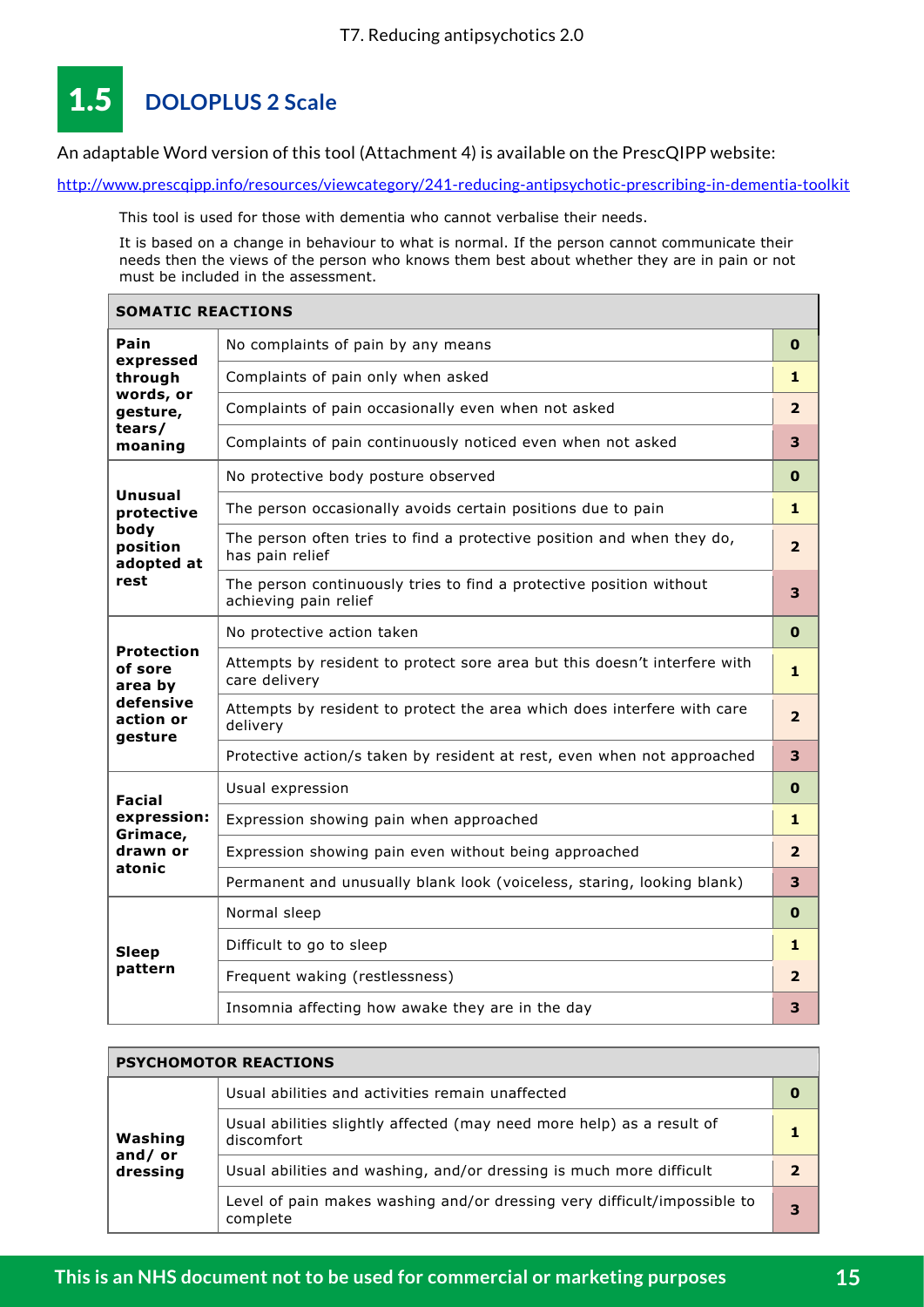#### **DOLOPLUS 2 Scale**

| <b>PSYCHOMOTOR REACTIONS</b> |                                                                                               |  |  |  |  |  |  |  |
|------------------------------|-----------------------------------------------------------------------------------------------|--|--|--|--|--|--|--|
|                              | Usual abilities and activities remain unaffected                                              |  |  |  |  |  |  |  |
| <b>Mobility</b>              | Usual activities reduced (person avoids certain movements and reduces<br>walking distance)    |  |  |  |  |  |  |  |
|                              | Usual activities and abilities reduced (even with help the patient cuts<br>down on movements) |  |  |  |  |  |  |  |
|                              | Any movement is impossible, the patient resists all persuasion                                |  |  |  |  |  |  |  |

| <b>PSYCHOSOCIAL REACTIONS</b>        |                                                                                         |                |  |  |  |  |  |
|--------------------------------------|-----------------------------------------------------------------------------------------|----------------|--|--|--|--|--|
|                                      | Unchanged                                                                               | $\mathbf 0$    |  |  |  |  |  |
| Communic-<br>ation                   | Heightened (the person demands attention in an unusual manner)                          |                |  |  |  |  |  |
|                                      | Lessened (the person cuts him/herself off)                                              |                |  |  |  |  |  |
|                                      | Absence or refusal of any form of communication                                         | 3              |  |  |  |  |  |
|                                      | Participates at their normal level of activity (meals, entertainment,<br>therapy)       | 0              |  |  |  |  |  |
| Social life,<br>includes<br>appetite | Needs more encouragement than usual to participate in activities or eat<br>food         |                |  |  |  |  |  |
|                                      | Sometimes refuses to participate in the activity and/or refuses usual<br>amount of food |                |  |  |  |  |  |
|                                      | Refuses to participate in anything and does not eat (a change from<br>usual)            | 3              |  |  |  |  |  |
|                                      | Normal behaviour for this person                                                        | $\bf{0}$       |  |  |  |  |  |
| <b>Problems</b>                      | Development of occasional behaviour which has negative consequences                     |                |  |  |  |  |  |
| οf<br>behaviour                      | Development of frequent behaviour which has negative consequences                       | $\overline{2}$ |  |  |  |  |  |
|                                      | Development of continuous behaviour which has negative consequences                     |                |  |  |  |  |  |
|                                      | <b>SCORE - A score of five or more indicates pain</b>                                   |                |  |  |  |  |  |

#### **Acknowledgement**

Adapted from: Lefebvre-Chapiro and the DOLOPLUS2 group (2001)

**It is important that those using the pain assessment tool have been trained on its use and are able to use it confidently. Training should be sourced locally by providers/commissioners as appropriate.**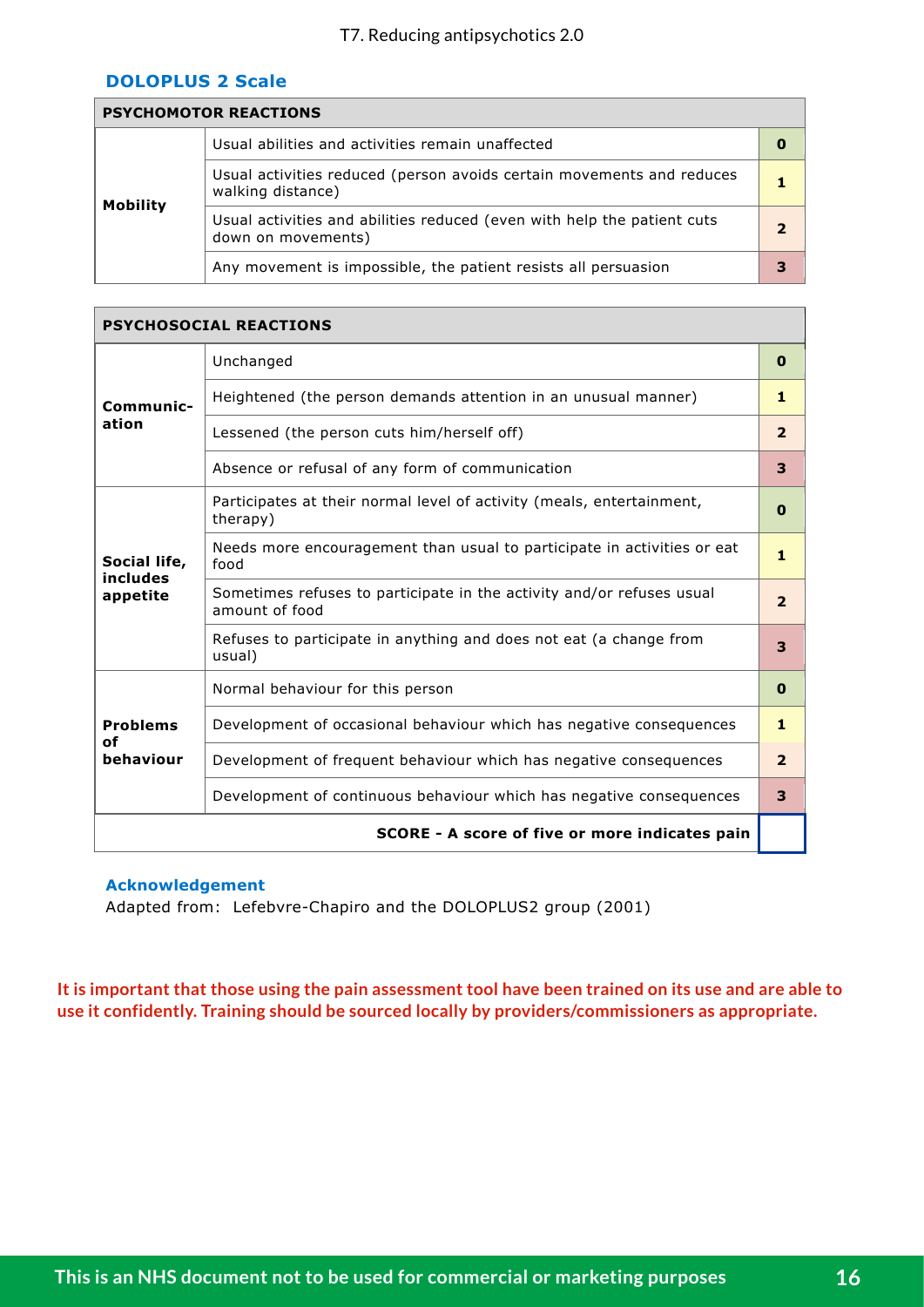#### <span id="page-18-0"></span>**Helping someone with dementia who is distressed or behaving unusually**  $1.6 \& 1.7$

The following leaflet is available in two versions as stand alone PDFs (Attachments 5 and 6) on the PrescQIPP website:

<http://www.prescqipp.info/resources/viewcategory/241-reducing-antipsychotic-prescribing-in-dementia-toolkit>

We have only included the leaflet for relatives and/or carers in this toolkit as there are only minor differences between the two leaflets. The version for care home staff is Attachment 6, which can be accessed via the link above. In the care home staff version the meaning of 'U' is 'understanding' rather than 'you', which is the meaning in the leaflet below.

# **Leaflet for relatives and/or carers of people with dementia**

There are often good reasons why someone with dementia is distressed or behaving unusually. However, they might not always be able to tell you what's troubling them.

The challenge is to work out what the cause is and what you can do to help, for the benefit of both of you. Sometimes we react to unusual behaviour without knowing what the person might need or be saying through their behaviour.

We have used the ideas of "STOP" and "PAUSE" to describe the key ways to help you listen and watch, in order to understand distress and unusual behaviour.

You may need to try some things for several weeks before you see improvement. If distress or behaviours do not resolve with the advice given on the following pages, consult your doctor or ask for a referral to your local specialist mental health services.

# **Further advice**

The Alzheimer's Society has more advice and information for people with different types of dementia, not just Alzheimer's dementia.

You can go to the Alzheimer's Society website at: [www.alzheimers.org.uk](website%20www.alzheimers.org.uk) or call them on their helpline (freephone) on 0300 222 11 22.

We have listed useful factsheets on particular behaviours at the end of this leaflet.

If you would like further help, please don't struggle on your own as there are many ways in which people in your situation can be helped. Please contact your local Alzheimer's Society or your doctor for advice. If you want information on how services can help you, see 'How health and social care professionals can help': <http://alzheimers.org.uk/factsheet/454>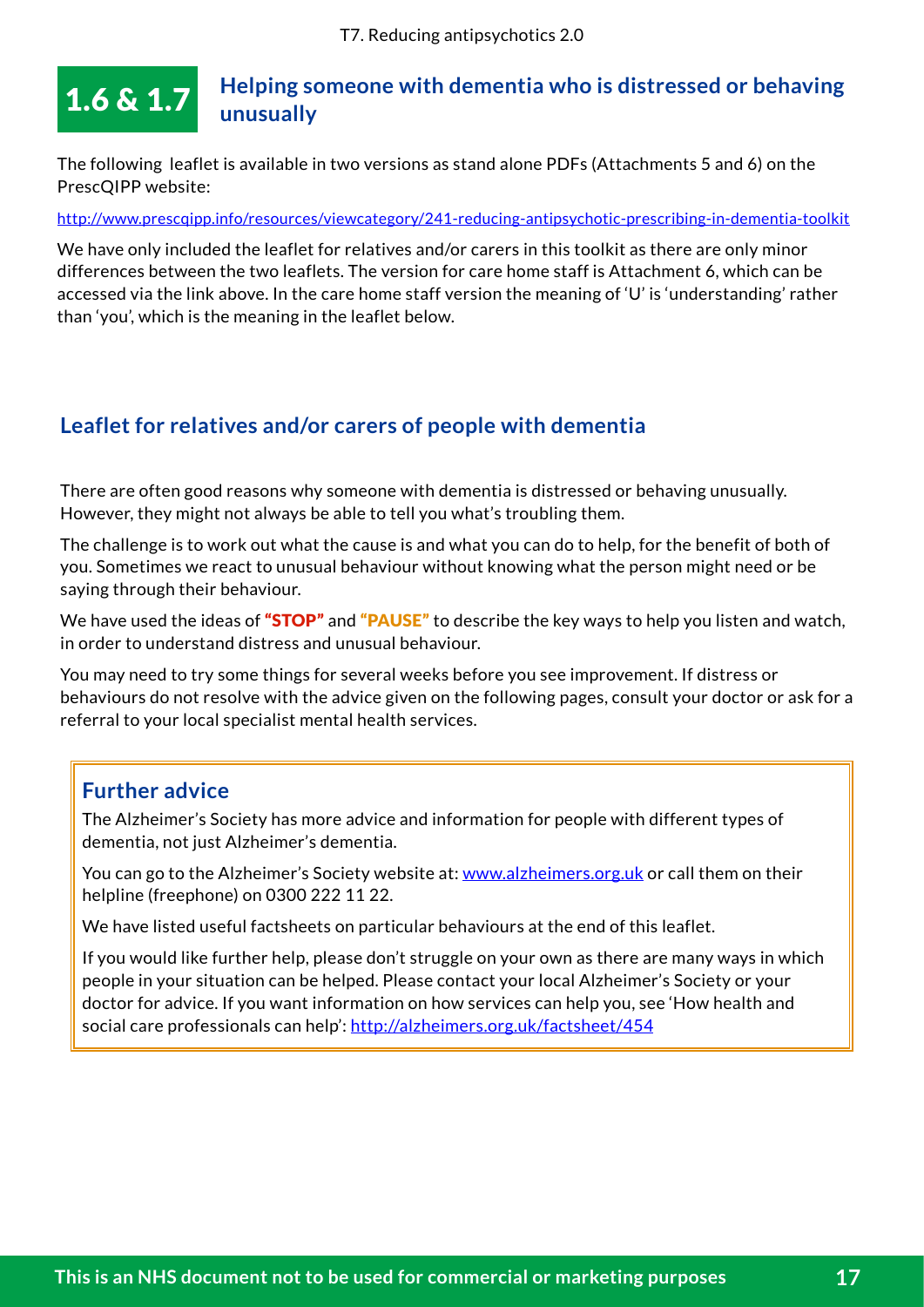# **Before you respond**

|   | STOP                                                                                 | $\boldsymbol{\delta}$ |   | <b>PAUSE</b>                                 |
|---|--------------------------------------------------------------------------------------|-----------------------|---|----------------------------------------------|
| S | See things from the point of view of<br>person with dementia.                        |                       | P | Physical                                     |
|   | Think about your own thoughts<br>and feelings.                                       |                       | Α | Activity                                     |
|   | Observe and ask what the person is<br>trying to communicate and what is<br>going on. |                       | U | You (Understanding in care homes<br>version) |
| P | Patience and persistence.                                                            |                       | S | Self-esteem                                  |
|   |                                                                                      |                       |   | Emotion                                      |

# P is for PHYSICAL

# **Are they in pain?**

Pain can be a common cause of changes in behaviour and can result from many problems such as joint pain, dental problems or discomfort from skin problems or constipation.

# **What to do**

O

- Ask the person if they are in pain.
- Watch out for signs of them being in pain.
- Change their position if they have been sitting in one place for a long time.
- If you think they are in pain get advice from their doctor. Note the activity they're doing when they are distressed or seem uncomfortable so you can give information to their doctor.
- Please seek advice from their doctor if the person is taking any medication for pain, either prescribed or purchased. It may be that prescribed pain-killers need adjusting or that those being self-medicated are unsuitable.

See factsheet 'Pain in dementia' on the Alzheimer Scotland: Action on Dementia website or [http://www.alzscot.org/downloads/IS38pain%20in%20dementia.pdf](http://www.alzscot.org/downloads/IS38pain%2520in%2520dementia.pdf)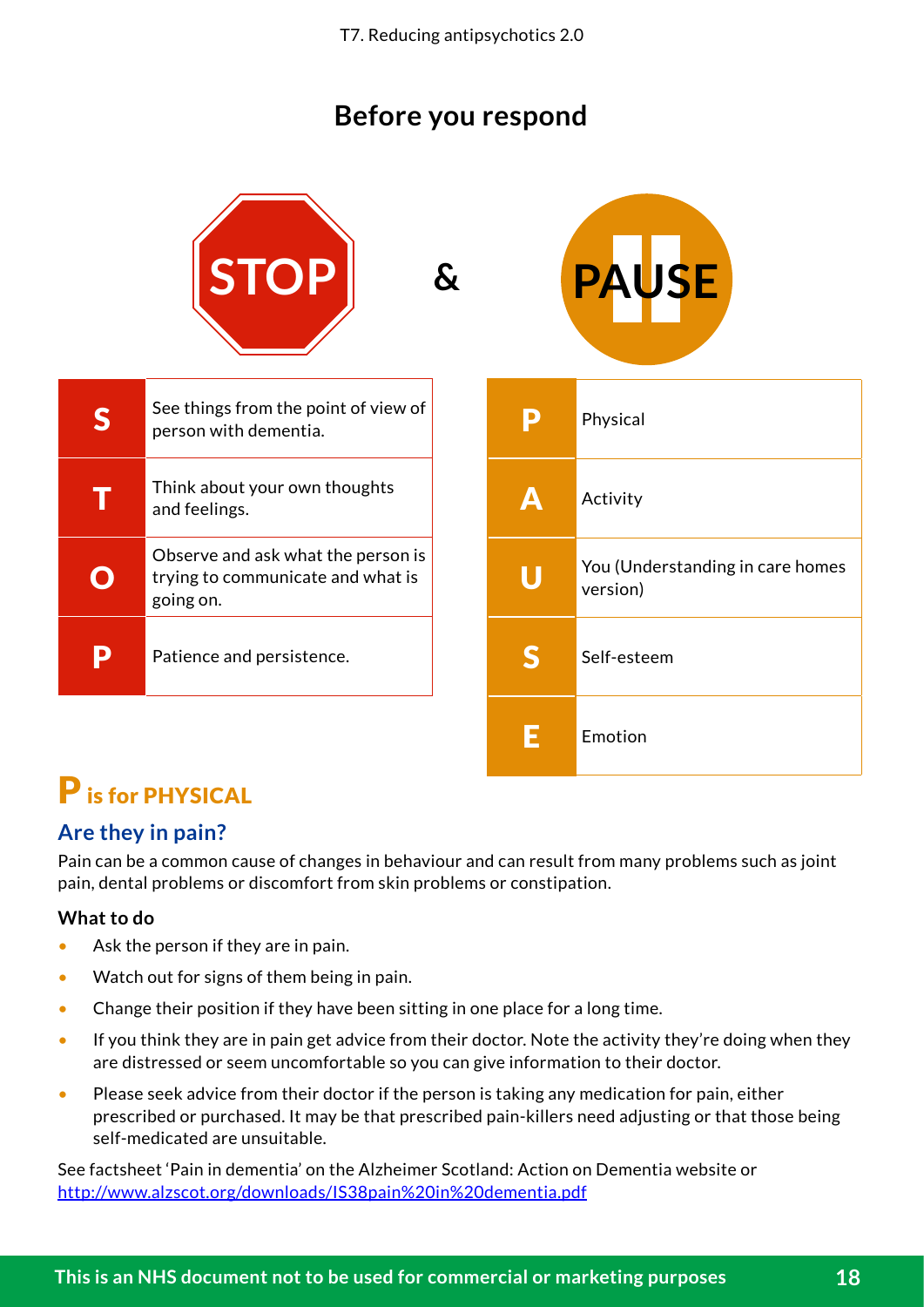# **Has their medication been reviewed or changed recently? Are they taking all their medication correctly?**

New medicines might be causing side-effects. Older medicines may no longer be needed or may need adjusting. Incorrect use of medication may result in extra side-effects or result in limited or no expected benefits.

# **Do they have an infection?**

They might have an infection such as urinary tract or chest infection or cellulitis.

## **What to do?**

Look out for things like smelly or cloudy urine (wee) or an unusually wheezy chest or redness, itchiness or soreness of the vagina (women) or penis (men) and report these to their GP.

# **Are they hungry or thirsty?**

Dementia can cause changes in taste and appetite. People may have difficulty managing or recognising food or cutlery. Dehydration (lack of liquid) can happen with changes between hot and cold weather. People may avoid drinking in order to avoid going to the toilet.

## **What to do**

- Note any problems with eating or drinking.
- People may need prompting to use cutlery, such as putting a fork in their hand and guiding their hand to the food.
- Meals may need to be little and often to ensure that blood sugar is maintained.
- Look for very yellow urine, which is a sign that they ought to be drinking more. Encourage drinking and provide support for going to the toilet if needed (see advice in Self-esteem below).
- Look for problems with denture pain or mouth ulcers.
- Let their GP know if you are concerned about how much they are eating or drinking.

See factsheet 'Eating and drinking': <http://alzheimers.org.uk/factsheet/511>

# **Are they getting enough sleep at night?**

Dementia can cause changes in people's sleep schedule so that they wake up more often and stay awake for longer at night. Confusion about time can lead them to think it is daytime at 4am and want to get dressed.

## **What to do**

- Note any signs of pain or discomfort upon waking.
- Keep bedtime routines and provide nightlights and comfort objects.
- Avoid watching TV in the bedroom or the person spending long periods in time in bed while awake; use bed only for sleep.
- Encourage outdoor exercise or activities to keep them alert during the day.
- Try to stop or reduce daytime napping.
- Avoid alcohol and caffeine before bedtime.
- See their GP if problems persist.

# **Could they have hearing or eyesight problems?**

People can become disinterested in a conversation or an activity just because they cannot see or hear easily.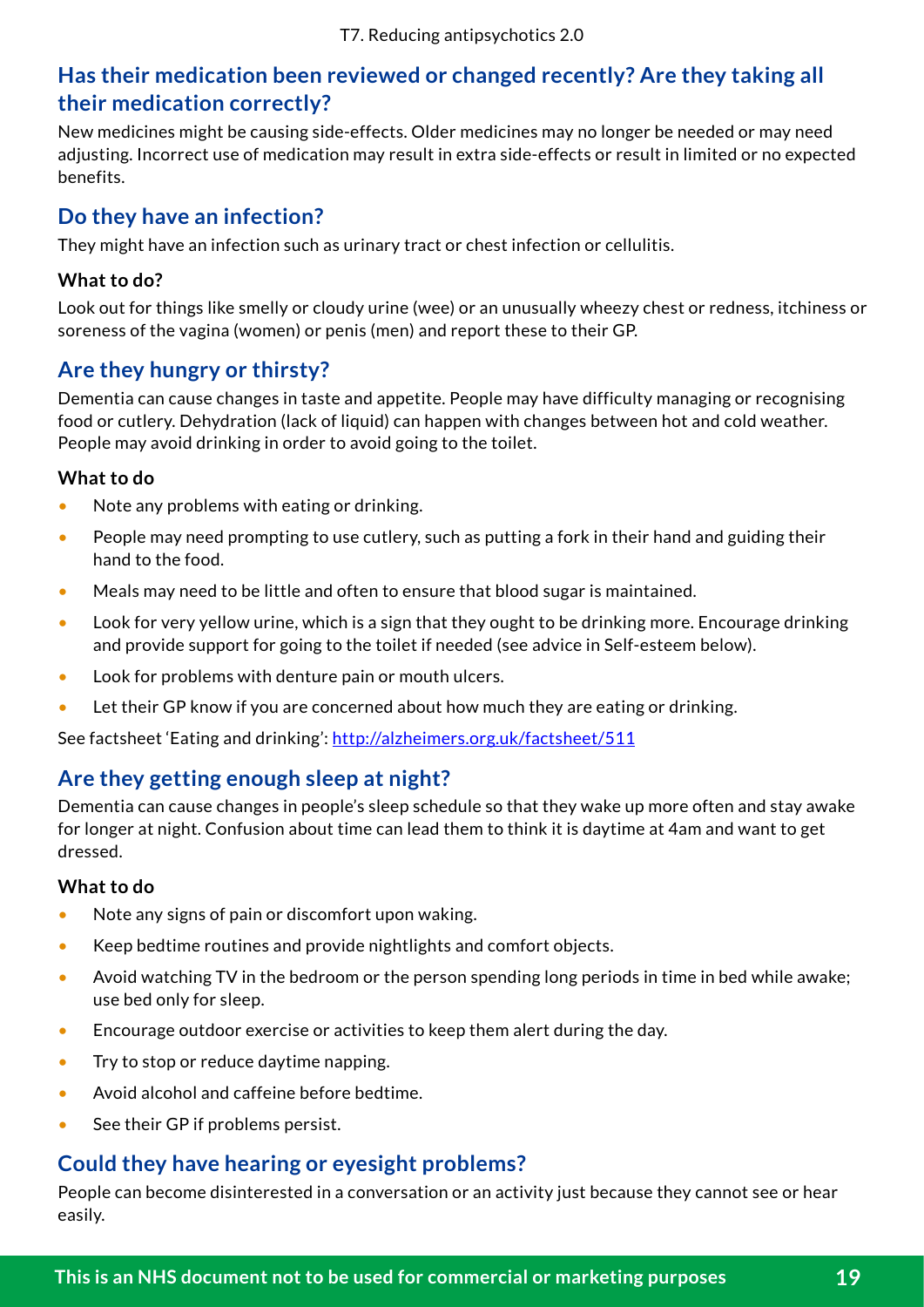## **What to do**

- Check how well they can see or hear things, even if they have glasses or a hearing aid.
- Improve the lighting.
- Make sure that you talk loudly and clearly into the good ear.
- Avoid competing noises or activities such as TV or radio.
- Try to move slowly and approach the person from the side where the eyesight and/or hearing are best.
- Get advice from an optician or hearing specialist if you think their sight or hearing could be improved.

# **Could they be making 'visual mistakes'?**

People with dementia might still have good vision but have problems with making sense of things correctly in front of them (called visuospatial difficulties). This might make it difficult for them to watch TV, use objects correctly or walk confidently. Other examples include misinterpreting reflections in mirrors or avoid stepping on shiny floor because it looks wet or slippery.

# **What to do**

- Improve the lighting.
- Make sure the rooms are free from clutter and there is space to move around with confidence.
- Cover-up or change busy patterns on walls and floors.

# **Could they be experiencing hallucinations?**

Hallucinations may occur with some types of dementia, especially dementia with Lewy bodies. Visual hallucinations are most common and involve seeing things that are not present, usually people and animals. This can be frightening and lead to changes in behaviour.

## **What to do**

- If they are not worried then don't dwell on it.
- Listen carefully and acknowledge what the person is saying.
- Talk calmly and try not to argue with them.
- Consult their GP if the hallucinations persist or worsen or are frightening.

# **Could the room temperature be too hot or too cold?**

#### **What to do**

If very hot and the temperature cannot be reduced consider giving them more drinks, use fans or sit them outside in the shade. If cold, try the use of blankets and extra clothing.

# A is for ACTIVITIES

# **Could they be bored or needing social contact?**

#### **What to do**

- Use simple activities to prompt conversation, such as looking at a vase of flowers, a picture on the wall or looking out of the window.
- Involve them in everyday activities like laying the table.
- Try and do activities they used to enjoy doing, e.g. gardening or visiting the seaside.
- Give the person regular opportunities to talk to someone.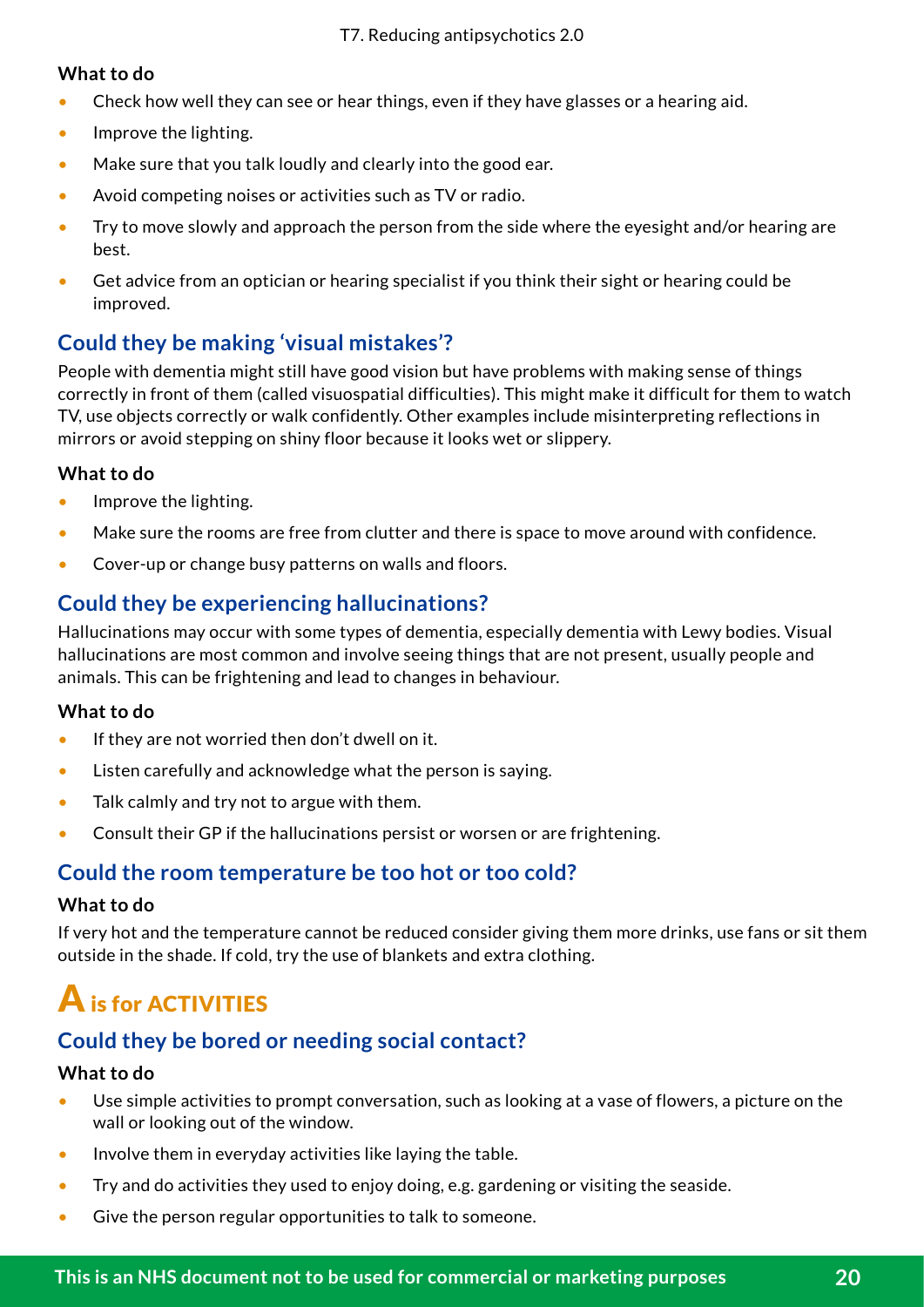T7. Reducing antipsychotics 2.0

- Visit your local dementia café where both of you can meet and chat with others in a similar situation (contact your local Alzheimer's Society for more information).
- Develop a "life story" together to support reminiscing and conversations. Find life story forms at: [http://www.dementiauk.org/assets/files/info\\_and\\_support/Dementia\\_UK\\_Life\\_Story\\_Template\\_](http://www.dementiauk.org/assets/files/info_and_support/Dementia_UK_Life_Story_Template_final.doc%0D) [final.doc](http://www.dementiauk.org/assets/files/info_and_support/Dementia_UK_Life_Story_Template_final.doc%0D)

# **Is there too much going on or is the person in unfamiliar surroundings with people they don't recognise?**

## **What to do**

- Consider having more routine and structure in the day by doing the same things at the same time everyday.
- Have a quiet time or use calming activity or music, especially at times they are tired, such as after lunch.

# U is for YOU (or UNDERSTANDING in the care home staff version)

# **Are you looking after yourself?**

Your situation may be extremely difficult to cope with and you may feel helpless and frustrated. It is important that you look after your physical health and have support. It's important that you do not take all the responsibility for managing very demanding situations.

See factsheet 'Carers: Looking after yourself' at: <http://alzheimers.org.uk/factsheet/523>

## **What to do**

Try to share the responsibilities with others and accept help from family, friends, neighbours or professionals.

# **Do you understand why they are distressed or behaving badly?**

You may struggle to understand someone's changing behaviour. How you understand the behaviour is crucial to how you will react. If you blame the person, you are more likely to get angry.

## **What to do**

- Try and find out as much as you can about dementia and what causes certain behaviours.
- Try to avoid taking things personally or having arguments over mistaken ideas or attempt to change their viewpoint. Your arguments will only end up frustrating you and probably upsetting them.
- Be mindful of your own tone and facial expressions and try to speak calmly.

# S is for SELF ESTEEM

# **Are they frustrated because they are unable to communicate their needs or they can no longer do the things they used to do?**

People with dementia can find it difficult to feel good about themselves. This can often be expressed through unusual behaviours.

## **What to do**

- Include people in conversations and be aware of how they might be feeling.
- Let the person finish their sentences unless they ask for your help.
- Don't point out their mistakes.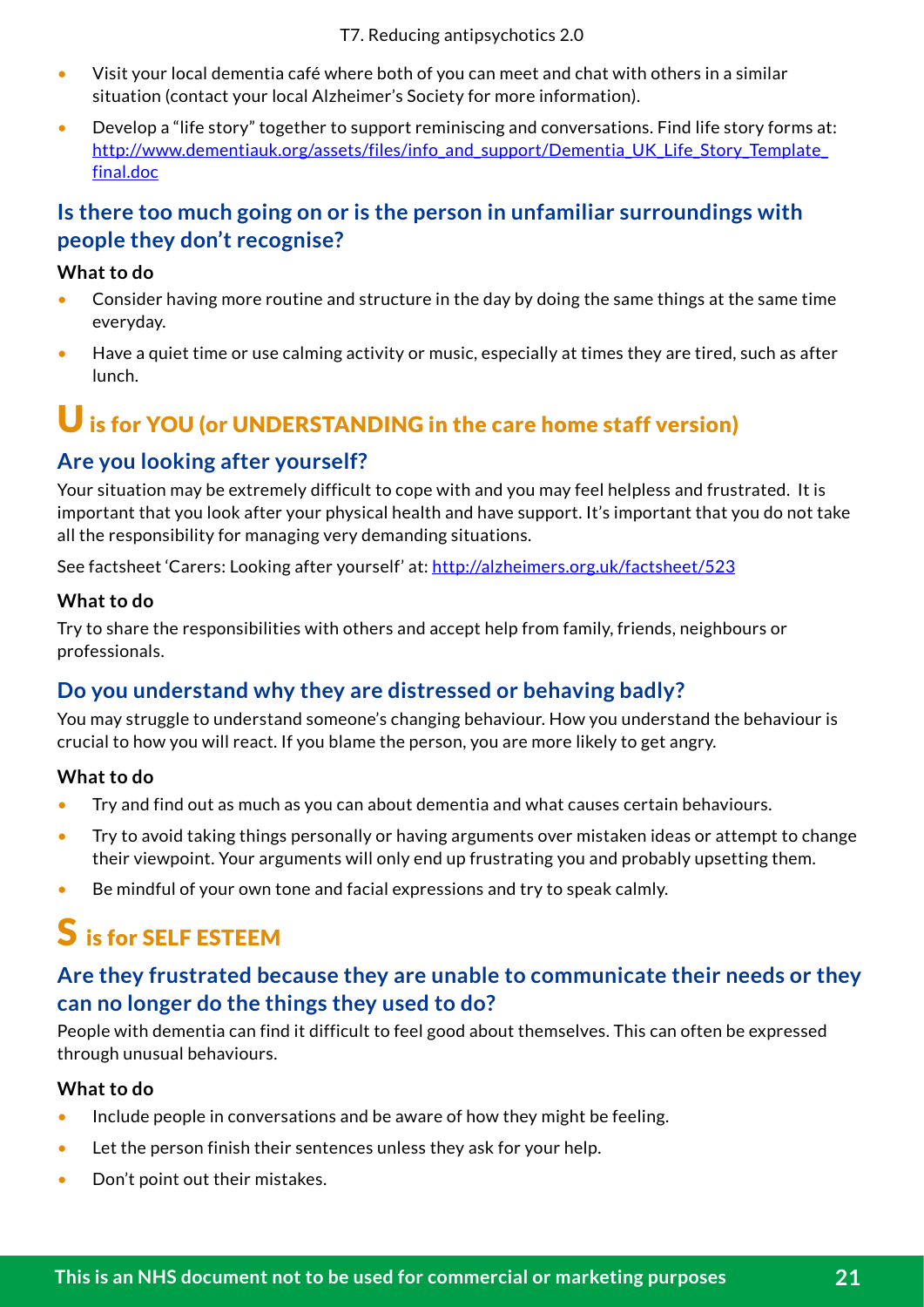- Let them do jobs they are used to doing, e.g. putting some of the shopping away. Break the job down into smaller steps to help them. This will help them feel they are doing something useful.
- Explain what you plan to do or what you are doing.
- Ask them questions which require yes/no responses and give plenty of time to respond.
- Help the person recognise objects. Do this by showing them how to use the object, getting them to touch the object or using noise, e.g. flushing toilet.
- Use short simple statements rather than questions or gestures to indicate walking to the toilet, etc. For example, say "come to the toilet" rather than "would you like to go to the toilet"?

See factsheet 'Communicating' at<http://alzheimers.org.uk/factsheet/500>

# E is for EMOTIONS

# **Are they sad, scared, depressed or anxious?**

People with dementia still experience feelings and emotions even though they may not be able to explain to you their feelings or remember what caused them to feel that way.

## **What to do**

- Note down what was going on to see if something triggers the change in feelings or mood. This might be due to certain music, noises or a visit from someone.
- Encourage distracting activities such as walking.
- Touching or holding their hand may help calm them and show them you care.
- Try to pick out key words or phrases and repeat these back as it may help the person focus on a particular topic.
- Respond to the person's feelings rather than correcting the accuracy of what they are saying. For example, if someone says they miss their mother, think about the meaning behind what they are saying. Are they sad or worried about something? You could encourage them to tell stories about their mother and what they miss about her to help them feel more secure. You might need to make try out different ways of responding to see what works best.

If someone's low or anxious feelings or mood persists, ask their doctor for a referral to specialist mental health services.

# **Other useful factsheets**

| Unusual behaviour                 | http://alzheimers.org.uk/factsheet/525     |
|-----------------------------------|--------------------------------------------|
| Coping with incontinence          | http://alzheimers.org.uk/factsheet/502     |
| <b>Dressing</b>                   | http://alzheimers.org.uk/factsheet/510     |
| Sex and dementia                  | http://alzheimers.org.uk/factsheet/514     |
| Moving and walking about          | http://alzheimers.org.uk/factsheet/501     |
| Washing and bathing               | http://alzheimers.org.uk/factsheet/504     |
| Dealing with aggressive behaviour | http://alzheimers.org.uk/factsheet/509     |
| Visuoperceptual difficulties      | http://www.alzheimers.org.uk/factsheet/527 |
| <b>Hallucinations</b>             | http://www.alzheimers.org.uk/factsheet/520 |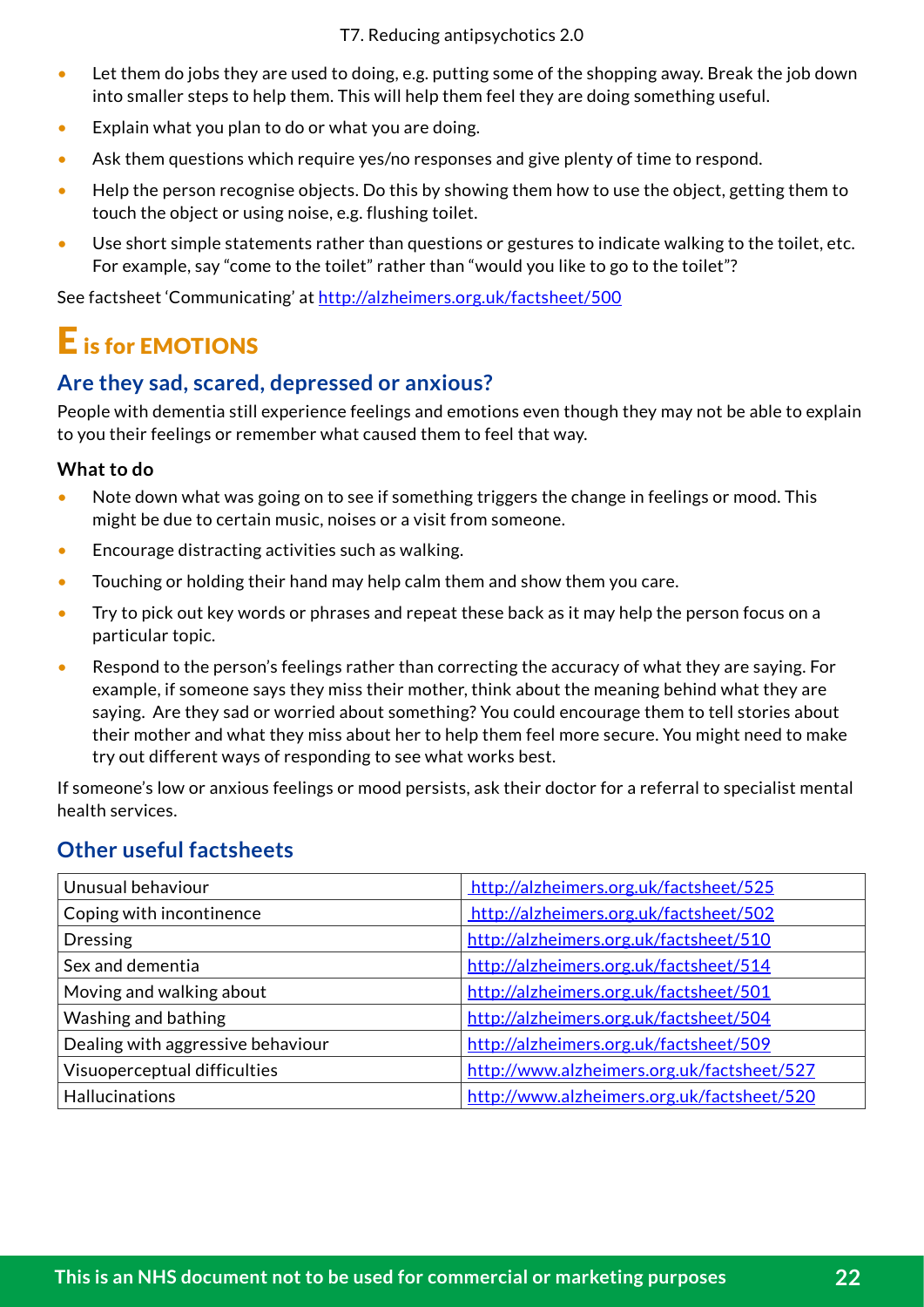#### <span id="page-24-0"></span>**The 'Good Sleep Guide' for people living with dementia: Information for carers** 1.8

This document is available as a stand alone PDF (Attachment 7) that can be downloaded from the PrescQIPP website:

<http://www.prescqipp.info/resources/viewcategory/241-reducing-antipsychotic-prescribing-in-dementia-toolkit>

# **Causes of sleep disturbances**

- Changes in the brain can cause restlessness and sleep disturbance.
- Physical health problems such as urine infections or prostate problems.
- Pain or discomfort, such as arthritis.
- Reduced need for sleep as part of normal ageing or sleeping too much during the day.
- Nightmares and waking up with anxiety and confusion.
- Environmental factors such as noise or feeling too hot or cold.

# **During the day**



- Try to encourage the person with dementia to get adequate exercise during the day. Generally trying to keep fit helps.
- Natural light aids the body's natural day-night rhythm. Try and ensure that he or she gets adequate natural light by spending some time outside or sat near a window. This is particularly important in the winter.
- Providing adequate lighting (artificial or natural) throughout waking hours is also important.

# **During the evening**



- If possible encourage the person living with dementia to take some light exercise or activity early in the evening. Encourage him or her to wind down during the course of the evening. Try not to let them do anything that is mentally demanding within 90 minutes of bedtime.
- Try to keep the topic of conversation lively and positive without dwelling on any problems that have occurred during the day. Reassure the person living with dementia that all is well and it is now time to relax.
- Discourage sleeping or dozing in the armchair if possible. Try and keep sleep for bedtime.
- Do not give the person living with dementia too much tea, coffee or other drinks containing caffeine. Only give them a light snack for supper. Do not give them alcohol to drink to aid their sleep – it usually does the opposite. If they are a smoker, try to discourage him or her from smoking during the evening and doing so just before bed.
- Consider whether medication might be causing sleep problems dementia medication can cause night-time stimulation or disturbed sleep. Consider taking the medication in the morning or earlier in the day. If you are unsure, ask advice from his or her pharmacist or doctor.

# **At bedtime**



- Try to establish a regular routine use regular bedtime 'cues' such as the 10 o'clock news, turning off some lights to signal bedtime or by using familiar routines.
- If you need to, explain in a clear and calm manner that it is bedtime, for example, "It's 10 o'clock now – it's time to put your pyjamas on". If you need to, follow-up on what you are saying by showing the person what to do at each stage, e.g., show them their pyjamas to put on, and so on.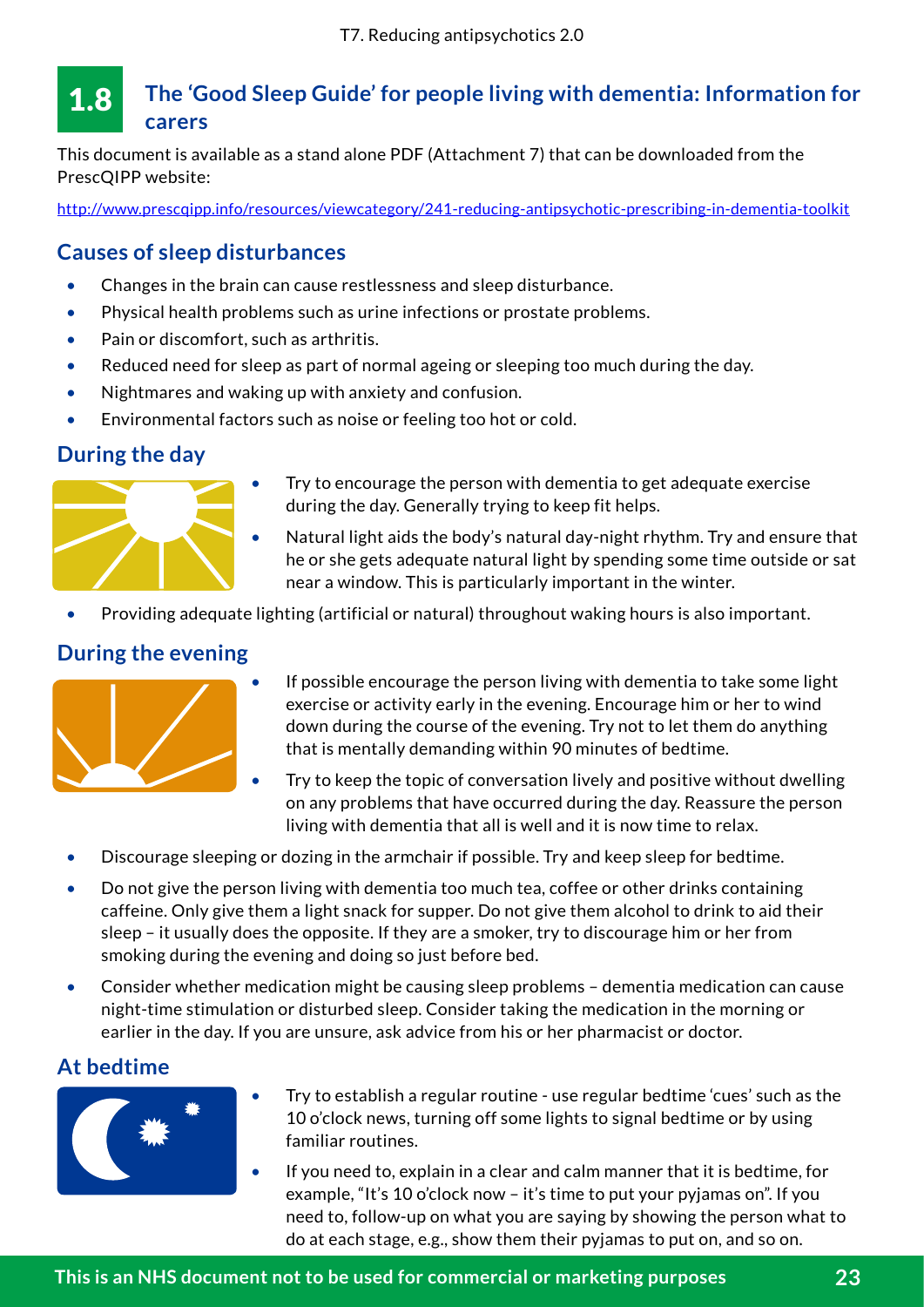- Try to encourage the person to go to bed at a regular time or when they show signs of tiredness but discourage them from starting to go to bed earlier and earlier in the evening.
- Make sure the bed and bedroom are comfortable not too cold and not too warm.
- Discourage reading or watching TV in bed. Keep these activities for another room.
- Put the main lights out when the person living with dementia gets into bed. Use a dim nightlight to help the person find their way to the bathroom or find their way around.
- Try playing soft music as the person goes to sleep.
- Set the morning alarm for the same time every day, seven days a week, at least until their sleep pattern settles down.

# **If they have problems getting to sleep**

- If the person continues to refuse to go to sleep at a reasonable time then try to be flexible make sure the house is safe if they walk around at night or let them sleep on the sofa. Let them carryout any rituals that they need to in order to calm down.
- It may help the person to recognise that it is bedtime if you wear night-clothes yourself, even if you are not ready for bed, as this acts as another 'cue' for bedtime.
- Remember that sleep problems are quite common and they are not as damaging as you might think. Try not to let yourself or the person living with dementia get upset or frustrated.
- You may decide to sleep in separate beds or rooms so that you can get a well-deserved good night's sleep.
- Have realistic expectations about the person's sleeping pattern; people with dementia often have disturbed sleep but may get enough sleep over a 24 hour period.
- A good sleep pattern may take a number of weeks to establish. Be confident that the person living with dementia will be helped to achieve this by working through The Good Sleep Guide.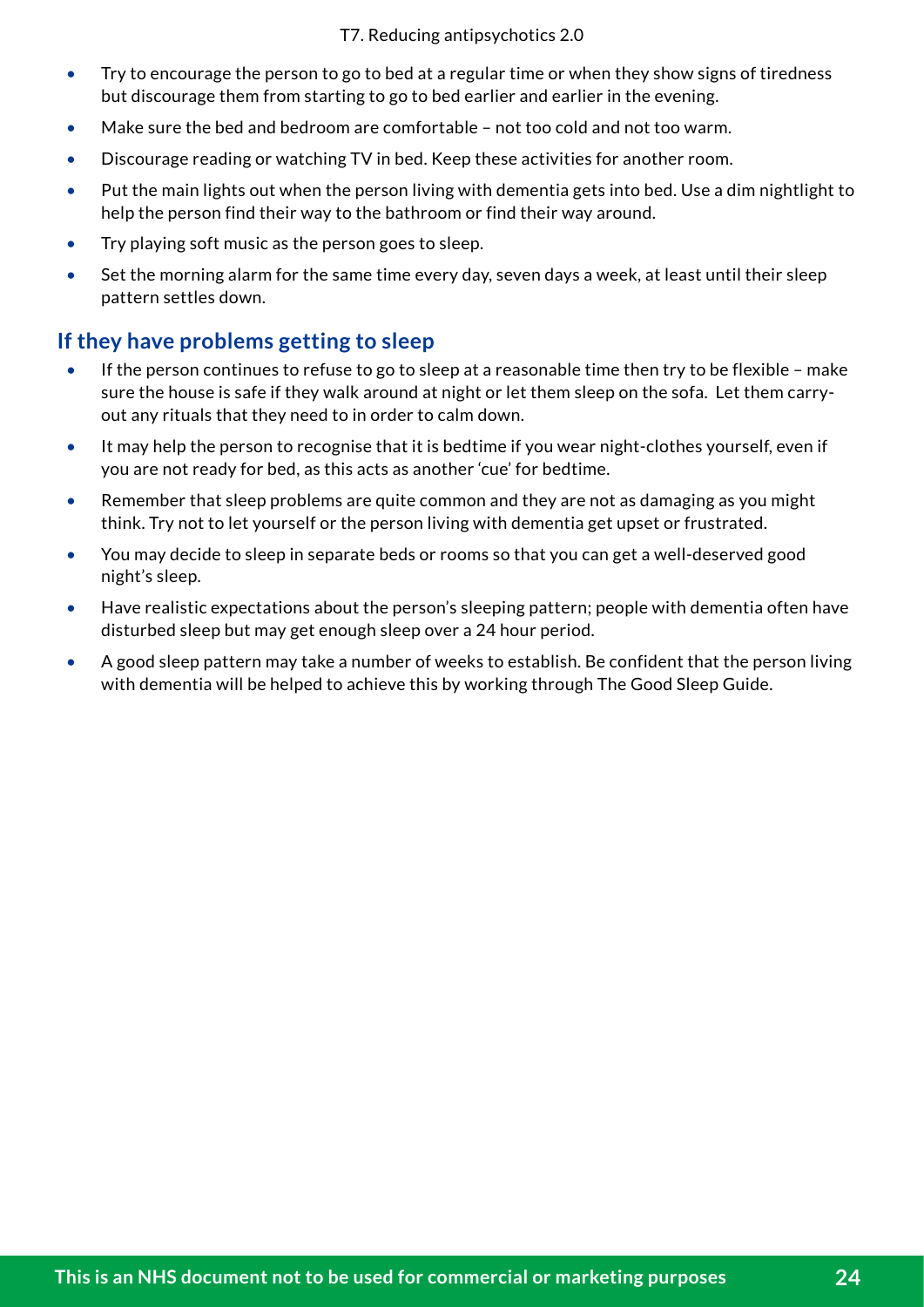# <span id="page-26-0"></span>SECTION 2

# Guidance and supporting tools for GPs on reviewing and stopping antipsychotics in people living with dementia

Sections 2.1-2.3 are available as an adaptable Word document (Attachment 8) and can be found on the PrescQIPP website:

<http://www.prescqipp.info/resources/viewcategory/241-reducing-antipsychotic-prescribing-in-dementia-toolkit>

# 2.1

# **Guidance for GPs on reviewing and stopping antipsychotics prescribed for behavioural and psychological symptoms of dementia (BPSD)**

- 1. All patients with dementia currently on antipsychotics for behavioural problems who have not had a trial discontinuation in the last 3 months should have the antipsychotic reviewed and stopped to assess the risks and benefits of continued treatment unless:
	- » The antipsychotic was prescribed for a pre-existing condition prior to a diagnosis of dementia, e.g. bipolar disorder or psychotic depression.
	- » The patient is under regular review by a specialist for behavioural problems. This does not include reviews solely planned to assess the on-going benefits of prescribing cholinesterase inhibitors (e.g. donepezil) to delay cognitive decline.
	- » There is a detailed care plan in place for ongoing antipsychotic use.
- 2. There may be some patients with undiagnosed dementia prescribed antipsychotics that need reviewing. Consider running a report on patients on an antipsychotic to discover those that do not have a linked diagnosis requiring antipsychotics.
- 3. If the patient is under regular review by secondary care for behavioural problems then responsibility for reviewing and reducing or stopping the antipsychotic lies with secondary care, otherwise this should be undertaken by the patient's GP.
- 4. If a decision is made to reduce or stop an antipsychotic, carers should be involved in the decision and supported through the process.
- 5. Carers should be:
	- » Given information on why the treatment is being stopped, including a written leaflet or information in another suitable format.
	- » Asked to keep a diary of the patient's behaviour from a week before stopping or reducing the dose to a week after the reduction or stop date to assess the impact more objectively of reducing and/or stopping the treatment
	- » Given a contact number in case the patient's behaviour deteriorates significantly.
	- » Left with a small supply of the drug, which can be reinstated if agreed with the prescriber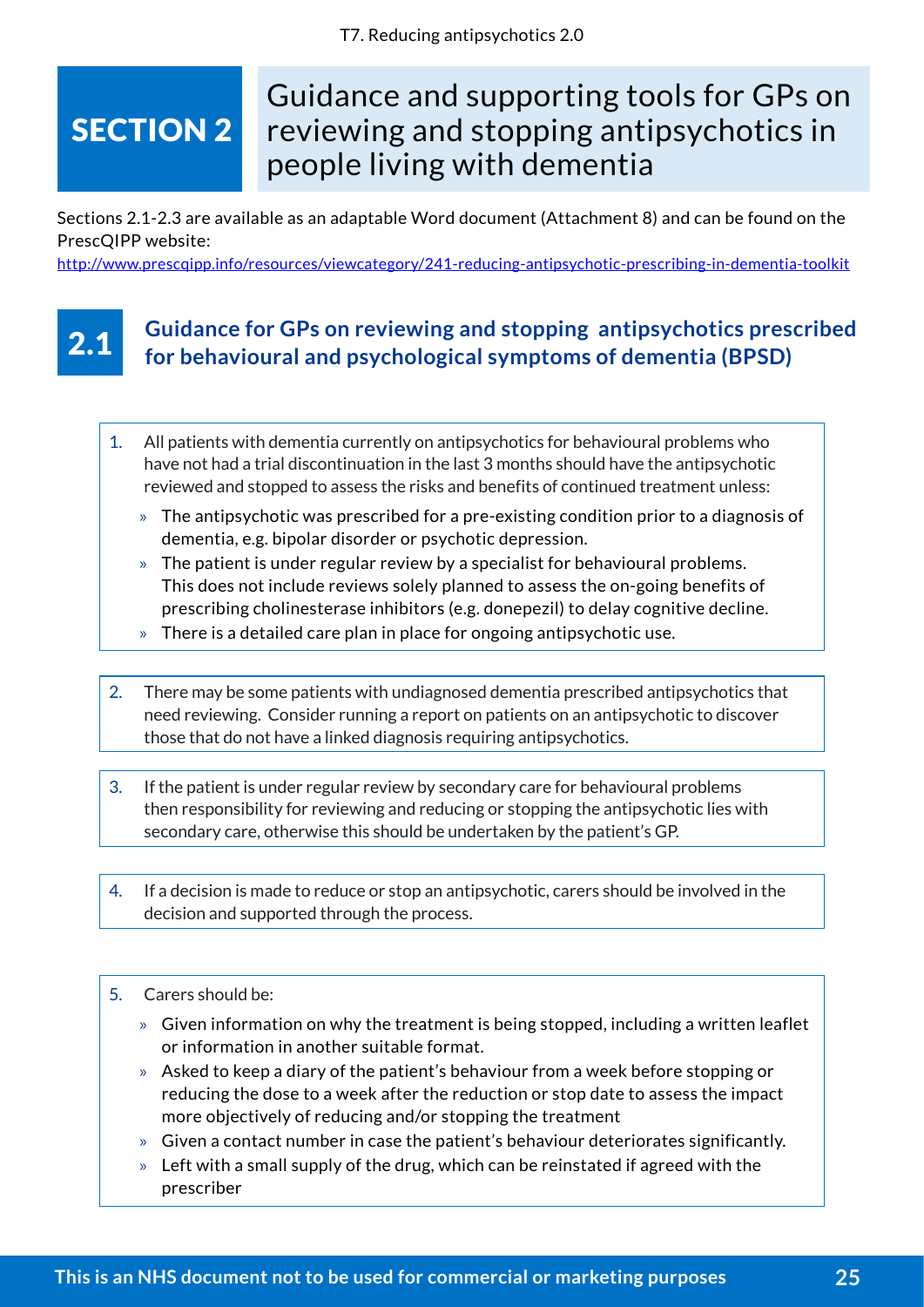#### <span id="page-27-0"></span>Suggested pathway for a person who has already been prescribed antipsychotic drugs<sup>3</sup> (adapted) 2.2



Monitoring

**This is an NHS document not to be used for commercial or marketing purposes 26 of 43**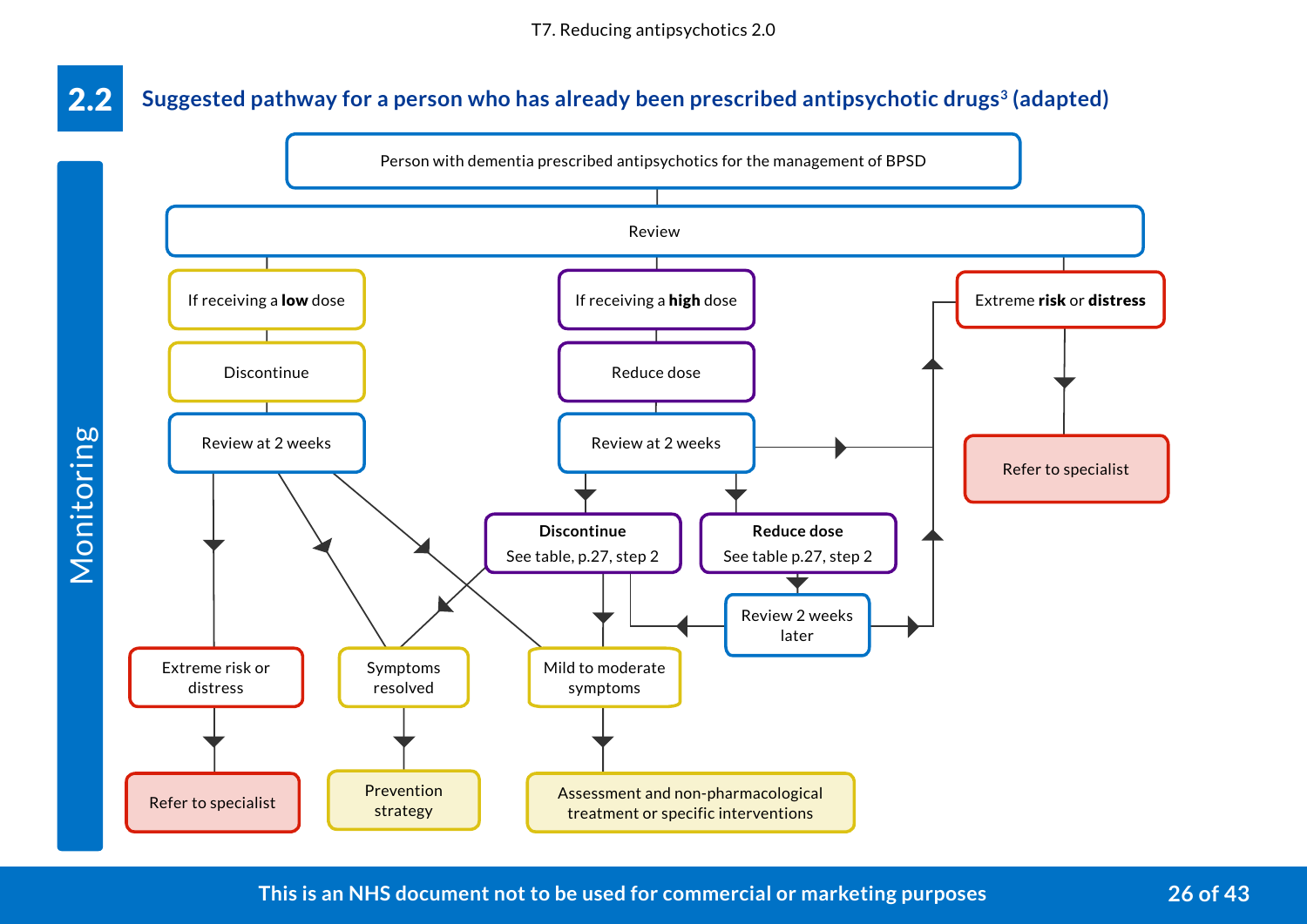# <span id="page-28-0"></span>2.3 **Suggested protocol for reducing and stopping antipsychotics**

An adaptable version of this document (Attachment 8) can be found on the PrescQIPP website: <http://www.prescqipp.info/resources/viewcategory/241-reducing-antipsychotic-prescribing-in-dementia-toolkit>

If the person is receiving a "low dose" proceed directly with discontinuation and monitoring.

| Antipsychotic | Suggested daily low dose* |
|---------------|---------------------------|
| Aripiprazole  | Less than 5mg             |
| Olanzapine    | Less than 2.5mg           |
| Quetiapine    | Less than 50mg            |
| Risperidone   | Less than 0.5mg           |
| Haloperidol   | Less than 0.5mg           |
| Amisulpiride  | Less than 50mg            |

**\***Suggested "low dose", but consult the BNF www.bnf.org

- 1. If the person is receiving a higher dose, taper the dose over one month:
	- Reduce to half dose for two weeks
	- GP review at two weeks
	- Discontinue immediately after a further two weeks
	- Review every stage of dose reduction to evaluate patient response
	- If a very high dose was recommended by secondary care, get advice from them before making any changes. The following is a guide for the most commonly used medicines, but individual patient circumstances and the views of the carer may need to be taken into consideration.

| <b>Drug</b> | <b>Total daily dose</b> | Step 1      | Step 2      | Step 3      |
|-------------|-------------------------|-------------|-------------|-------------|
|             | Up to 500 micrograms    | <b>Stop</b> |             |             |
| Risperidone | Up to 1mg               | Halve dose  | <b>Stop</b> |             |
|             | Over 1mg                | Halve dose  | Halve dose  | <b>Stop</b> |
|             |                         |             |             |             |
|             | 25mg                    | <b>Stop</b> |             |             |
| Quetiapine  | Up to 50mg              | Halve dose  | <b>Stop</b> |             |
|             | Over 50mg               | Halve dose  | Halve dose  | <b>Stop</b> |
|             |                         |             |             |             |
|             | Up to 500 micrograms    | <b>Stop</b> |             |             |
| Haloperidol | Up to 1mg               | Halve dose  | <b>Stop</b> |             |
|             | Over 1mg                | Halve dose  | Halve dose  | <b>Stop</b> |

- 2. In some cases it may be necessary to withdraw the drug more slowly, particularly if 5 symptoms reappear.
	- Implement small decreases in dose (ensure dose reduction is possible with strengths available), one step down at a time.
	- Where the antipsychotic is given more than once daily, decrease only one dose to start with, choosing the dose where patient likely to be least affected.
	- Allow sufficient time for the patient to adapt to the new dose (usually 1-2 weeks) before considering the next small reduction in dose.
	- When the lowest dose has been achieved on a daily basis then administer on alternate days before stopping completely.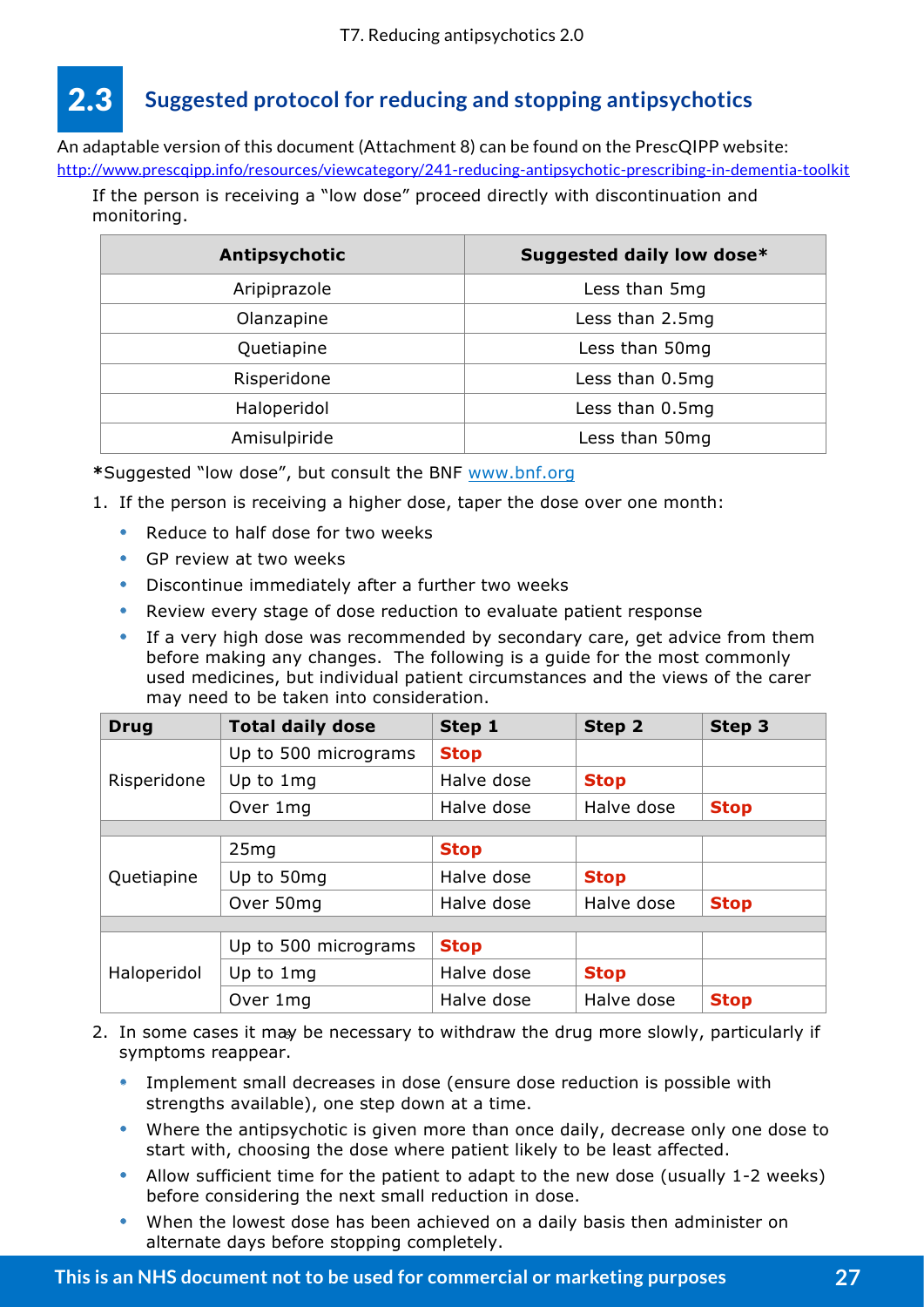- 3. A minimum of two weeks should be left between any dose reduction and a review to consider stopping or a further dose reduction, though longer periods can be allowed if there are clinical or carer concerns.
- 4. If behavioural problems continue then other strategies should be considered instead of, or alongside, a short six-week course of antipsychotics such as regular pain relief or behavioural strategies, based on an individual assessment.
- 5. If antipsychotics are reinstated this should only be done if the benefits outweigh the risks for that individual patient. Consider starting low again, even if the dose stopped was higher.
- 6. If a decision is made to continue the antipsychotic beyond this first six weeks then all future treatment should be prescribed as courses, up to a maximum of three months, with a suggested stop date of a Monday, so benefits and risks can be reassessed at regular intervals in the working week.
- 7. Risperidone is currently the only licensed antipsychotic in dementia, for short-term treatment (up to 6 weeks) of persistent aggression in patients with moderate to severe Alzheimer's disease unresponsive to non-pharmacological interventions and when there is risk of harm to self or others. Alternative antipsychotic drugs include olanzapine, aripiprazole and quetiapine. The evidence relating to these drugs is more limited. Of particular note, evidence shows that quetiapine is ineffective in treating behavioural and psychological symptoms in dementia and cholinergic side-effects may be a particular concern.
- 8. If an antipsychotic is indicated, weekly monitoring of sedation, fluid intake and early indicators of chest infection is strongly recommended. $_3$

## **TOP TIPS**

It is recommended that when reviewing a number of patients in a care home, the stopping of treatment is staggered and those patients considered to be the most likely **to not need the antipsychotic are stopped first**, to give the home confidence in the process.

Bear in mind that in the elderly it is good practice to only change one medicine at a time when deciding whether to reduce or stop an antipsychotic.

Any stop date should usually be planned for a Monday so that if behavioural symptoms reappear these can be assessed during the working week.

If the antipsychotic is stopped, make sure the repeat prescribing record is updated to prevent a further supply being prescribed.

For support or advice on reducing, stopping or restarting antipsychotics the following people/teams can be contacted.

| <b>Name of individual or</b><br>team | <b>Contact details</b> | <b>Other relevant information</b><br>i.e. working hours |  |
|--------------------------------------|------------------------|---------------------------------------------------------|--|
|                                      |                        |                                                         |  |
|                                      |                        |                                                         |  |
|                                      |                        |                                                         |  |
|                                      |                        |                                                         |  |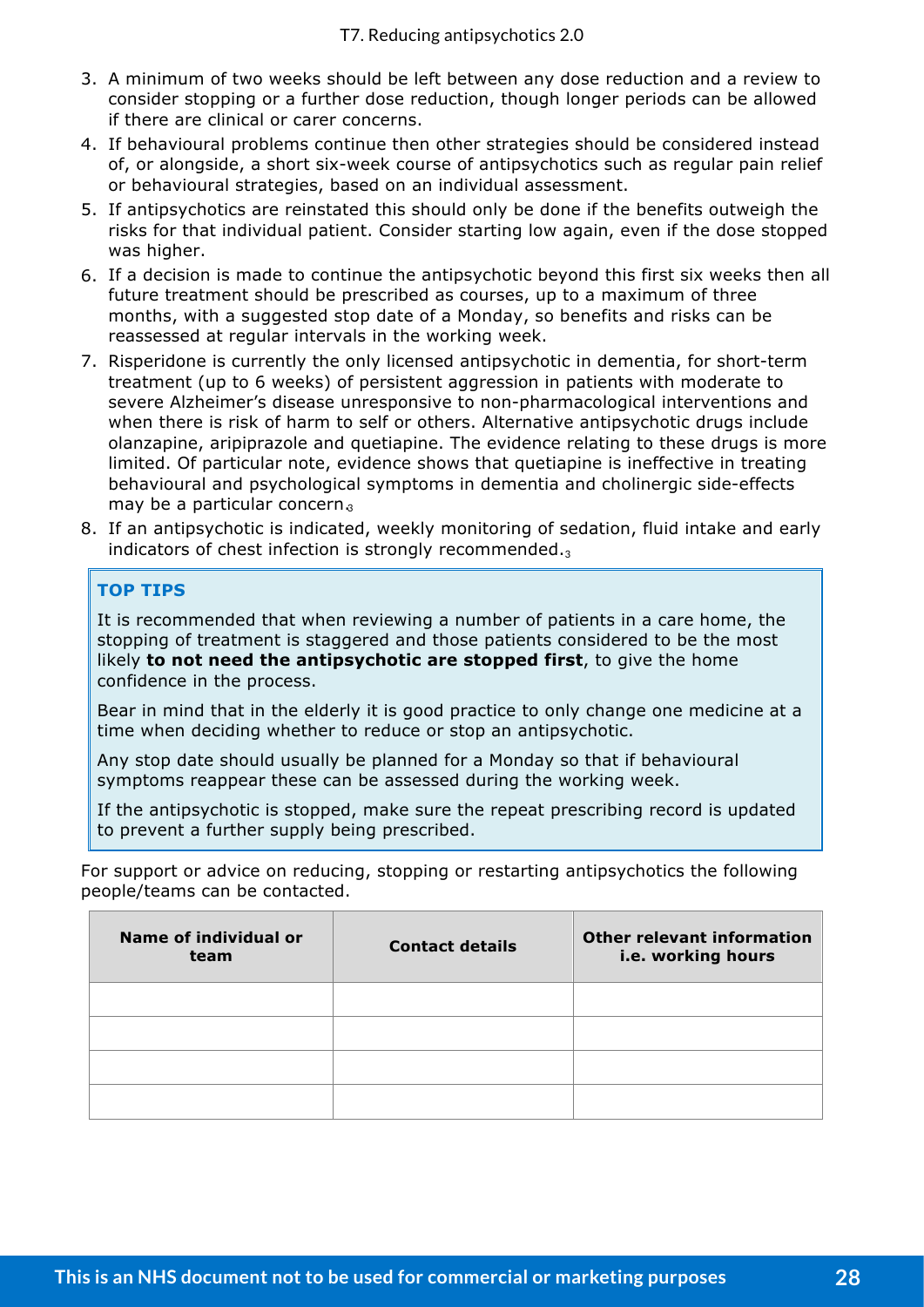#### <span id="page-30-0"></span>**Audit of patients diagnosed with dementia on antipsychotics** 2.4

An adaptable Excel version of this audit (Attachment 9) can be found on the PrescQIPP website: <http://www.prescqipp.info/resources/viewcategory/241-reducing-antipsychotic-prescribing-in-dementia-toolkit>

#### **Instructions**

Gather the audit information using the questions below, then identify what further action(s) need to be taken.

| <b>Patient</b><br>identifier | Gender | Living<br>where<br>(note 1) | Dementia<br>type<br>(note 2) | Anti-<br>psychotic<br>Yes/No<br>(note 3) | If yes,<br>name?<br>(note 4) | Other<br>diagnosis<br>(notes $5$<br>$\& 6)$ | Date<br>antipsychotic<br>first<br>prescribed by<br>a GP<br>YY/MM)<br>(note 7) | Date anti-<br>psychotic<br>last<br>reviewed<br>(note 8) | Date for<br>stopping<br>anti-<br>psychotic<br>(note 9) | Date for<br>review<br>(note 9) | Is there a detailed $ $<br>care plan covering<br>the antipsychotics<br>use?<br>Yes/No | Is the patient<br>being<br>reviewed<br>regularly by<br>secondary<br>care?<br>Yes/No |
|------------------------------|--------|-----------------------------|------------------------------|------------------------------------------|------------------------------|---------------------------------------------|-------------------------------------------------------------------------------|---------------------------------------------------------|--------------------------------------------------------|--------------------------------|---------------------------------------------------------------------------------------|-------------------------------------------------------------------------------------|
|                              |        |                             |                              |                                          |                              |                                             |                                                                               |                                                         |                                                        |                                |                                                                                       |                                                                                     |
|                              |        |                             |                              |                                          |                              |                                             |                                                                               |                                                         |                                                        |                                |                                                                                       |                                                                                     |
|                              |        |                             |                              |                                          |                              |                                             |                                                                               |                                                         |                                                        |                                |                                                                                       |                                                                                     |
|                              |        |                             |                              |                                          |                              |                                             |                                                                               |                                                         |                                                        |                                |                                                                                       |                                                                                     |
|                              |        |                             |                              |                                          |                              |                                             |                                                                               |                                                         |                                                        |                                |                                                                                       |                                                                                     |
|                              |        |                             |                              |                                          |                              |                                             |                                                                               |                                                         |                                                        |                                |                                                                                       |                                                                                     |
|                              |        |                             |                              |                                          |                              |                                             |                                                                               |                                                         |                                                        |                                |                                                                                       |                                                                                     |

## **Notes**

- 1. 'Living where' codes: At home (H), in a nursing home (N), residential home (R)
- 2. Type of dementia codes: Alzheimer's (A), Lewy body (L), Vascular (V), Parkinson's (P), Mixed (M) or not recorded (NR)
- 3. **If no, the audit is complete for this patient.**
- 4. Antipsychotic codes: Risperidone (R), olanzapine (O), quetiapine (Q), aripiprazole(A), haloperidol (H), if another drug please name in full
- 5. If the antipsychotic is prescribed for a diagnosis other than BPSD, e.g. bipolar disease, please record this diagnosis.
- 6. **If the antipsychotic is for another diagnosis the audit for this patient is complete.**
- 7. Record as either year then month (YY/MM) or not recorded (NR)
- 8. Record as either year then month (YY/MM) or started recently (SR) or not recorded (NR)
- 9. Record the date or NA for 'not applicable'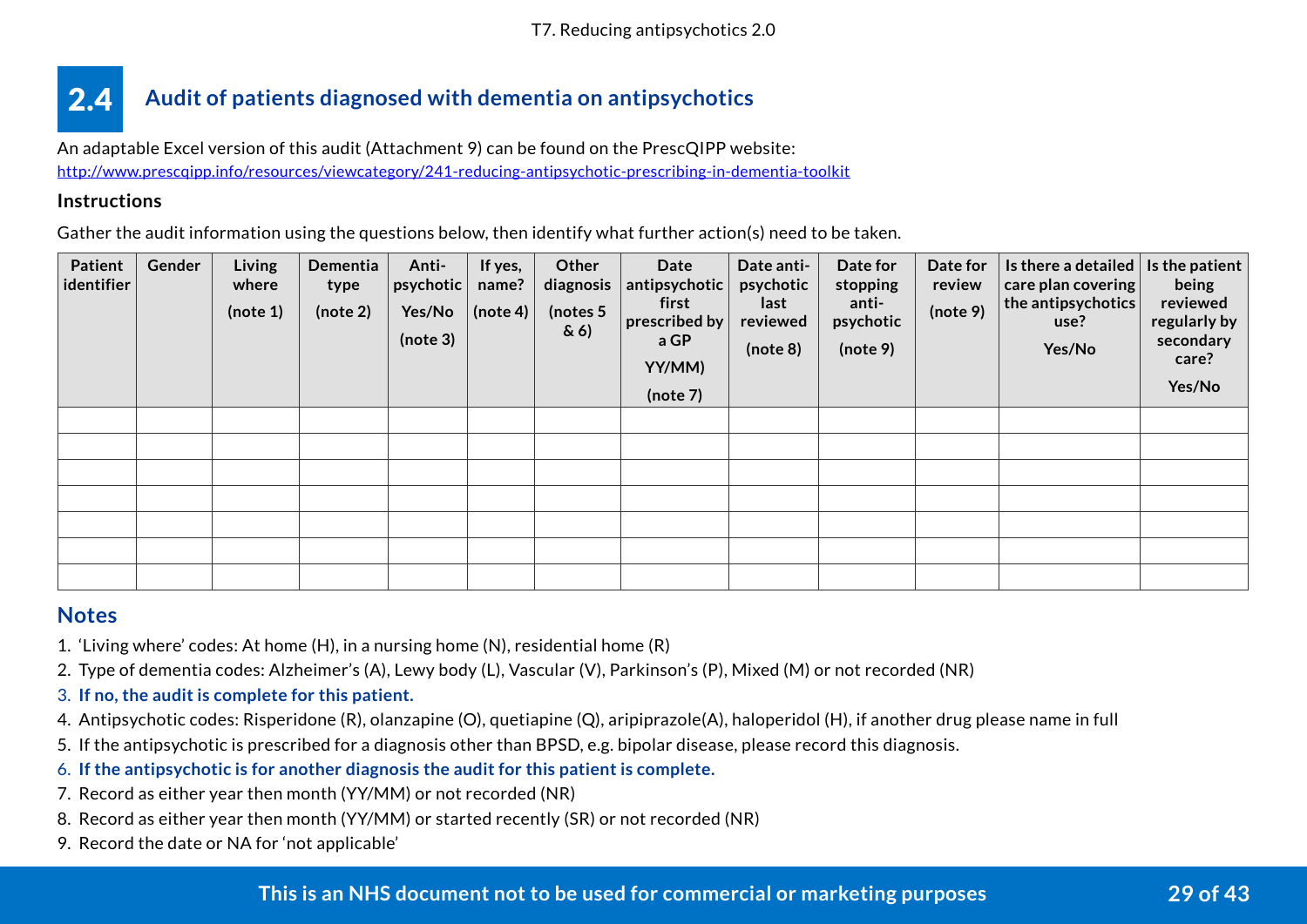#### <span id="page-31-0"></span>**Audit of patients on antipsychotics with no diagnosis relating to a licensed indication other than dementia for risperidone** 2.5

An adaptable Excel version of this audit (Attachment 10) can be found on the PrescQIPP website: <http://www.prescqipp.info/resources/viewcategory/241-reducing-antipsychotic-prescribing-in-dementia-toolkit>

#### **Instructions**

Gather the audit information using the questions below, then identify what further action(s) need to be taken.

| Patient<br>identifier | Gender | Living<br>where<br>(note 1) | If a<br>$\vert$ diagnosis of $\vert$<br>dementia, $ $<br>$ $ what type? $ $<br>(note 2) | Anti-<br>psychotic<br>(note 3) | Date anti-<br>$ $ psychotic first $ $<br>prescribed by<br>a GP<br>(YY/MM)<br>(note 4) | Date anti-<br>psychotic last<br>reviewed<br>(note 5) | Date for<br>stopping anti-<br>psychotic<br>(note 6) | Date for<br>review<br>(note 6) | Is there a<br>detailed care plan<br>$ $ covering the anti- $ $<br>psychotics use?<br>Yes/No | Is the patient being<br>reviewed regularly<br>by secondary care for<br>behavioural problems?<br>Yes/No<br>(note 7) |
|-----------------------|--------|-----------------------------|-----------------------------------------------------------------------------------------|--------------------------------|---------------------------------------------------------------------------------------|------------------------------------------------------|-----------------------------------------------------|--------------------------------|---------------------------------------------------------------------------------------------|--------------------------------------------------------------------------------------------------------------------|
|                       |        |                             |                                                                                         |                                |                                                                                       |                                                      |                                                     |                                |                                                                                             |                                                                                                                    |
|                       |        |                             |                                                                                         |                                |                                                                                       |                                                      |                                                     |                                |                                                                                             |                                                                                                                    |
|                       |        |                             |                                                                                         |                                |                                                                                       |                                                      |                                                     |                                |                                                                                             |                                                                                                                    |
|                       |        |                             |                                                                                         |                                |                                                                                       |                                                      |                                                     |                                |                                                                                             |                                                                                                                    |
|                       |        |                             |                                                                                         |                                |                                                                                       |                                                      |                                                     |                                |                                                                                             |                                                                                                                    |
|                       |        |                             |                                                                                         |                                |                                                                                       |                                                      |                                                     |                                |                                                                                             |                                                                                                                    |

# **Notes**

1. 'Living where' codes: At home (H), in a nursing home (N), residential home (R).

2. Type of dementia codes: Not diagnosed (ND), Alzheimer's (A), Lewy body (L), Vascular (V), Parkinson's (P), Mixed (M) or not recorded (NR). Suggest patients recorded as ND are reviewed as to why on an antipsychotic as may have dementia.

3. Antipsychotic codes: Risperidone (R), olanzapine (O), quetiapine (Q), aripiprazole(A), haloperidol (H), if another drug please name in full.

4. Record as either year then month (YY/MM) or not recorded (NR).

5. Record as either year then month (YY/MM) or started recently (SR) or not recorded (NR).

6. Record the date or NA for 'not applicable'.

7. If secondary care are only reviewing the patient to assess the ongoing benefits of prescribing a cholinesterase inhibitor (e.g. donepezil) to slow down cognitive decline, the antipsychotic should be reviewed by the GP.

## **This is an NHS document not to be used for commercial or marketing purposes 30 of 43**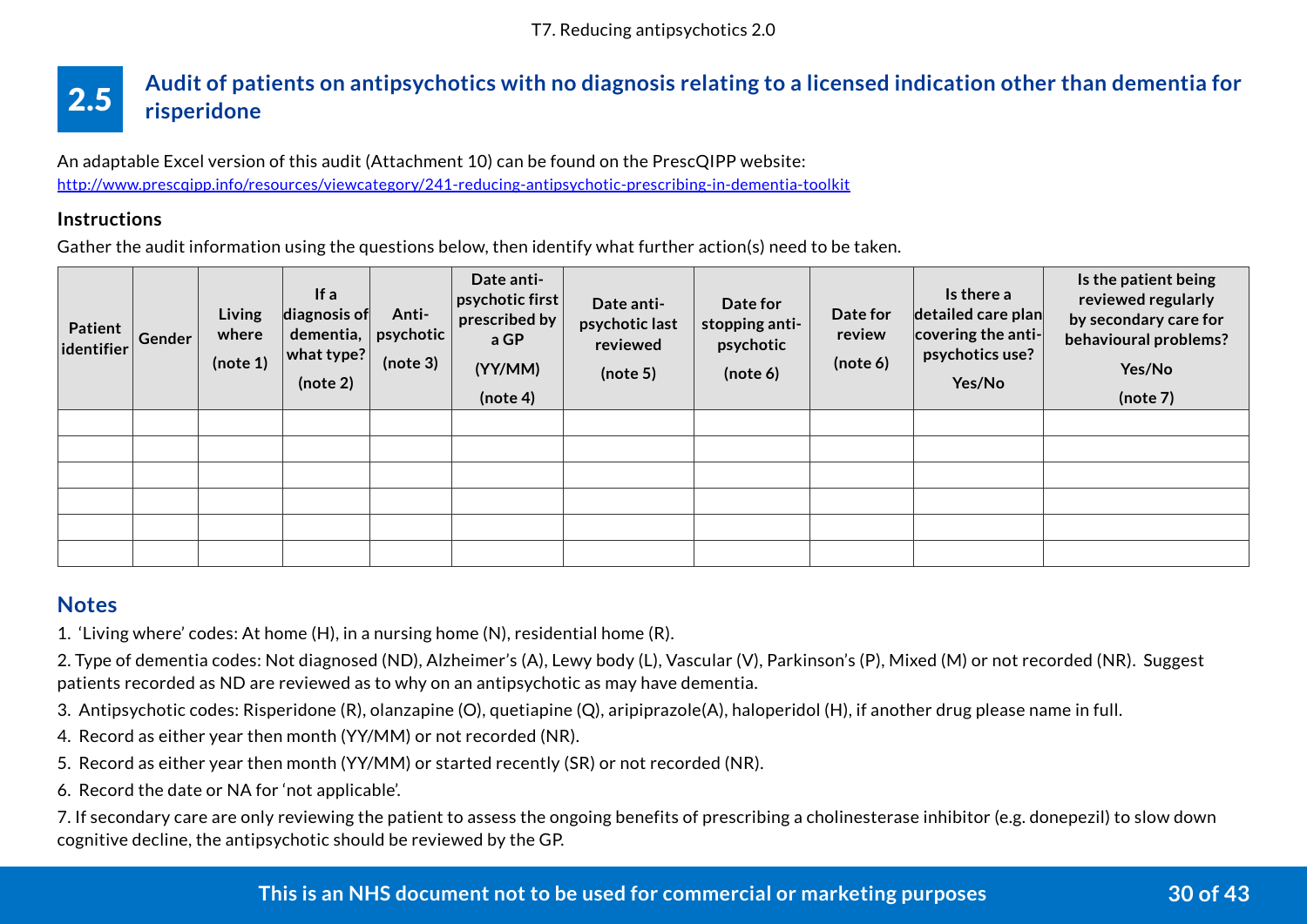#### <span id="page-32-0"></span>**Prescribing antipsychotics for people with dementia: An intial assessment form for GPs** 2.6

The following document is available as an amendable Word document (Attachment 11) on the PrescQIPP website:

<http://www.prescqipp.info/resources/viewcategory/241-reducing-antipsychotic-prescribing-in-dementia-toolkit>

## **Standards**

- 1. The clinical indications/target symptoms should be identified and clearly documented in the clinical records.
- 2. Before prescribing antipsychotic medication for BPSD (behavioural and psychological symptoms in dementia), likely factors that may generate, aggravate or improve such behaviours should be fully explored and documented in the clinical notes.
- 3. The potential risks and benefits of antipsychotic medication should be considered and documented by the clinical team prior to initiation.
- 4. The potential risks and benefits of antipsychotic medication should be discussed with the patient and/or carer(s), prior to initiation. These discussions should also include an explanation of the 'off-licence' nature of the treatments where risperidone is not used, and where risperidone may be used for longer than 6 weeks. A record of these discussions should be made in the clinical notes.
- 5. Wherever possible antipsychotic treatment should only commence if there is a recent ECG showing normal QTc interval. Similarly, baseline FBC, LFTs, U&Es and TFTs should be available. If baseline tests are not done there should be a full explanation in the clinical notes of the reason for this.
- 6. Medication should be regularly reviewed using the 'Prescribing antipsychotics for people with dementia medication review proforma', and filed/documented in the clinical records. The medication review should take account of therapeutic response and possible adverse effects. Initial review should be within a maximum 6 weeks from initial prescription and then as a minimum 3 monthly.

| <b>Patient name</b>   |                    |  |
|-----------------------|--------------------|--|
| Patient date of birth | Date of assessment |  |
| <b>Practice</b>       |                    |  |
| <b>GP</b>             |                    |  |

#### **Patient's sub-type of dementia (ICD-10 category) and clinician impression of severity of dementia**

| ICD 10 code | Dementia sub-type | Mild | <b>Moderate</b> | <b>Severe</b> |
|-------------|-------------------|------|-----------------|---------------|
|             |                   |      |                 |               |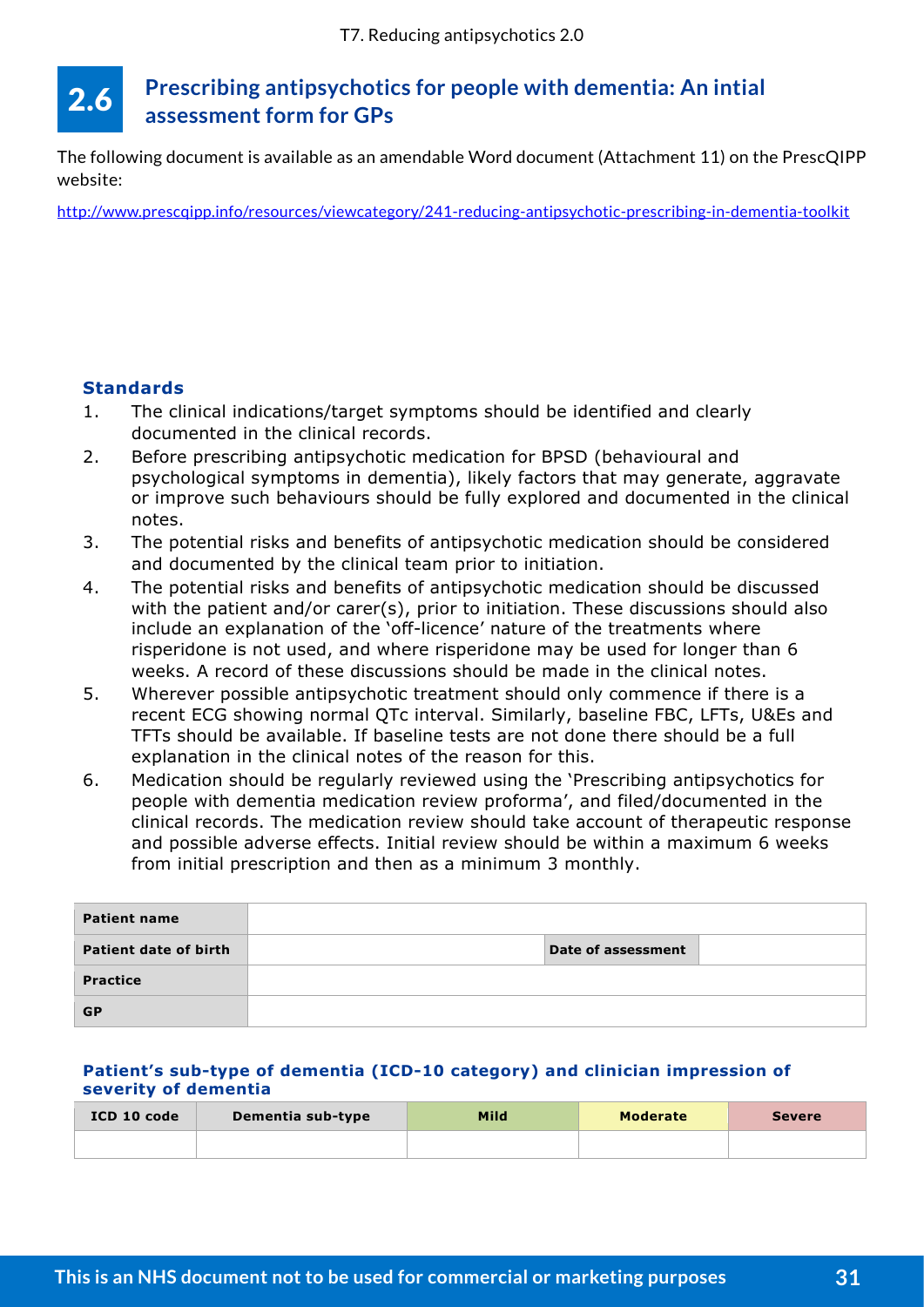#### **Prescribing antipsychotics for people with dementia: Initial assessment for GPs**

#### **Clinical indications/target symptoms**

Please record below all the clinical indications for the current antipsychotic medication(s) in this patient. Please tick all that apply –with details if required.

| <b>Indication</b>                                                                                                                                           | Tick   Details if required |
|-------------------------------------------------------------------------------------------------------------------------------------------------------------|----------------------------|
| Known psychotic illness such as schizophrenia, bipolar<br>disorder, psychotic depression                                                                    |                            |
| Evident or assumed psychotic symptoms<br>(delusions/hallucinations/paranoia/ suspiciousness not due to<br>known psychiatric illness as in the previous box) |                            |
| Depression/low mood                                                                                                                                         |                            |
| Disturbed sleep                                                                                                                                             |                            |
| Fear/anxiety                                                                                                                                                |                            |
| Agitation                                                                                                                                                   |                            |
| <b>Distress</b>                                                                                                                                             |                            |
| Verbal aggression                                                                                                                                           |                            |
| Physical aggression                                                                                                                                         |                            |
| Disinhibited behaviour (e.g. removing clothes)                                                                                                              |                            |
| Resisting help with activities of daily living such as hygiene,<br>eating, drinking, dressing, etc.                                                         |                            |
| Wandering                                                                                                                                                   |                            |
| Other* Please specify                                                                                                                                       |                            |

Have the following potential underlying causes of BPSD (behavioural and psychological symptoms in dementia) been considered and treated if required? Tick all that apply and supply any relevant information.

| <b>Potential underlying cause</b>                                             | <b>Tick</b> | <b>Relevant information</b> |
|-------------------------------------------------------------------------------|-------------|-----------------------------|
| Depression                                                                    |             |                             |
| Anxiety                                                                       |             |                             |
| Pain                                                                          |             |                             |
| Side effects of current medication                                            |             |                             |
| Physical illness (constipation, UTI, chest infections, heart<br>failure, etc) |             |                             |
| Other cause(s) $*$ Please specify                                             |             |                             |

Has there been referral to the guidelines flowchart on responding to behaviours that challenge (BPSD) in older people and those with dementia? See page 26 or Attachment 11 of PrescQIPP toolkit 'Reducing antipsychotic prescribing in people with dementia'.

Yes | No

Have any of the following non-pharmacological interventions been tried before an antipsychotic was prescribed? Please tick all that apply and supply any relevant information.

| Non-pharmacological intervention                                                                 | Tick | <b>Relevant information</b> |
|--------------------------------------------------------------------------------------------------|------|-----------------------------|
| Engagement in social/personal activities                                                         |      |                             |
| Changes to staff approach (e.g. behavioural approach,<br>distraction techniques)                 |      |                             |
| Changes to the environment (e.g. lighting, TV, availability of<br>quiet areas, orientation aids) |      |                             |

Patient name: Patient date of birth: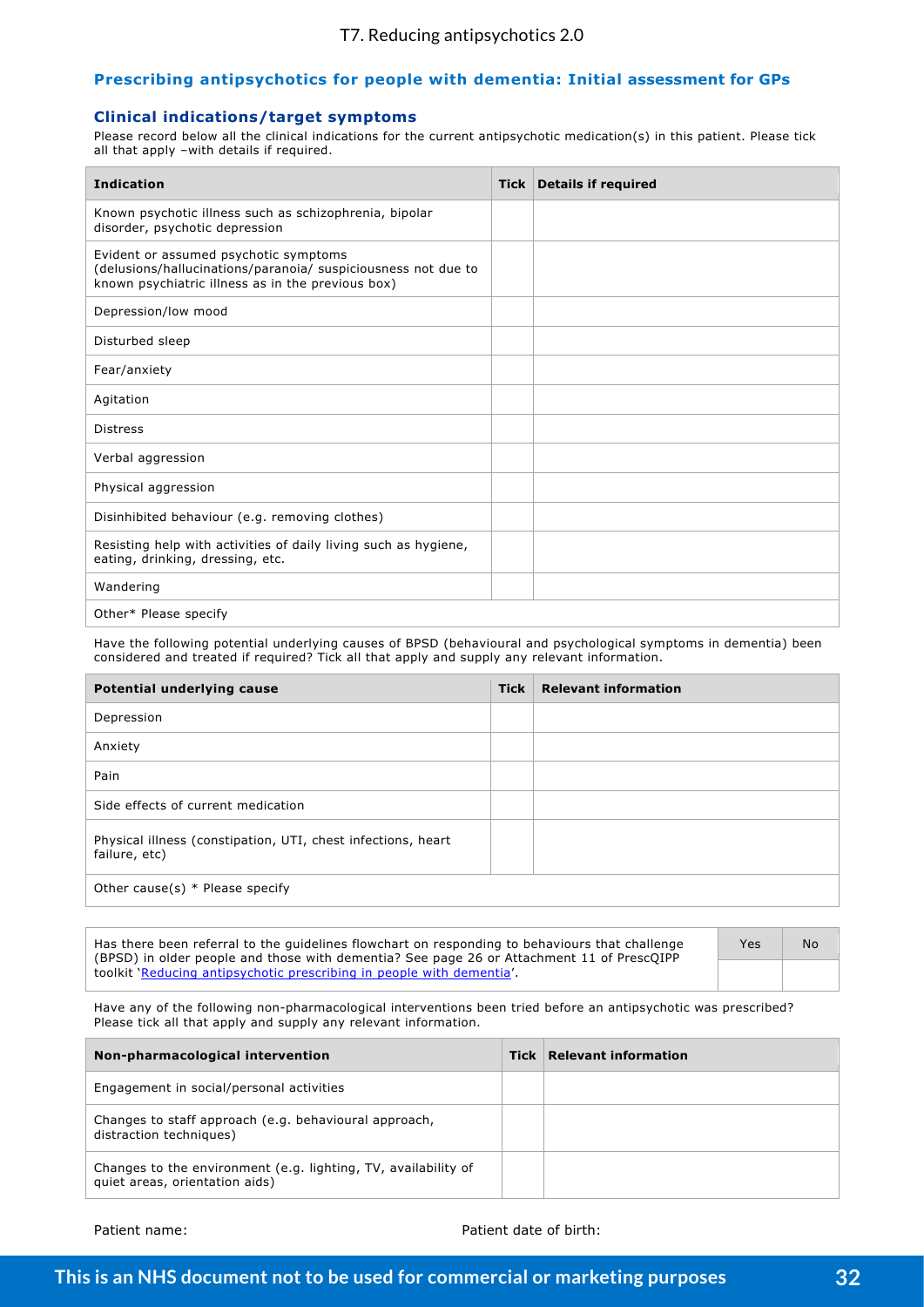#### T7. Reducing antipsychotics 2.0

#### **Prescribing antipsychotics for people with dementia: Initial assessment for GPs**

| Non-pharmacological intervention                                                                                                                                       | Tick   Relevant information |
|------------------------------------------------------------------------------------------------------------------------------------------------------------------------|-----------------------------|
| 'Watchful waiting'/monitoring                                                                                                                                          |                             |
| Other approaches (e.g. reminiscence therapy, aromatherapy,<br>multi-sensory stimulation, therapeutic use of music and/or<br>dancing, animal assisted therapy, massage) |                             |
| Other * Please specify                                                                                                                                                 |                             |

Risk/benefit analysis regarding antipsychotic medication (severity of BPSD vs side effects, risk of stroke, etc.)

| <b>Risk</b>                                                                      | Risk present - please detail | No evidence<br>risk |
|----------------------------------------------------------------------------------|------------------------------|---------------------|
| Cardiovascular risk based on PMH of<br>hypertension/diabetes/previous CVA or TIA |                              |                     |
| Metabolic side effects based on PMH of<br>obesity/diabetes/lipid profile         |                              |                     |
| Current physical health - robust/frail                                           |                              |                     |
| Other risk * Please specify                                                      |                              |                     |

|                                                                                                                                     |  | Yes | <b>No</b> |
|-------------------------------------------------------------------------------------------------------------------------------------|--|-----|-----------|
| Risks and benefits regarding antipsychotic medication discussed with patient or carer?                                              |  |     |           |
| Medication information leaflets given to patient or carer?                                                                          |  |     |           |
| Written informed consent obtained from the patient?                                                                                 |  |     |           |
| Discussion with and approval of the carer(s) documented?                                                                            |  |     |           |
| ECG within normal limits for QTc interval?                                                                                          |  |     |           |
| Baseline FBC, LFTs U&Es and TFTs reviewed and not precluding prescription?                                                          |  |     |           |
| On balance the decision to prescribe was made in light of the patient's presentation, symptomatology and<br>risk to self or others. |  |     |           |
| Medication prescribed                                                                                                               |  |     |           |

Dose

This prescription should be reviewed within a maximum 6 weeks from initial prescription and then as a minimum 3 monthly.

| Date of next scheduled review                          |  |
|--------------------------------------------------------|--|
| Assessment completed by (name of<br>prescribing doctor |  |
| Signature                                              |  |
| <b>Date</b>                                            |  |

Patient name: Patient date of birth: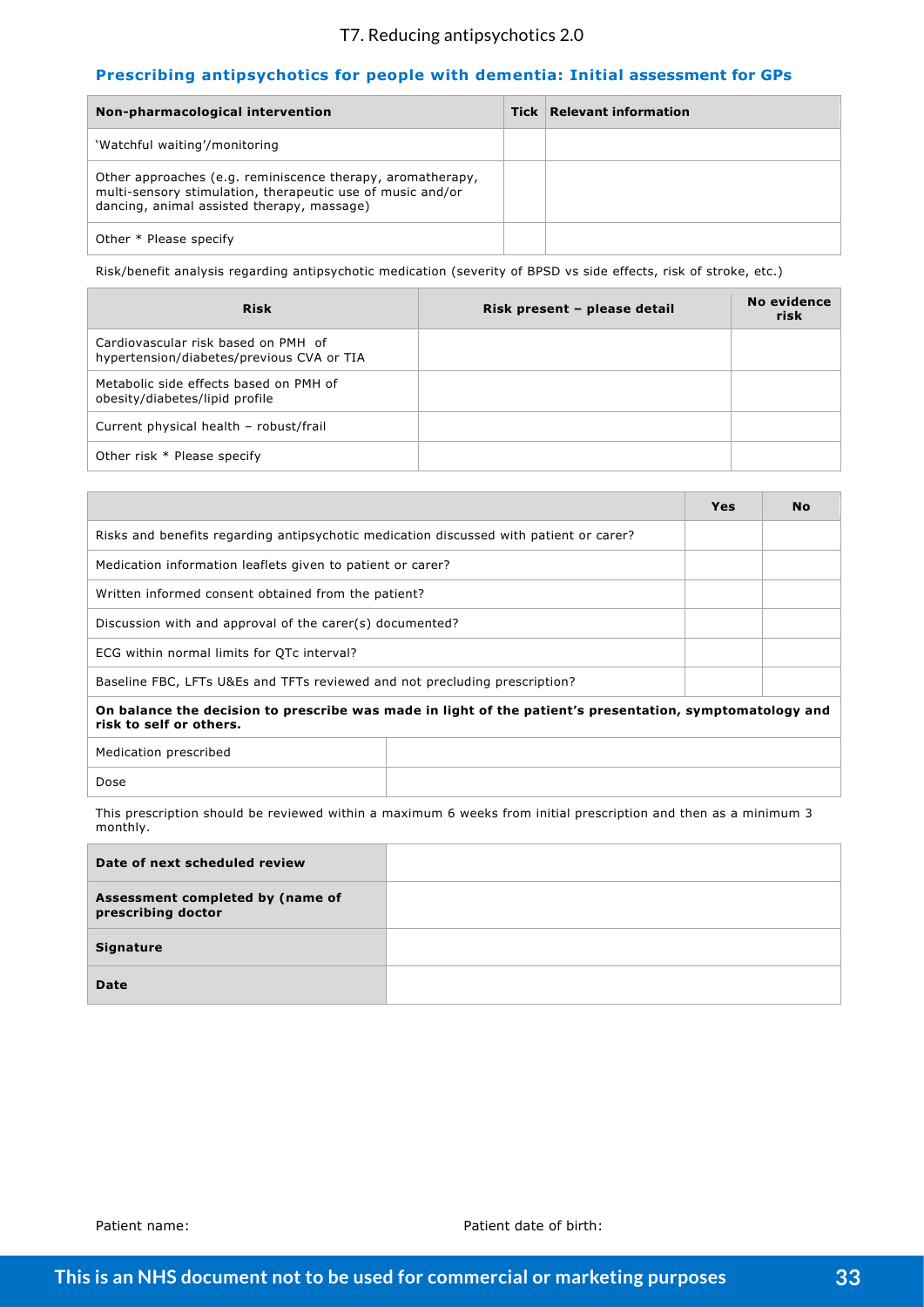#### <span id="page-35-0"></span>**Prescribing antipsychotics for people with dementia: Medication review for GPs** 2.7

This form is available as an amendable Word document (Attachment 12) on the PrescQIPP website:

<http://www.prescqipp.info/resources/viewcategory/241-reducing-antipsychotic-prescribing-in-dementia-toolkit>

| Patient name          |                    |
|-----------------------|--------------------|
| Patient date of birth | Date of assessment |
| Practice              |                    |
| GP                    |                    |

| Date antipsychotic initially<br>commenced     | Antipsychotic prescribed                                |  |
|-----------------------------------------------|---------------------------------------------------------|--|
| Dose of antipsychotic<br>currently prescribed | Date of last antipsychotic review(s)<br>- if applicable |  |

| Therapeutic response?                |  | Yes | No |  |
|--------------------------------------|--|-----|----|--|
| Please specify improvements<br>noted |  |     |    |  |

| Adverse events                                                                                     | Yes - please detail | No |
|----------------------------------------------------------------------------------------------------|---------------------|----|
| <b>Falls</b>                                                                                       |                     |    |
| Sedation                                                                                           |                     |    |
| Low blood pressure                                                                                 |                     |    |
| Chest infection                                                                                    |                     |    |
| Anticholinergic side effects (e.g.<br>constipation, blurred vision,<br>urine retention, dry mouth) |                     |    |
| Extra-pyramidal side-<br>effects/mobility                                                          |                     |    |
| Other cause(s) $*$ Please specify                                                                  |                     |    |

| On balance the decision to continue with antipsychotic prescription was made in light of the |                                                                    |  | No |
|----------------------------------------------------------------------------------------------|--------------------------------------------------------------------|--|----|
|                                                                                              | patient's presentation, symptomatology and risk to self or others? |  |    |
| Any dose or drug<br>changes? Please specify                                                  |                                                                    |  |    |
| Non-drug intervention(s).<br>Please specify                                                  |                                                                    |  |    |

This prescription should be reviewed within a maximum 6 weeks from initial prescription and then as a minimum 3 monthly.

| Date of next scheduled review                    |  |
|--------------------------------------------------|--|
| Review completed by (name of prescribing doctor) |  |
| Signature                                        |  |
| Date                                             |  |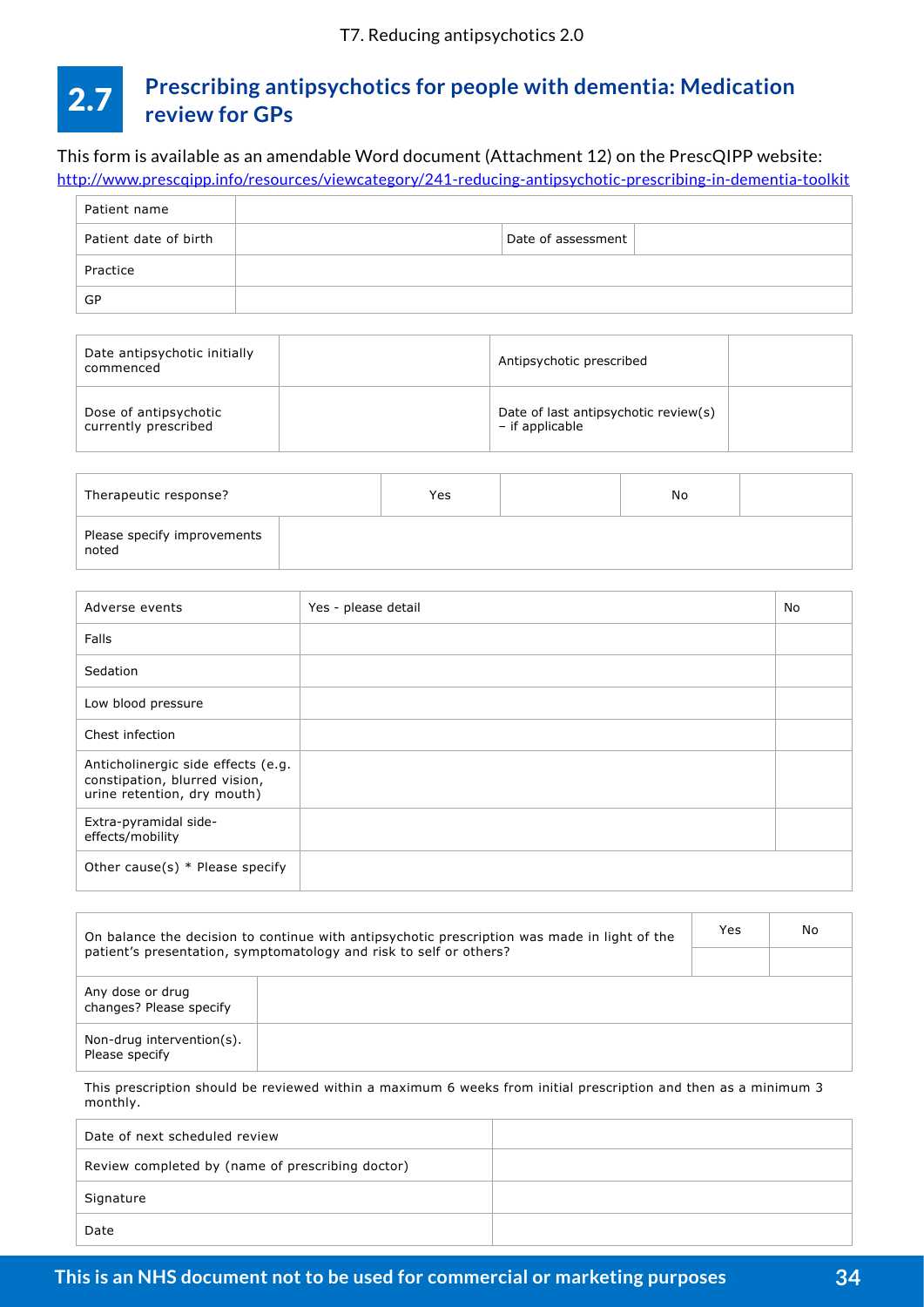#### <span id="page-36-0"></span>**Carer information leaflet** 2.8

This leaflet is available as an adaptable Word document (Attachment 13) on the PrescQIPP website: <http://www.prescqipp.info/resources/viewcategory/241-reducing-antipsychotic-prescribing-in-dementia-toolkit>

**This carer information leaflet for you to adapt. Please ensure that you customise the text highlighted in yellow so that the information is appropriate.** 

> Insert practice header, print to practice headed paper or type out the address below

> > [Date]

# **Carer information leaflet: Reducing or stopping antipsychotics medication in people living with dementia**

There is evidence that suggests some medicines used to treat behavioural problems in people with dementia can have some serious side-effects. These include increasing the risk of the person having a stroke or falling. These medicines are called antipsychotics. There is also evidence that many behavioural problems disappear or become less troublesome over time, even without medication.

It has been decided by [**insert name of practice**] that most patients being prescribed an antipsychotic for behavioural problems should have this medicine reduced or stopped to see if it is still needed. It is our intention to try and stop prescribing the antipsychotic in approximately [**add time scale, e.g. 'one week's time'**]. If you have any concerns, please do not hesitate to contact the practice for advice.

**Practice details Example 1** [Add number]

Clinical trials have shown that when stopping medication, even if the person was taking an inactive tablet (placebo), some carers think they see a worsening of behaviour. This may be due to the behavioural problems returning or a heightened sensitivity to any unwanted behaviour.

To help properly assess whether behaviour has significantly changed after the medicine is reduced or stopped we would like you to complete a diary,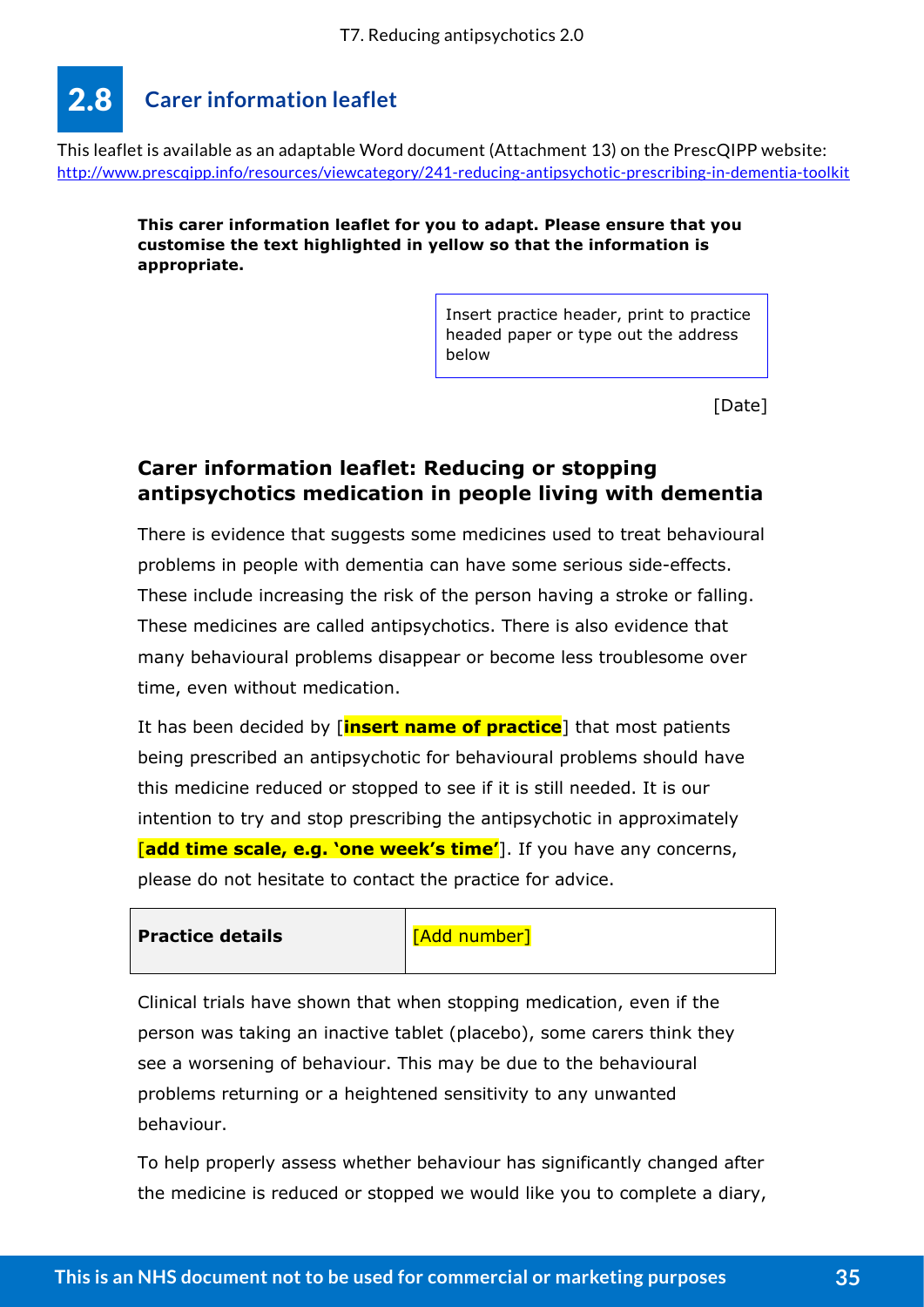starting one week before the medication is reduced or stopped. A diary sheet has been designed for you to record on it the types of behavioural problems you are concerned about and how troublesome they are each day.

Once the medication is reduced or stopped, please keep recording any behavioural problems for the next 7 days. If there is a sudden worsening of behaviour that you feel is unmanageable then please call the practice to discuss your concerns.

We may agree to restart medication so you need to have a supply of a suitable medicine, just in case. Even if a medicine is restarted for behavioural problems, the intention is to regularly stop the medicine to assess its ongoing benefit.

If you feel that once stopped the antipsychotic is no longer needed then there is no need to let the practice know. A review can always be arranged if any difficult behavioural problems return.

**Please take any unwanted medicines back to your community pharmacy or dispensing doctor for safe disposal.**

Yours sincerely

Dr [Name] and partners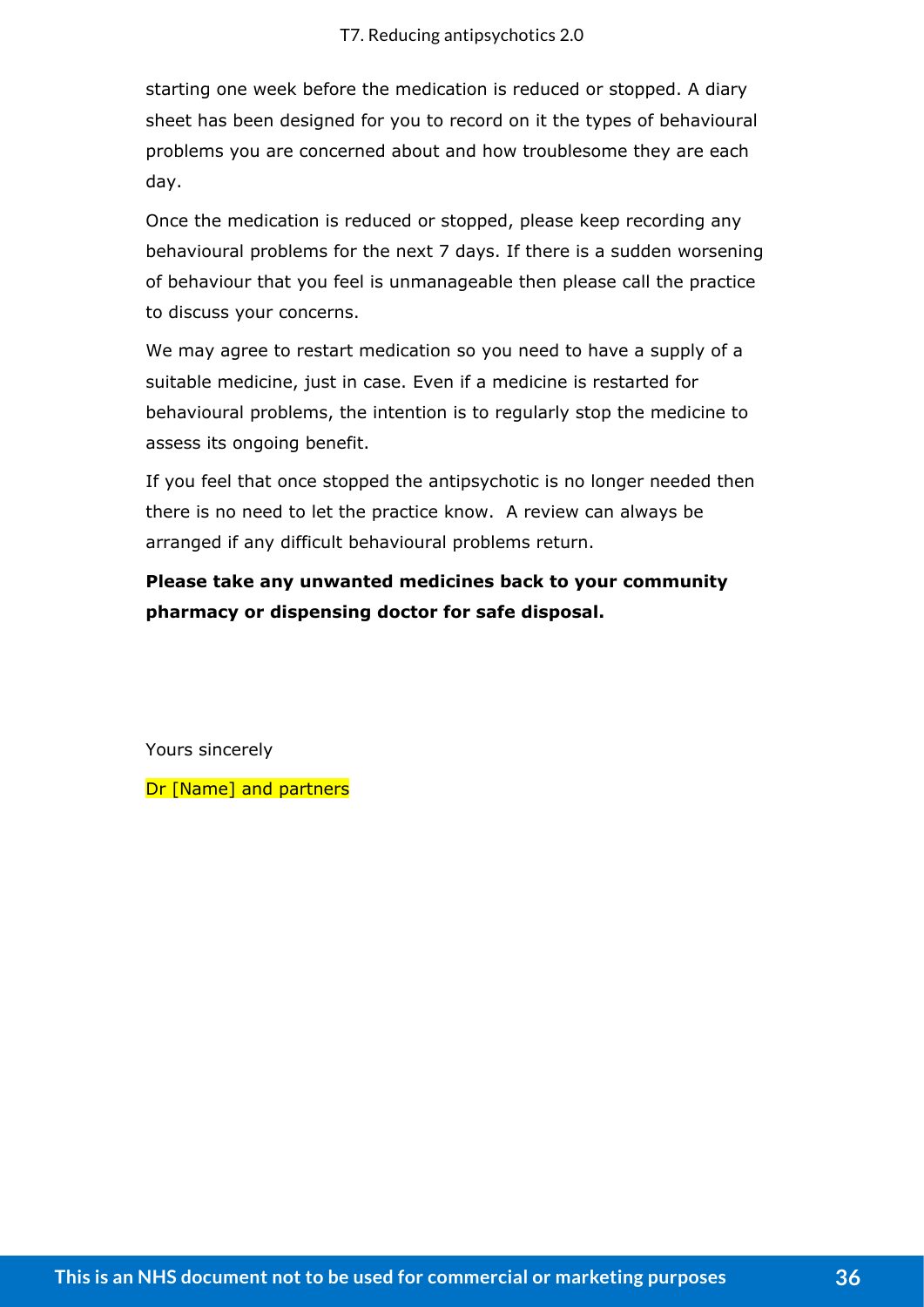#### <span id="page-38-0"></span>**Example of a completed behavioural symptom recording form for people living with dementia** 2.9

A blank copy of this form (Attachment 14) is available from the PrescQIPP website:

<http://www.prescqipp.info/resources/viewcategory/241-reducing-antipsychotic-prescribing-in-dementia-toolkit>

#### **Behavioural symptom recording form for people living with dementia – to be completed by carer**

- Describe the behavioural symptom(s) that concern you as a carer in the first column.
- At the end of each day, put the appropriate code in the column and make a comment if you wish, continuing on the back of the form if needs be.
- **Start 7 days before the medication is reduced or stopped and continue until 7 days after the medication is stopped.**
- Ideally the same person should complete the form each day.
- Use an additional form if necessary.

#### **Column codes**

 $A = Not$  a problem today  $B = A$  problem but manageable  $C = Find$ ing it difficult to cope

| Date medication reduced (if appropriate) | Date medication stopped |  |
|------------------------------------------|-------------------------|--|
|------------------------------------------|-------------------------|--|

|                                                                      | <b>Date</b>    |       |       |       |       |             |       |               |   |       |       |       |       |       |
|----------------------------------------------------------------------|----------------|-------|-------|-------|-------|-------------|-------|---------------|---|-------|-------|-------|-------|-------|
| <b>Symptoms</b>                                                      | 16/02          | 17/02 | 18/02 | 19/02 | 20/02 | 21/02       | 22/02 | $23/02$ 24/02 |   | 25/02 | 26/02 | 27/02 | 28/02 | 29/02 |
| Híttíng out<br>when trying to<br>wash and dress<br>hím.              | A              | B     | A     | A     | B     | $\mathsf B$ | A     | B             | B | A     | A     | A     | В     | A     |
| Shouting loudly<br>and<br>unexpectedly<br>for no apparent<br>reason. | $\overline{A}$ | A     | A     | A     | B     | A           | A     | A             | B | B     | A     | A     | B     | A     |

**This is an NHS document not to be used for commercial or marketing purposes 37 of 43**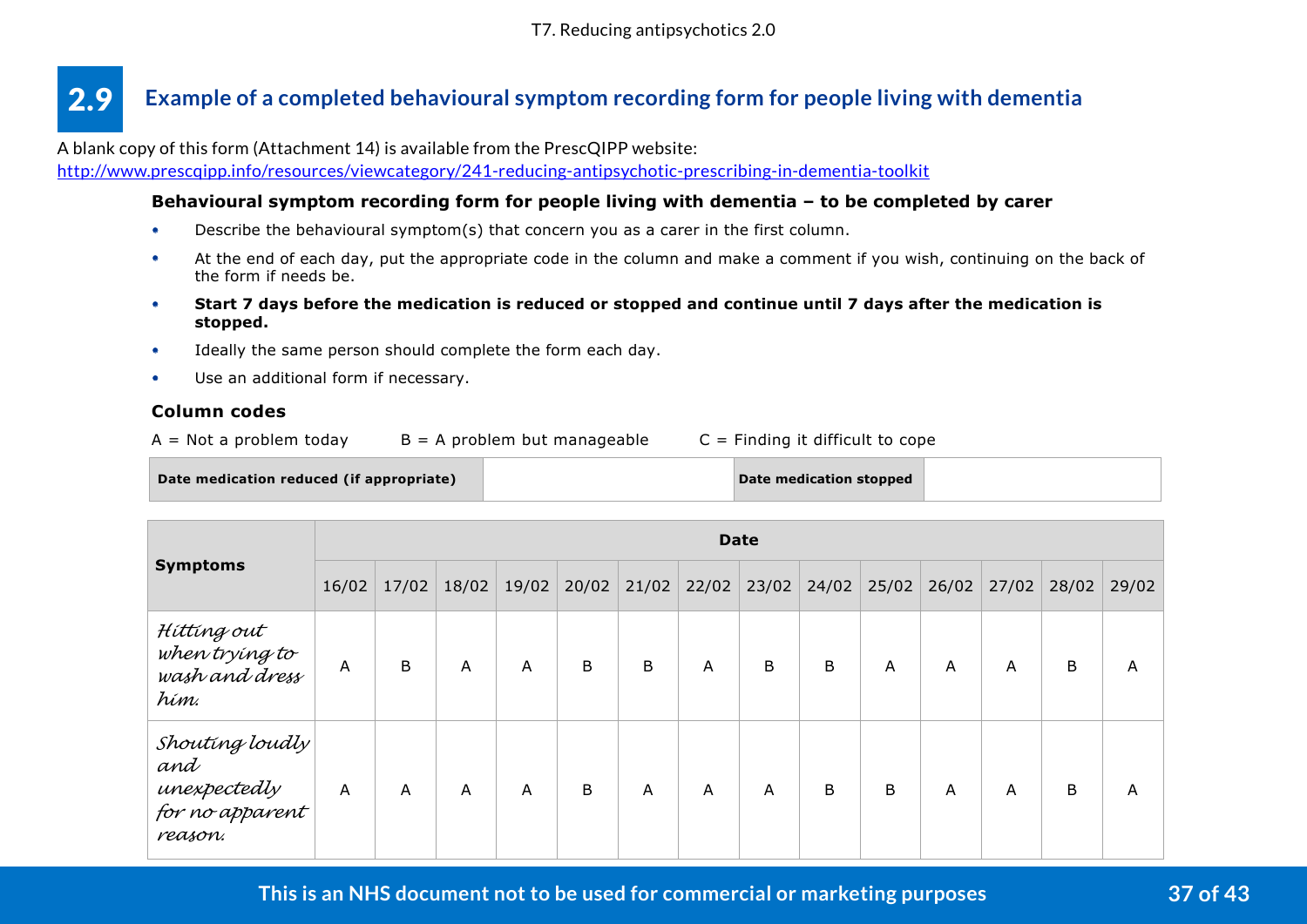| <b>Date</b> | <b>Comment</b>                                                                                      |
|-------------|-----------------------------------------------------------------------------------------------------|
| 17.02       | Agitated after breakfast when washed but calmed down later.                                         |
| 19.02       | Really calm today.                                                                                  |
| 20.02       | Dad was discovered to have a temperature and once given some paracetamol he<br>calmed down.         |
| 23.02       | Still on regular paracetamol                                                                        |
| 24.02       | Paracetamol stopped after lunch and temperature stayed normal. More agitated<br>than normal though. |
| 26.02       | Really calm today and more alert but calm.                                                          |
| 28.02       | A bad day today but manageable.                                                                     |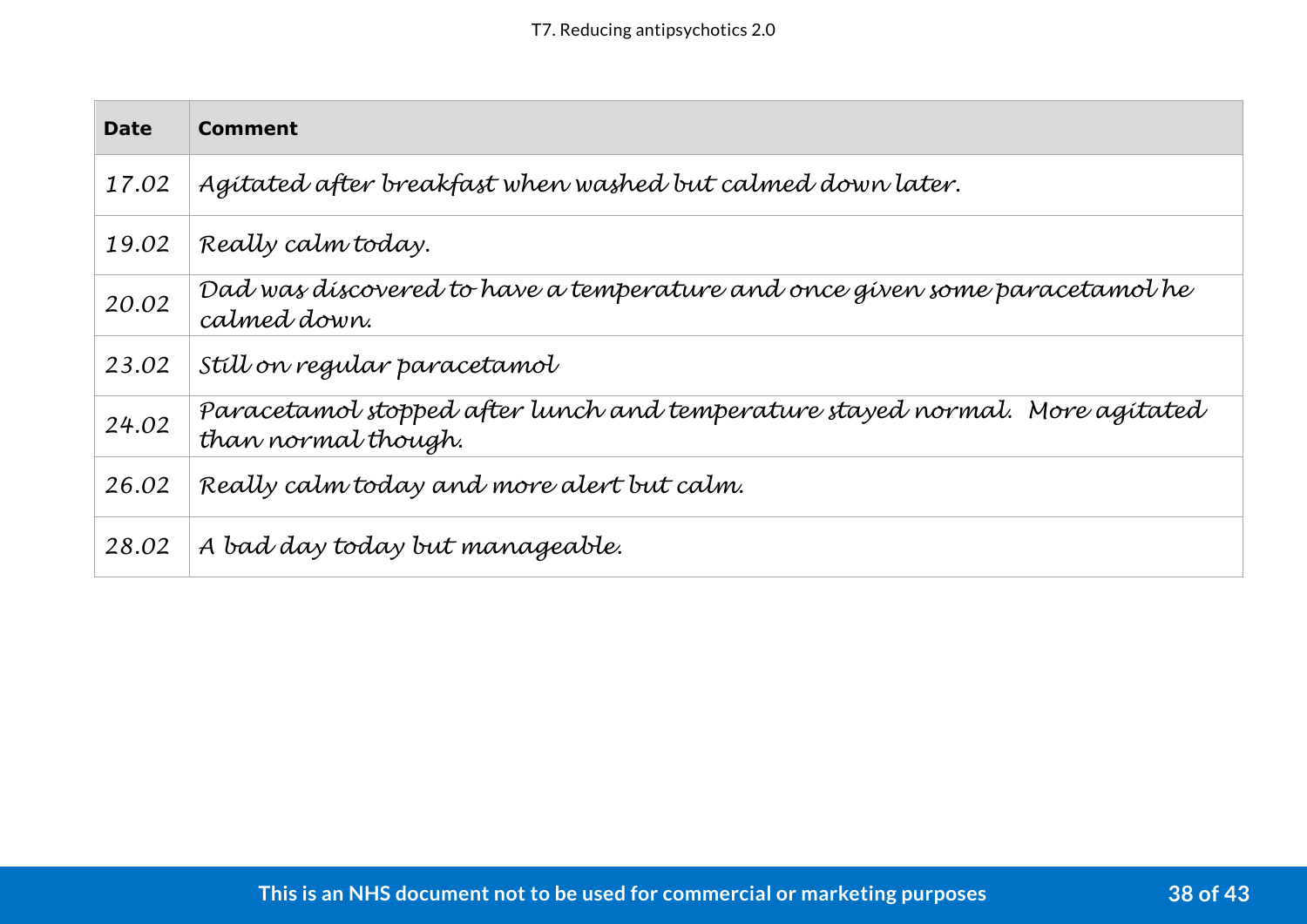# <span id="page-40-0"></span>**Example of an ABC chart** 2.10

A blank copy of this form (Attachment 15) is available from the PrescQIPP website: <http://www.prescqipp.info/resources/viewcategory/241-reducing-antipsychotic-prescribing-in-dementia-toolkit>

# **ABC chart**

The ABC chart can be used to record behavioural concerns.

'A' stands for antecedents, that is, what occurs immediately before the behaviour you observe and can include any triggers, signs of distress or environmental information.

'B' refers to the behaviour itself and is a description of what actually happened or what the behaviour 'looked' like.

'C' refers to the consequences of the behaviour, or what happened immediately after the behaviour and can include information regarding other people's responses to the behaviour and the eventual outcome for the individual. It can also be a good idea to keep track of where and when the behaviour occurred to assist in identifying any patterns.

| <b>Date</b>                    | <b>Time</b> | <b>Antecedents</b>                                    | <b>Behaviour</b>                                             | <b>Consequences</b>                                                                                                         | <b>Other information</b> |
|--------------------------------|-------------|-------------------------------------------------------|--------------------------------------------------------------|-----------------------------------------------------------------------------------------------------------------------------|--------------------------|
| Fríday 6 <sup>th</sup><br>2013 |             | Whílst gívíng<br>December 7.30am her personal<br>care | Mrs E started to shout<br>and wave her hands<br>at the carer | She stopped shouting<br>and waving her arms<br>when her regular carer<br>came into the room and<br>started to attend to her |                          |
|                                |             |                                                       |                                                              |                                                                                                                             |                          |
|                                |             |                                                       |                                                              |                                                                                                                             |                          |
|                                |             |                                                       |                                                              |                                                                                                                             |                          |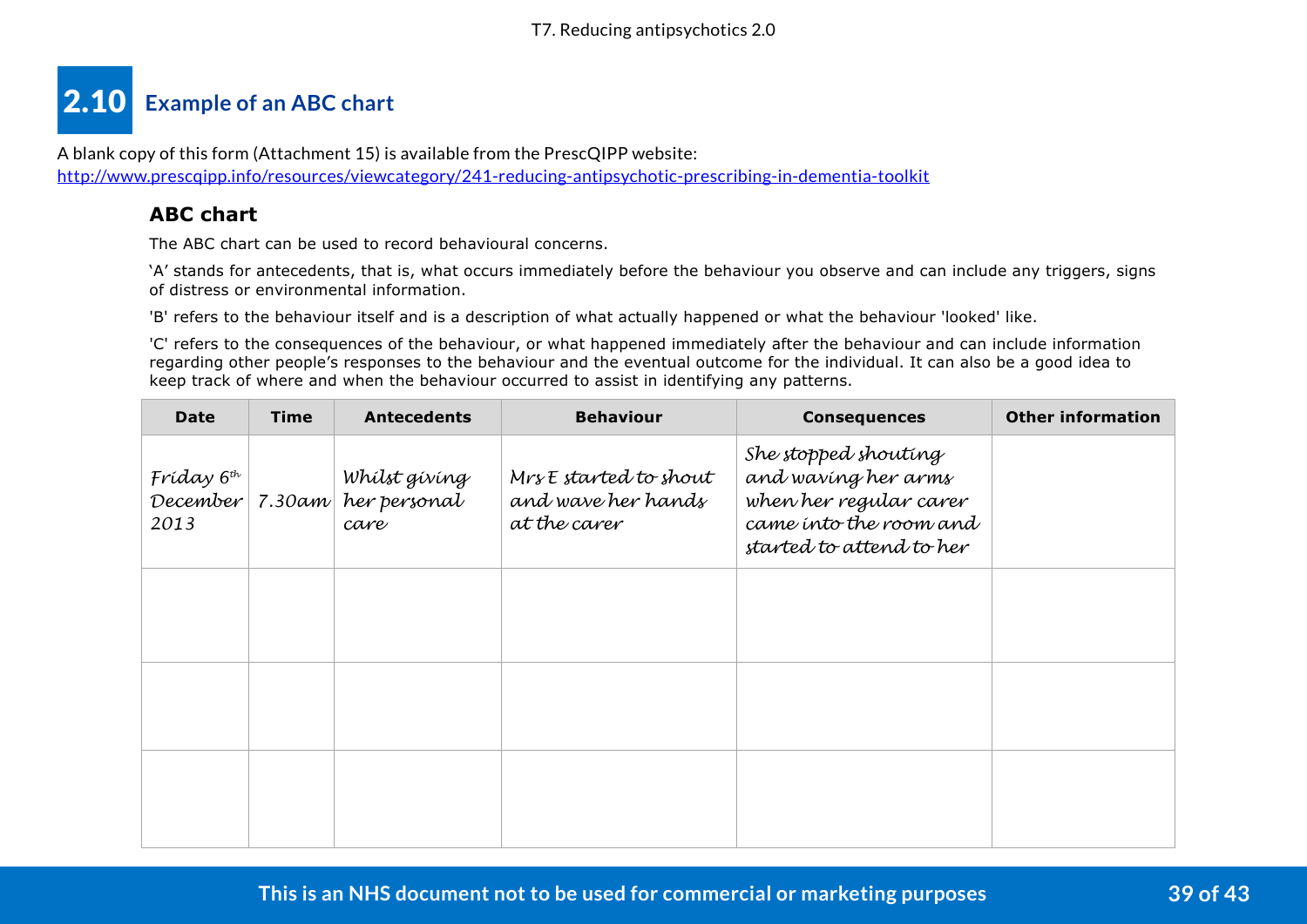#### <span id="page-41-0"></span>**Responding to behaviours that challenge (BPSD) in older people and those with dementia** 2.11

#### **(Does not cover rapid tranquillisation of acutely disturbed)**

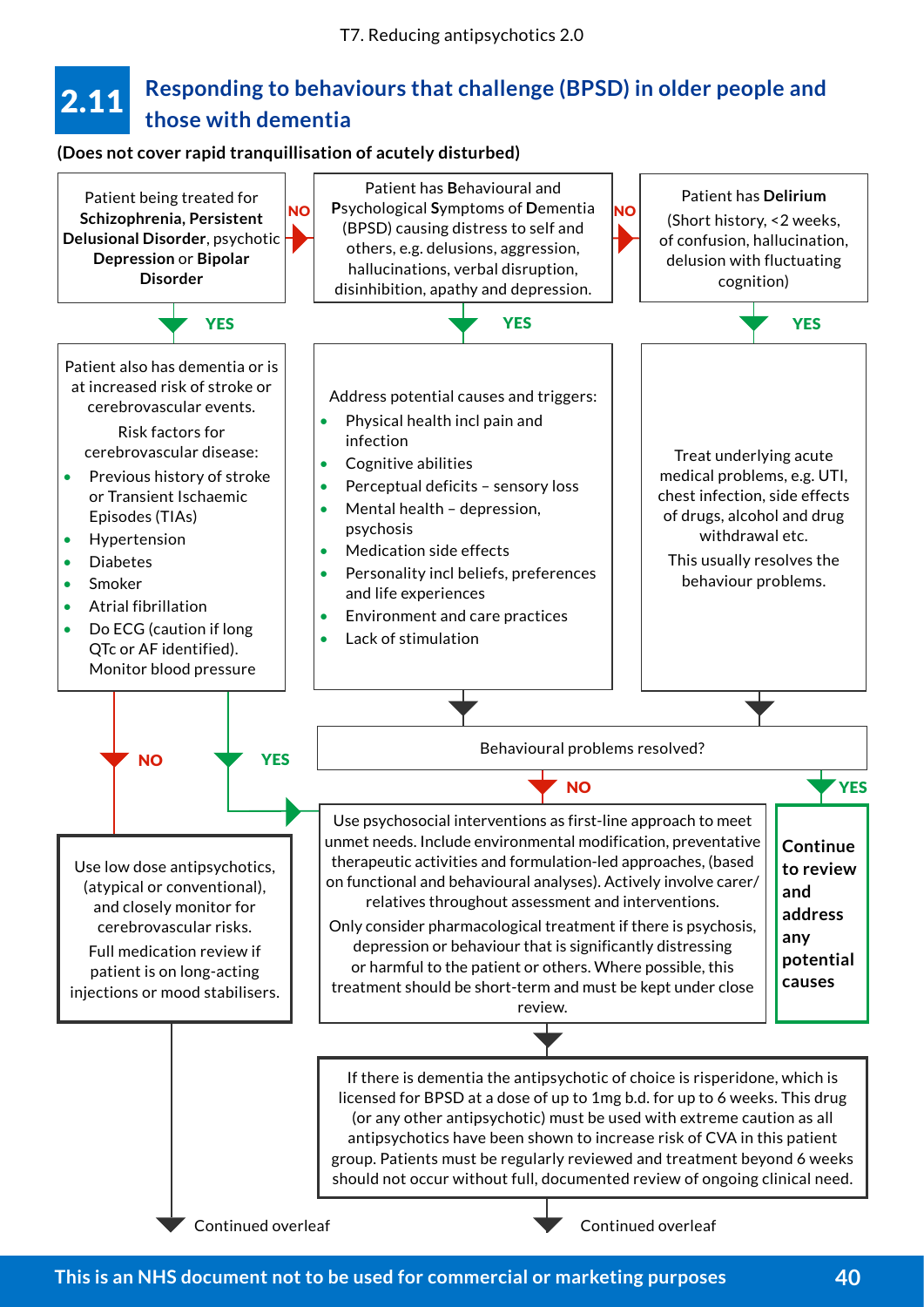

Start doses low (e.g. half adult initial dose) and increase slowly (e.g. every 2-4 days). Review regularly and withdraw if behaviour resolves. Stopping should always be considered and discussed after 6 weeks in order to make a full assessment of ongoing need and benefit. Monitor for side effects and for potential worsening of cognitive function, which is possible with all antipsychotics. Also note that use of antipsychotics in the elderly increases risk of pneumonia by up to 60%.

To reduce CVA risk, ensure patient remains well hydrated and maintains mobility (where possible).

#### **Medication options**

**Behavioural disturbances:** Cautiously consider **risperidone** as first-line medication for persistent aggression in dementia that is not responsive to non-drug approaches and where there is risk of harm to the patient or others. Starting dose is 0.25mg b.d. adjusted on alternate days to not more than 1mg b.d.

Other antipsychotics should be avoided wherever possible but may be considered in low doses. Cholinesterase inhibitors, memantine and trazodone are also potential treatment options (depending on local guidelines/ policy). Carbamazepine has demonstrated efficacy, but valproate should be avoided as it is poorly tolerated. Benzodiazepines should be avoided other than in extreme cases. Use short-acting lorazepam or oxazepam that are less likely to accumulate, but review regularly and monitor closely for worsening confusion, ataxia and risk of falls.

**Depression:** Consider antidepressant medication if clinically depressed. Citalopram is first choice if not contraindicated. Sertraline, mirtazapine and trazodone are alternatives. All may help restlessness and agitation.

**Anxiety:** Should respond to an antidepressant longer-term. Use short-term benzodiazepines or antipsychotics only as a last resort in response to acute, severe agitation, but keep under close review.

**Poor sleep:** Improve sleep hygiene. If needed try short-term use of zolpidem or zopiclone.

In the event of continuing problems, telephone advice can be obtained from the local mental health team.

## **Note**

In the treatment of BPSD, the use of an antipsychotic, (other than risperidone), is an 'off licence' use of the medicine.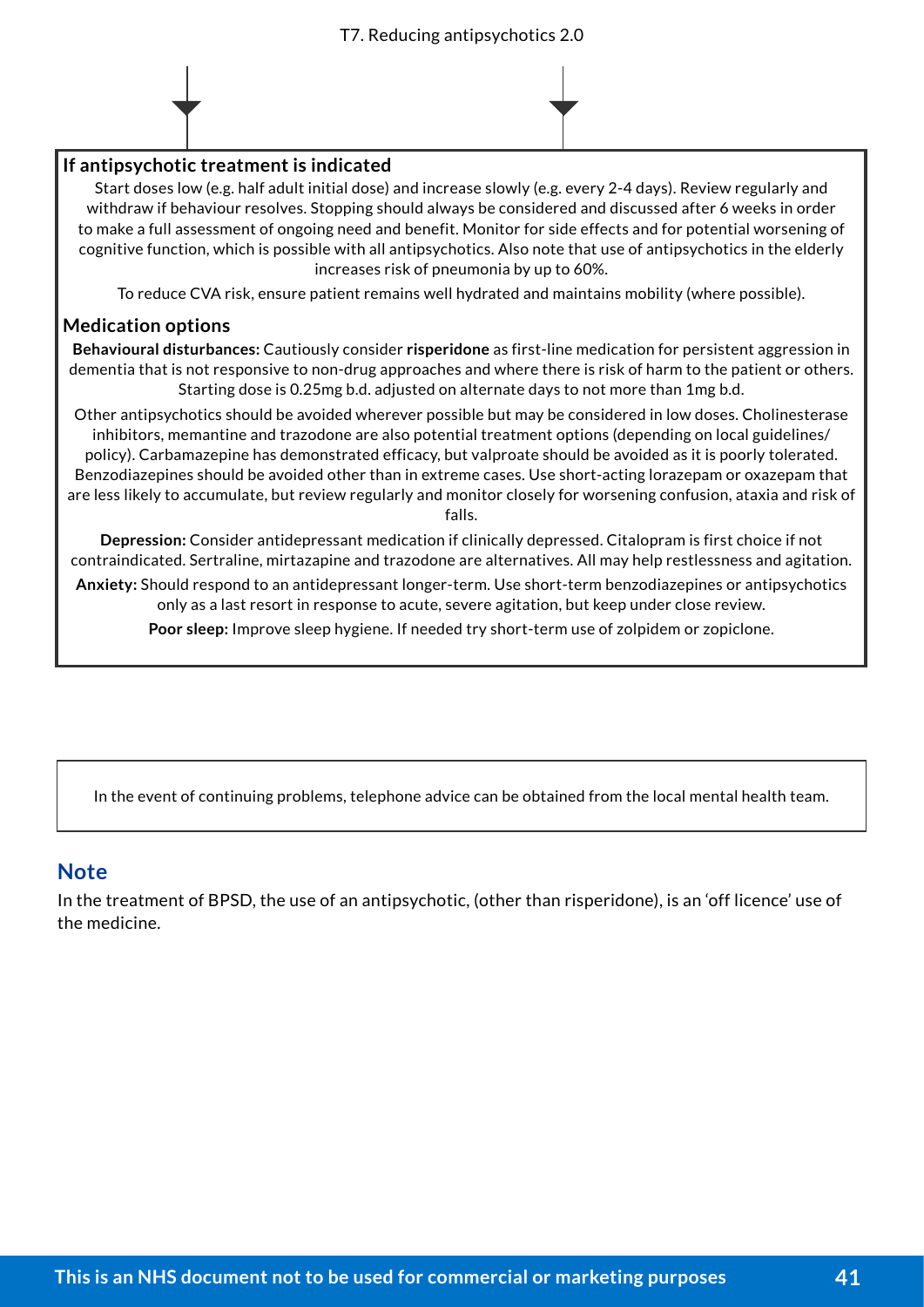# <span id="page-43-0"></span>Useful website addresses

- The Alzheimer's Society has produced a best practice guide to optimise the treatment and care of the behavioural and psychological symptoms of dementia. http://alzheimers.org.uk/site/scripts/download\_info.php?fileID=1163
- The Alzheimer's Societies information on drugs used to relieve behavioural and psychological symptoms in dementia. [http://www.alzheimers.org.uk/site/scripts/documents\\_info.php?documentID=110](http://www.alzheimers.org.uk/site/scripts/documents_info.php%3FdocumentID%3D110)
- Social Care Institute for Excellence (SCIE) has a dementia gateway for people who work with people with dementia. [http://www.scie.org.uk/publications/dementia/index.asp](http://www.scie.org.uk/publications/dementia/index.asp%20%0D)
- Dementia UK is a charity committed to improving quality of life for all people affected by dementia. <http://www.dementiauk.org>
- The National Prescribing Centre (NPC) has produced a presentation with commentary on antipsychotic prescribing in dementia. http://www.npc.nhs.uk/gipp/gipp\_pod/antipsychotics\_recorded\_commentary.php

# Acknowledgements

A number of prescribing committees in Sussex and specialist groups in the Sussex Partnership NHS Foundation Trust contributed to the development of the original resource pack.

# References

- 1. International Psychogeriatric Association. BPSD: Introduction to behavioural and psychological symptoms of dementia, 2002. Accessed online 03/01/14 and available at: www.jpa-online.org
- 2. McShane RH. What are the syndromes of behavioural and psychological symptoms of dementia? International Psychogeriatric 2000; 12 (suppl1): 147 - 53. Accessed 03/01/14.
- 3. Optimising treatment and care for people with behavioural and psychological symptoms of dementia. A best practice guide for health and social care professionals. Alzheimer's Society, 2011. Accessed online 22/01/14 and available at: [www.alzheimer's.org.uk/bpsdguide](www.alzheimer%E2%80%99s.org.uk/bpsdguide)
- 4. Dementia. Supporting people with dementia and their carers in health and social care. NICE clinical guidance 42 (2006 modified 2012). Accessed online 22/01/14 and available at: <www.guidance.nice.uk/cg42>
- 5. Banerjee S. The use of antipsychotic medication for people with dementia: Time for action. Department of Health 2009. Accessed online 05/05/14 and available at:  [http://webarchive.nationalarchives.gov.uk/20130107105354/http://www.dh.gov.uk/prod\\_](%20http://webarchive.nationalarchives.gov.uk/20130107105354/http://www.dh.gov.uk/prod_consum_dh/groups/dh_digitalassets/documents/digitalasset/dh_108302.pdf) [consum\\_dh/groups/dh\\_digitalassets/documents/digitalasset/dh\\_108302.pdf](%20http://webarchive.nationalarchives.gov.uk/20130107105354/http://www.dh.gov.uk/prod_consum_dh/groups/dh_digitalassets/documents/digitalasset/dh_108302.pdf)
- 6. Guidance on the management of pain in older people. Age Ageing 2013; (suppl 1): i1 –i57. Accessed 07/05/14 and available at: [http://ageing.oxfordjournals.org/content/42/suppl\\_1.toc](http://ageing.oxfordjournals.org/content/42/suppl_1.toc)
- 7. Warden V, Hurley AC, Volicer L. Development and psychometric evaluation of the pain assessment in advanced dementia (PAINAD) scale. Journal of American Medical Directors Association 2003; 4: 9-15.
- 8. Guidelines for discontinuation and reduction of antipsychotics in dementia patients in the community. NHS London, April 2012, updated September 2013. Accessed 25/01/14 and available at: [http://www.medicinesresources.nhs.uk/en/Communities/NHS/SPS-E-and-SE-England/Meds](http://www.medicinesresources.nhs.uk/en/Communities/NHS/SPS-E-and-SE-England/Meds-use-and-safety/Service-deliv-and-devel/Mental-health/Antipsychotic-Medicines-Audit-and-Reduction-Tool-Vs1/)[use-and-safety/Service-deliv-and-devel/Mental-health/Antipsychotic-Medicines-Audit-and-](http://www.medicinesresources.nhs.uk/en/Communities/NHS/SPS-E-and-SE-England/Meds-use-and-safety/Service-deliv-and-devel/Mental-health/Antipsychotic-Medicines-Audit-and-Reduction-Tool-Vs1/)[Reduction-Tool-Vs1/](http://www.medicinesresources.nhs.uk/en/Communities/NHS/SPS-E-and-SE-England/Meds-use-and-safety/Service-deliv-and-devel/Mental-health/Antipsychotic-Medicines-Audit-and-Reduction-Tool-Vs1/) (Appendix 7)